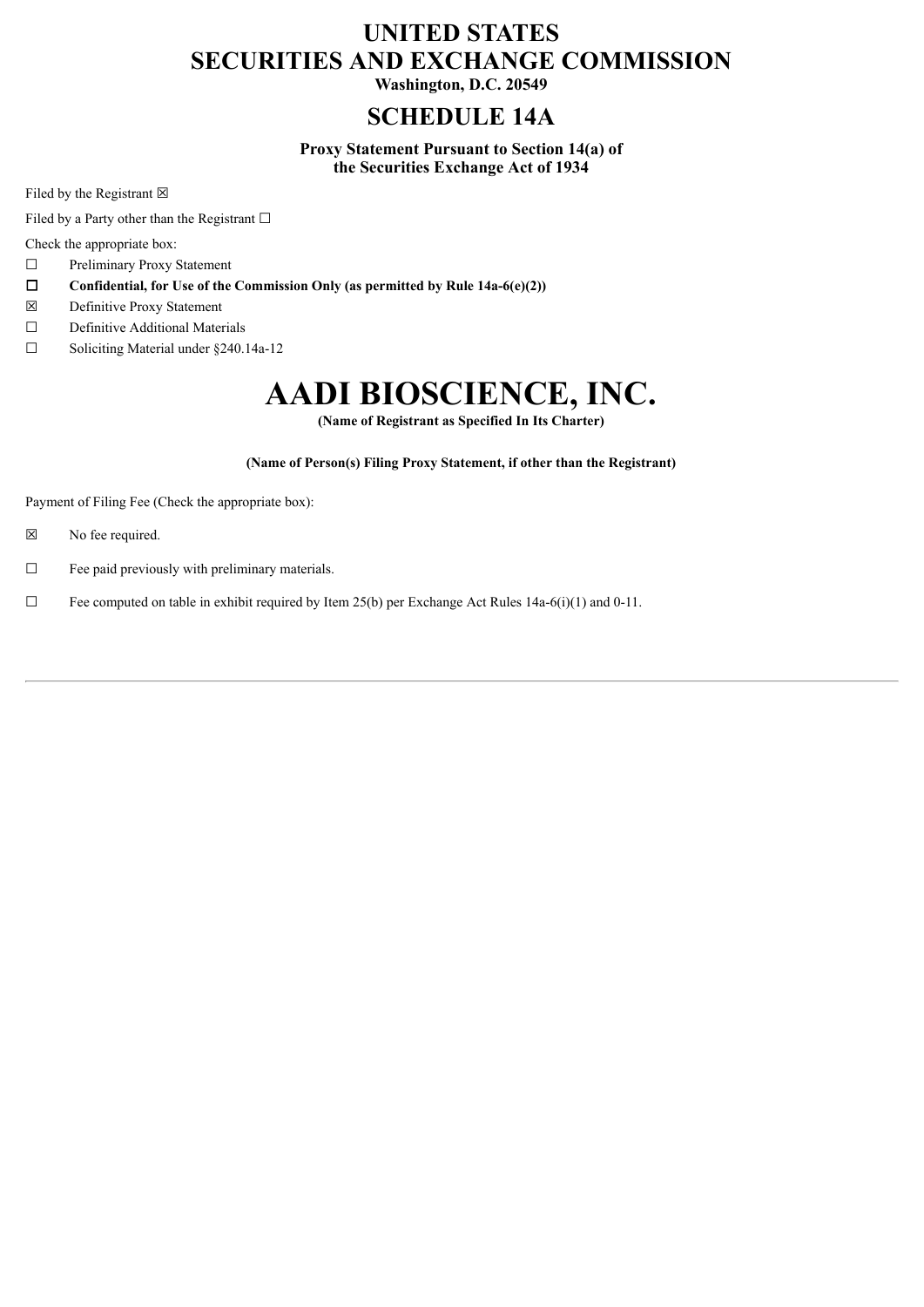#### April 26, 2022



To the Stockholders of Aadi Bioscience, Inc.:

You are cordially invited to attend the 2022 Annual Meeting of Stockholders (the "Annual Meeting") of Aadi Bioscience, Inc. (the "Company"), which will be held online on Tuesday, June 14, 2022 at 10:30 a.m. Pacific Time via webcast at www.virtualshareholdermeeting.com/AADI2022. The Annual Meeting will be a completely virtual meeting which will be conducted via live webcast.

Details regarding admission to the meeting and the business to be conducted are more fully described in the accompanying Notice of Annual Meeting and Proxy Statement.

At this Annual Meeting, the agenda includes

- 1. The election of two Class II directors for a three-year term;
- 2. The ratification of the appointment of BDO USA LLP as the Company's independent registered public accounting firm for the fiscal year ending December 31, 2022; and
- 3. To transact such other business as may properly come before the Annual Meeting (including adjournments and postponements thereof).

Whether or not you attend the Annual Meeting, it is important that your shares be represented and voted at the meeting. Therefore, we urge you to promptly vote and submit your proxy via the Internet, by phone or, if you requested printed copies of the proxy material by mail, by signing, dating and returning the enclosed proxy card in the enclosed envelope. If you decide to attend the Annual Meeting, you will be able to change your vote, revoke your proxy or vote electronically at the Annual Meeting.

We hope that you will join us virtually on June 14, 2022. Your investment and continuing interest in the Company are very much appreciated.

Sincerely yours,

*/s/ Neil Desai, Ph.D.* Neil Desai, Ph.D. *Chief Executive Of icer*

*/s/ Caley Castelein, M.D.* Caley Castelein, M.D. *Chairman of the Board*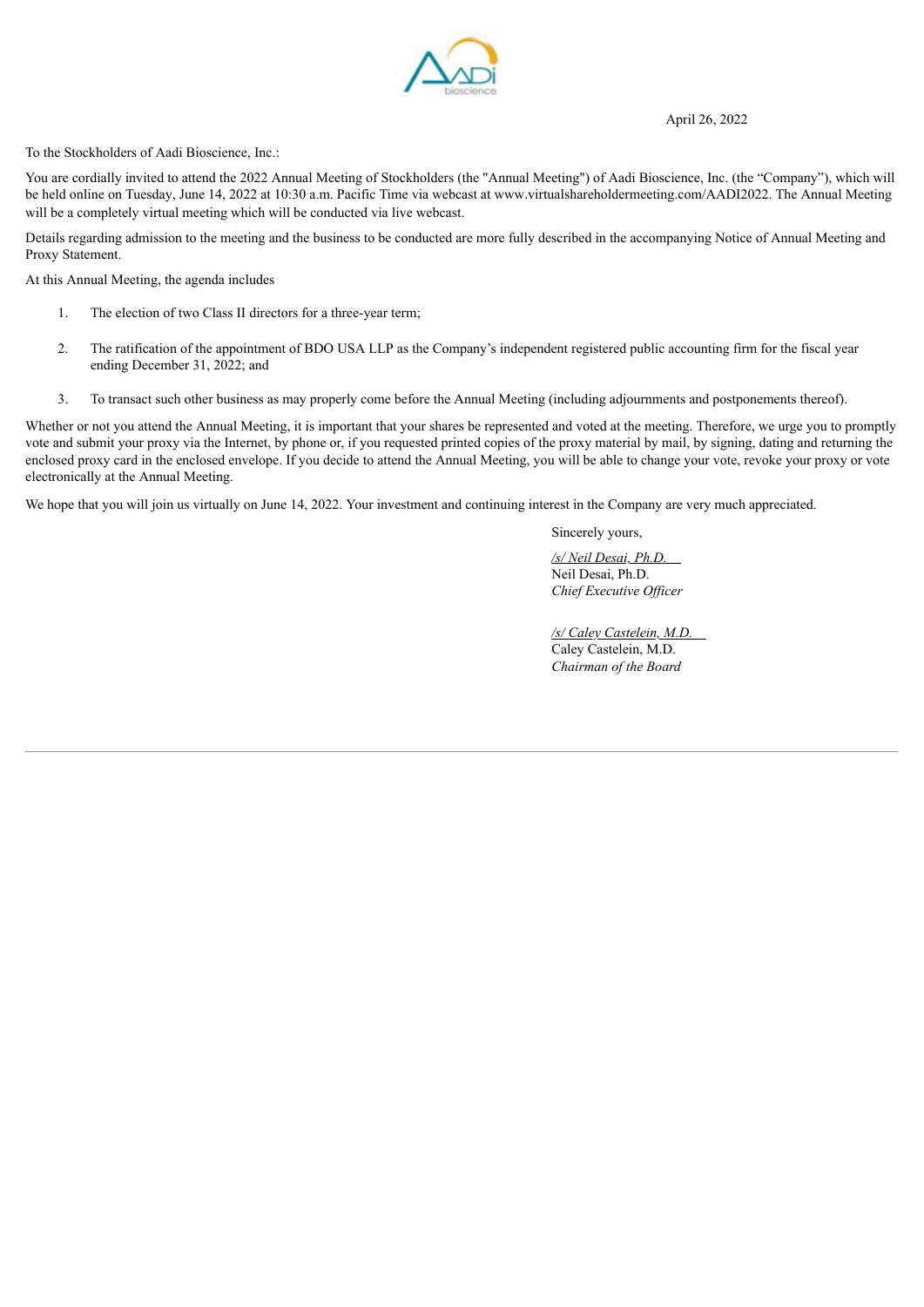

## **AADI BIOSCIENCE, INC. 17383 Sunset Boulevard, Suite A250 Pacific Palisades, California 90272**

# **NOTICE OF 2022 ANNUAL MEETING OF STOCKHOLDERS**

#### **To Be Held Online on Tuesday, June 14, 2022 at www.virtualshareholdermeeting.com/AADI2022**

Notice is hereby given that the 2022 Annual Meeting of Stockholders (the "Annual Meeting") of Aadi Bioscience, Inc. (the "Company"), will be held online on June 14, 2022 at 10:30 a.m. Pacific Time. Due to the public health concerns about the ongoing coronavirus ("COVID-19") pandemic, and to support the health and well-being of our stockholders, employees and communities, the Annual Meeting will be a virtual meeting, which will be conducted via live webcast. You will be able to attend the meeting virtually via the Internet, vote your shares electronically and submit your questions during the Annual Meeting via the Internet at www.virtualshareholdermeeting.com/AADI2022. You will need your 16-digit control number, which is located on the Notice of Internet Availability (the "Notice of Availability") that you received in the mail, on your proxy card or in the instructions accompanying your proxy materials, to attend the Annual Meeting.

The purpose of the Annual Meeting is the following:

- 1. To elect two Class II directors, Anupam Dalal, M.D. and Karin Hehenberger, M.D., Ph.D., to serve on the Company's board of directors (the "Board") until the Company's 2025 annual meeting of stockholders (the "2025 Annual Meeting") and until their successors are duly elected and qualified, or until their earlier resignation, death or removal;
- 2. To ratify the appointment of BDO USA LLP as the Company's independent registered public accounting firm for the fiscal year ending December 31, 2022; and
- 3. To transact such other business as may properly come before the Annual Meeting (including any adjournments and postponements thereof).

Stockholders of record at the close of business on April 20, 2022, the record date for the Annual Meeting (the "Record Date"), are entitled to notice of, and to vote at, the Annual Meeting or any adjournment or postponement of the Annual Meeting. Further information regarding voting rights and matters to be voted upon is presented in the accompanying proxy statement.

To participate in the Annual Meeting, you will be required to enter the 16-digit control number provided in the Notice of Availability or the proxy card at www.virtualshareholdermeeting.com/AADI2022 and beneficial owners of shares held in street name must additionally follow the instructions provided by the broker, bank or other nominee that holds their shares. Please see the "General Information" section of the Proxy Statement that accompanies this notice for more details regarding the logistics of the virtual Annual Meeting, including the ability of stockholders to submit questions during the Annual Meeting, and technical details and support related to accessing the virtual platform. You will not be able to attend the Annual Meeting in person.

YOUR VOTE IS IMPORTANT. Whether or not you are able to attend the Annual Meeting, it is important that your shares be represented. To ensure that your vote is recorded promptly, please vote as soon as possible, even if you plan to attend the Annual Meeting, by submitting your proxy over the Internet or by telephone as described in the instructions included in the Notice of Availability or by signing, dating and returning the proxy card. Returning the proxy does not deprive you of your right to attend the Annual Meeting and to vote your shares at the Annual **Meeting.**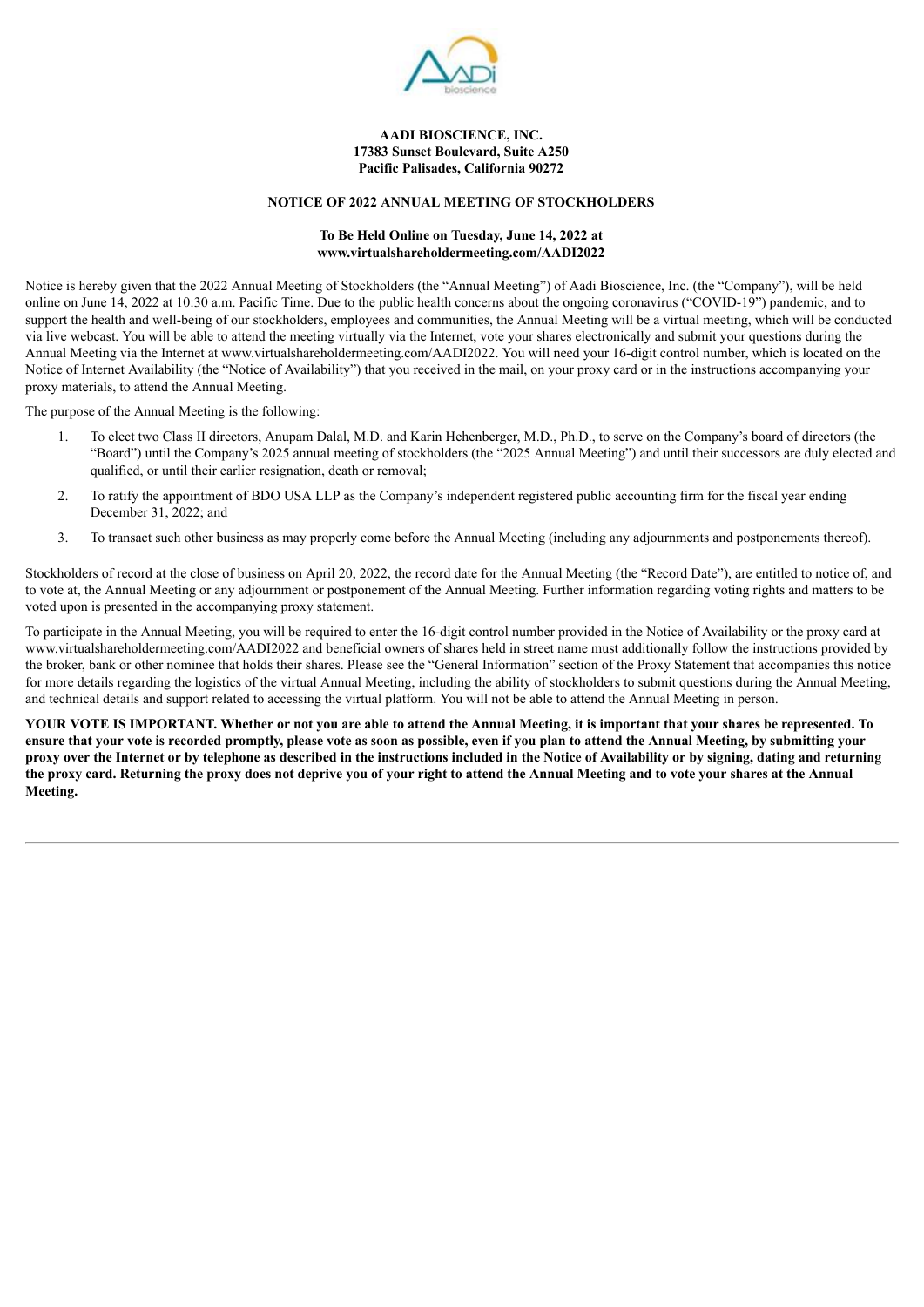Important Notice Regarding the Availability of Proxy Material for the Annual Meeting to be held on June 14, 2022. Our proxy statement and Annual Report to the Stockholders are being made available on or about April 26, 2022 at https://www.proxyvote.com. We are providing access to our proxy materials over the Internet under the "notice and access" rules adopted by the Securities and Exchange Commission.

By order of the Board of Directors,

*/s/ Neil Desai, Ph.D.* Neil Desai, Ph.D. *Chief Executive Of icer*

April 26, 2022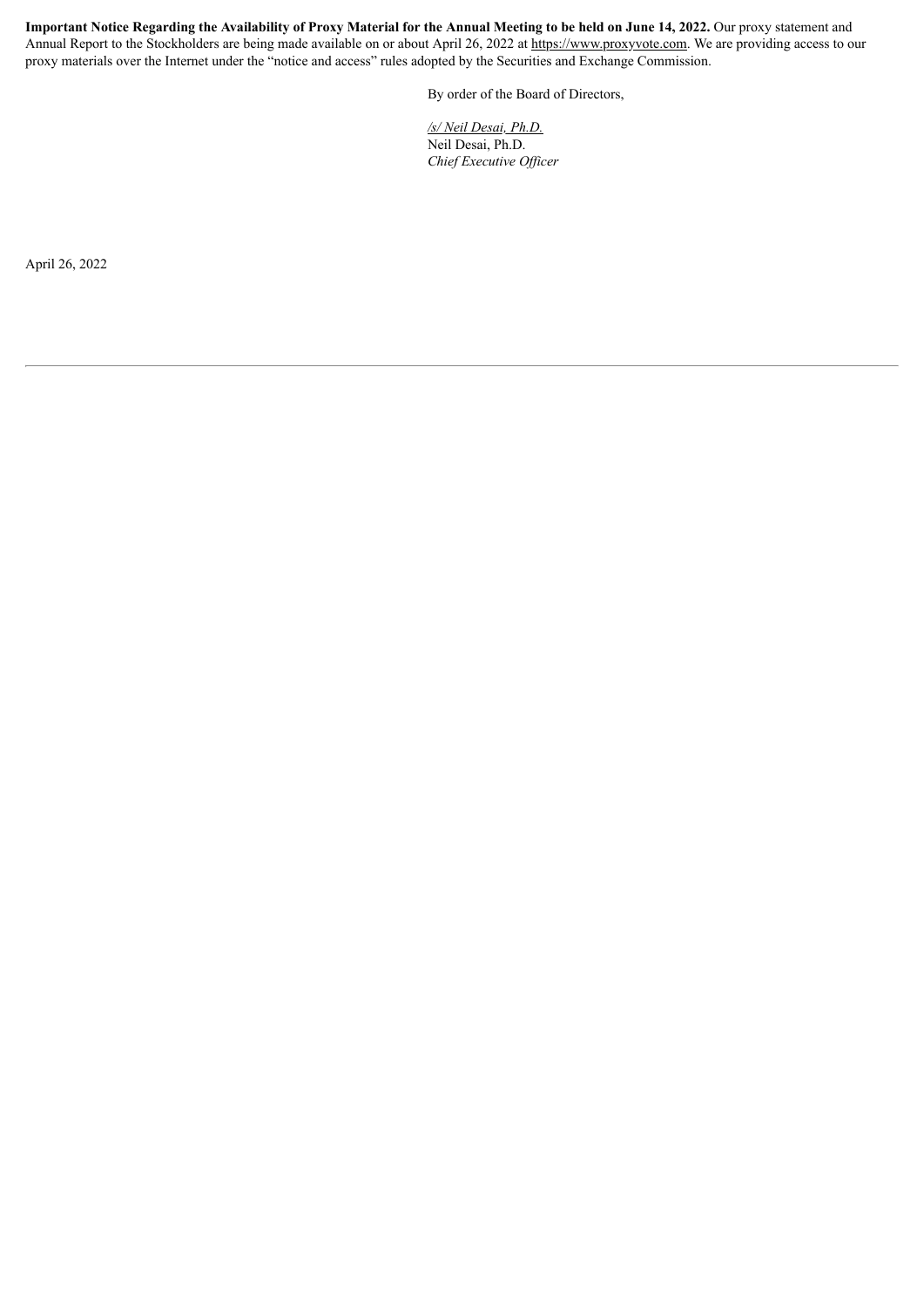# **TABLE OF CONTENTS**

|                                                                                                     | Page |
|-----------------------------------------------------------------------------------------------------|------|
| <b>GENERAL INFORMATION</b>                                                                          |      |
| <b>PROPOSAL ONE – ELECTION OF DIRECTORS</b>                                                         |      |
| <b>CORPORATE GOVERNANCE</b>                                                                         | 12   |
| <b>EXECUTIVE COMPENSATION</b>                                                                       | 17   |
| <b>DIRECTOR COMPENSATION</b>                                                                        | 23   |
| SECURITY OWNERSHIP OF CERTAIN BENEFICIAL OWNERS AND MANAGEMENT                                      | 26   |
| CERTAIN RELATIONSHIPS AND RELATED-PERSON TRANSACTIONS, AND DIRECTOR INDEPENDENCE                    | 29   |
| PROPOSAL TWO – RATIFICATION OF THE APPOINTMENT OF OUR INDEPENDENT REGISTERED PUBLIC ACCOUNTING FIRM | 31   |
| <b>TRANSACTION OF OTHER BUSINESS</b>                                                                | 34   |
| <b>ADDITIONAL INFORMATION</b>                                                                       | 34   |
|                                                                                                     |      |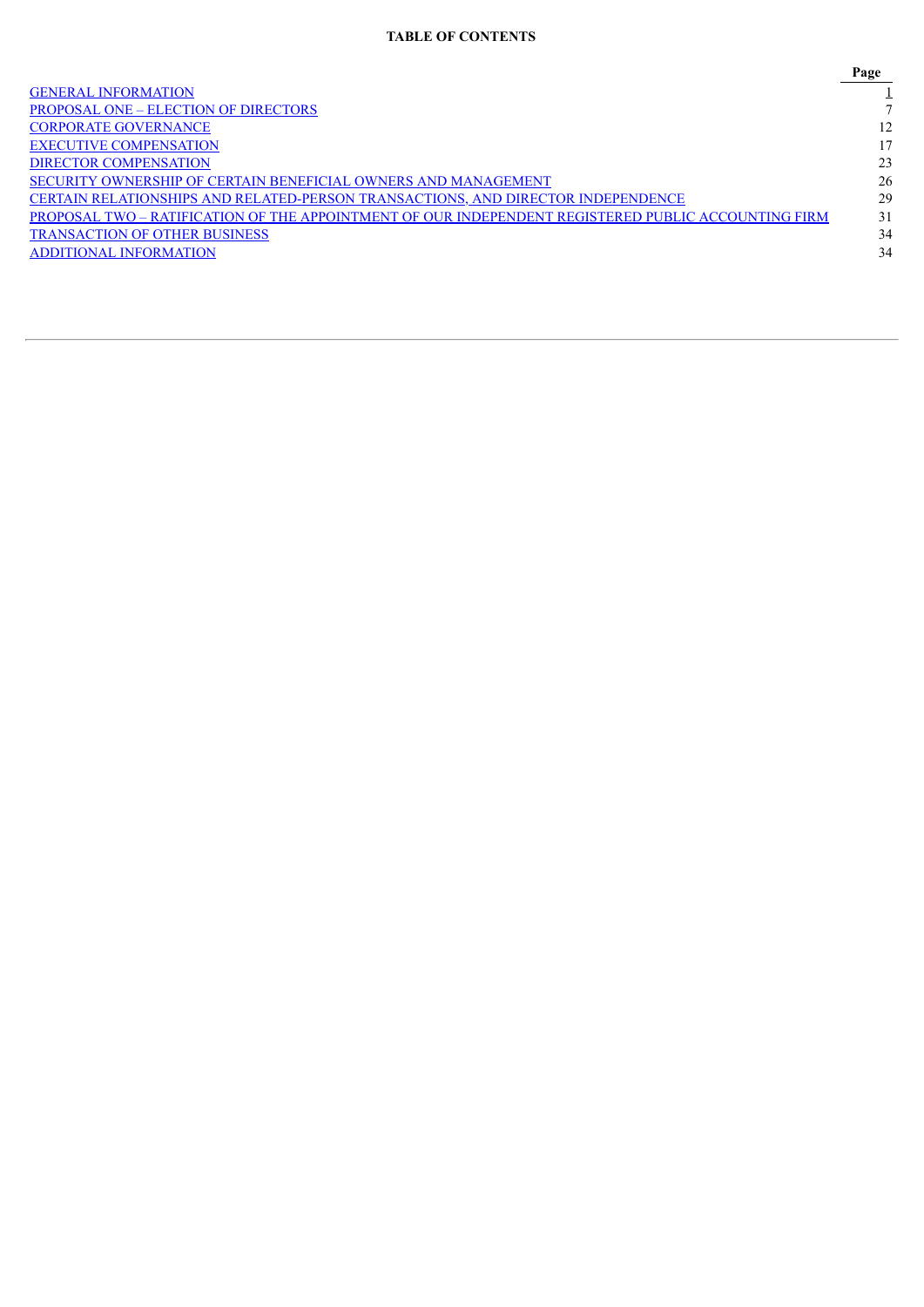

#### **AADI BIOSCIENCE, INC. 17383 Sunset Boulevard, Suite A250 Pacific Palisades, California 90272**

# **PROXY STATEMENT FOR THE 2022 ANNUAL MEETING OF STOCKHOLDERS TO BE HELD ONLINE ON TUESDAY, JUNE 14, 2022**

<span id="page-5-0"></span>This proxy statement ("Proxy Statement") is furnished in connection with the solicitation of proxies by the Board of Directors (the "Board") of Aadi Bioscience, Inc. (the "Company") for use at the 2022 Annual Meeting of Stockholders of the Company and at any adjournments, postponements or continuations thereof (the "Annual Meeting"). The Annual Meeting will be held at 10:30 a.m. Pacific Time on Tuesday, June 14, 2022.

Due to the public health concerns about the ongoing COVID-19 pandemic, and to support the health and well-being of our stockholders, employees and communities, the Annual Meeting will be a virtual meeting, which will be conducted via live webcast.

# **There will be no physical location for stockholders to attend.** You will be able to attend the meeting virtually via the Internet at

www.virtualshareholdermeeting.com/AADI2022, where you will be able to vote electronically and submit questions. To participate in the Annual Meeting, you will need your 16-digit control number, which is located on the Notice of Internet Availability of Proxy Material (the "Notice of Availability") that you received in the mail, included on your proxy card (printed in the box and marked by the arrow) or on the instructions that accompanied your proxy materials. The Notice of Availability containing instructions on how to access the Proxy Statement and our Annual Report is first being mailed on or about April 26, 2022 to all stockholders entitled to vote at the Annual Meeting. The proxy material and our 2021 Annual Report can be accessed by following the instructions in the Notice of Availability.

Please see the "General Information" section of the Proxy Statement for more details regarding the logistics of the virtual Annual Meeting, including the ability of stockholders to submit questions during the Annual Meeting, and technical details and support related to accessing the virtual platform. You will not be able to attend the Annual Meeting in person.

All properly submitted proxies will be voted in accordance with the instructions contained in those proxies. If no instructions are specified, the proxies will be voted in accordance with the recommendation of our Board with respect to each of the matters set forth in the accompanying Notice of Meeting. You may revoke your proxy at any time before it is exercised at the meeting by giving our corporate secretary written notice to that effect.

In this Proxy Statement, the terms "Aadi," the "company," "we," "us," and "our" refer to Aadi Bioscience, Inc. and, where appropriate, our subsidiaries. The mailing address of our principal executive offices is Aadi Bioscience, Inc., 17383 Sunset Boulevard, Suite A250 Pacific Palisades, California 90272.

We are an "emerging growth company," as defined in the Jumpstart Our Business Startups Act of 2012 (the "JOBS Act"). For so long as we remain an emerging growth company, we are permitted and intend to rely on exemptions from certain disclosure requirements that are applicable to other public companies that are not emerging growth companies. These exemptions include reduced disclosure obligations regarding executive compensation. In addition, as an emerging growth company, we are not required to seek stockholder approval, on an advisory basis, of the compensation of our named executive officers or the frequency with which such stockholder approval must be conducted. We have taken advantage of these reduced reporting obligations in this Proxy Statement. Accordingly, the information contained herein may be different than the information you receive from other public companies that are not emerging growth companies in which you hold stock.

> **Important Notice Regarding the Availability of Proxy Materials for the Annual Meeting of Stockholders to be Held on June 14, 2022**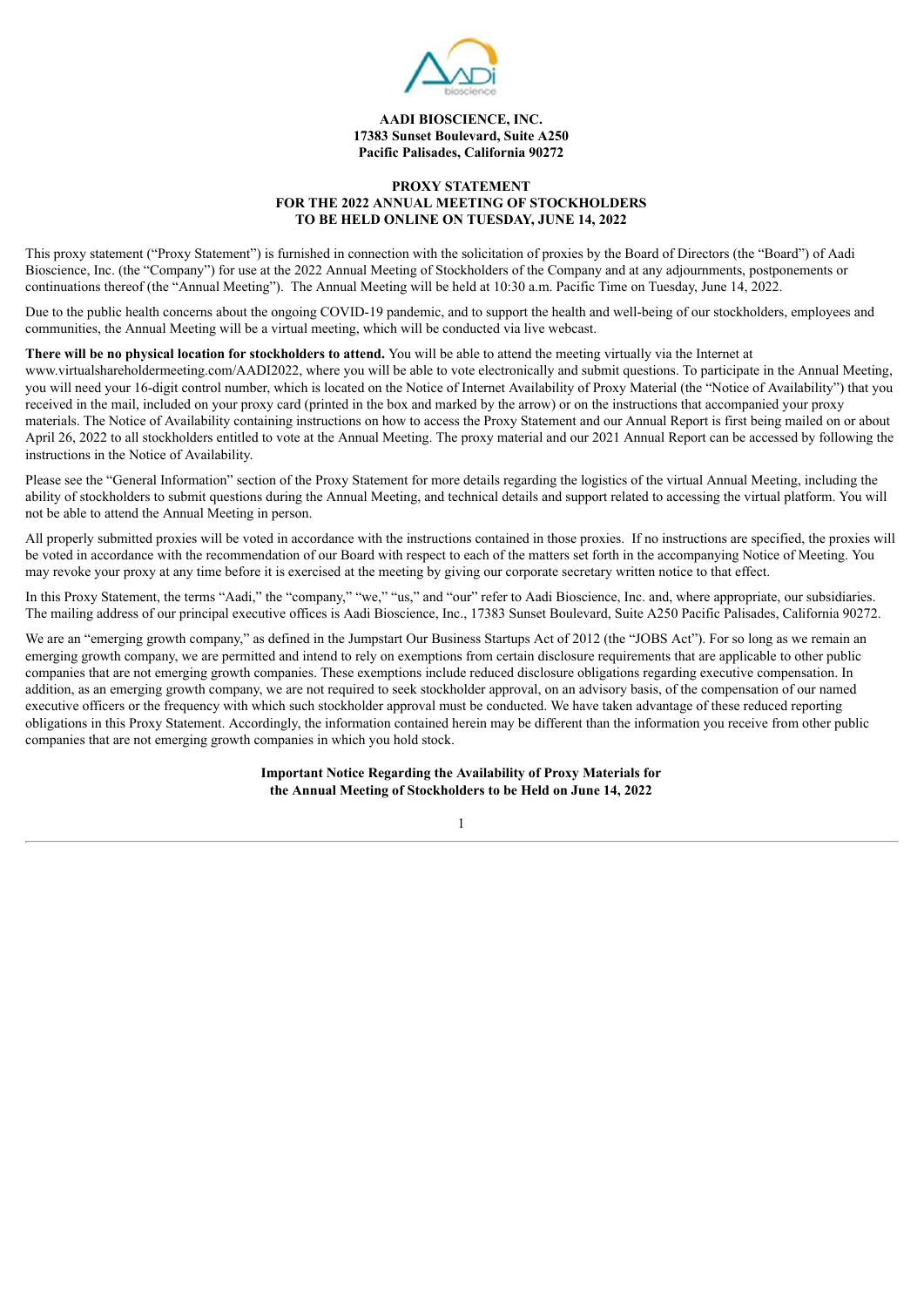#### **This Proxy Statement and our Annual Report are available for viewing, printing and downloading at** *https://www.proxyvote.com*

A copy of our Annual Report on Form 10-K for the fiscal year ended December 31, 2021, as filed with the Securities and Exchange Commission ("SEC"), except for exhibits, will be furnished without charge to any stockholder upon written request to Aadi Bioscience, Inc., 17383 Sunset Boulevard, Suite A250 Pacific Palisades, California 90272, Attention: Corporate Secretary. This Proxy Statement and our Annual Report on Form 10-K for the fiscal year ended December 31, 2021 are also available on the SEC website at http://www.sec.gov.

The date of this Proxy Statement is April 26, 2022 and Notice of Availability is mailed to stockholders on or about April 26, 2022.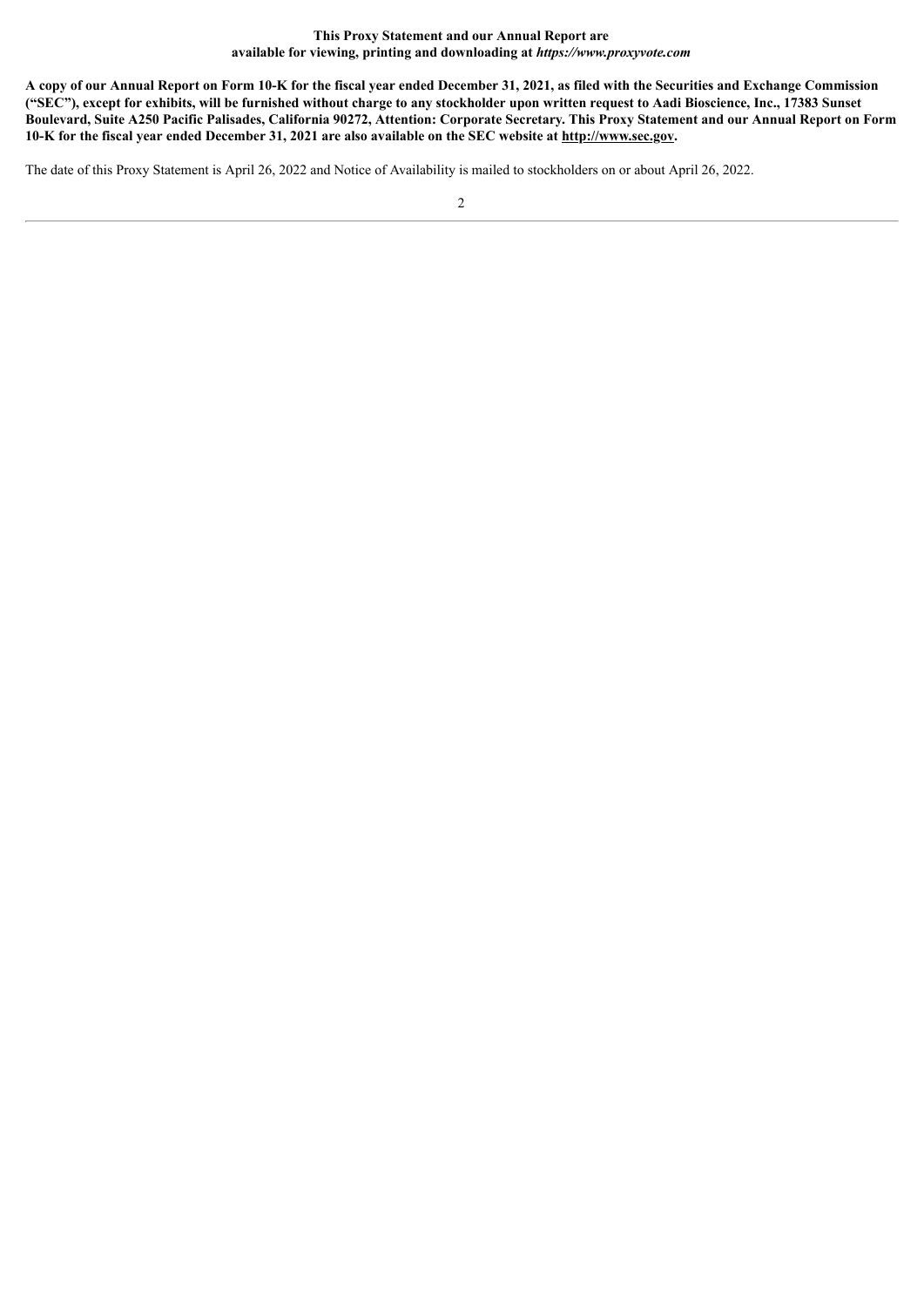# **AADI BIOSCIENCE, INC. PROXY STATEMENT FOR THE 2022 ANNUAL MEETING OF STOCKHOLDERS GENERAL INFORMATION**

| <b>Merger with Aerpio Pharmaceuticals, Inc</b> | On August 26, 2021 (the "Closing Date"), Aadi Bioscience, Inc., a Delaware corporation (f/k/a Aerpio<br>Pharmaceuticals, Inc.), completed its business combination with Aadi Subsidiary, Inc. (f/k/a as Aadi<br>Bioscience, Inc., or "Private Aadi"), in accordance with the terms of the Agreement and Plan of Merger<br>and Reorganization, dated May 16, 2021, by and among Aadi, Aspen Merger Subsidiary, Inc. ("Merger<br>Sub") and Private Aadi (the "Merger Agreement"), pursuant to which Merger Sub merged with and into<br>Private Aadi, with Private Aadi surviving as a wholly owned subsidiary of ours (the "Merger").                                                                                                                           |
|------------------------------------------------|---------------------------------------------------------------------------------------------------------------------------------------------------------------------------------------------------------------------------------------------------------------------------------------------------------------------------------------------------------------------------------------------------------------------------------------------------------------------------------------------------------------------------------------------------------------------------------------------------------------------------------------------------------------------------------------------------------------------------------------------------------------|
| <b>Access to Proxy Materials</b>               | The Notice of Availability containing instructions on how to access this Proxy Statement, the<br>accompanying notice of annual meeting and form of proxy, and our Annual Report, is first being sent or<br>given on or about April 26, 2022, to all stockholders of record as of April 20, 2022. The proxy materials<br>and our Annual Report can be accessed as of April 26, 2022, by visiting www.proxyvote.com. If you<br>receive the Notice of Availability, then you will not receive a printed copy of the proxy materials or our<br>Annual Report in the mail unless you specifically request these materials. Instructions for requesting a<br>printed copy of the proxy materials and our Annual Report are set forth in the Notice of Availability. |
| <b>Record Date</b>                             | The Board of Directors has fixed the close of business on April 20, 2022 as the record date (the "Record"<br>Date") for the determination of stockholders entitled to notice of, and to vote at, the Annual Meeting or<br>any postponement, adjournment or continuation thereof. Accordingly, only stockholders of record at the<br>close of business on the Record Date are entitled to notice of, and shall be entitled to vote at, the Annual<br>Meeting or any postponement, adjournment or continuation thereof.                                                                                                                                                                                                                                         |
| Quorum                                         | A majority of the voting power of all outstanding stock entitled to vote on the record date must be present<br>in person or represented by proxy to constitute a quorum.                                                                                                                                                                                                                                                                                                                                                                                                                                                                                                                                                                                      |
| <b>Shares Outstanding</b>                      | 20,941,973 shares of common stock outstanding as of April 20, 2022.                                                                                                                                                                                                                                                                                                                                                                                                                                                                                                                                                                                                                                                                                           |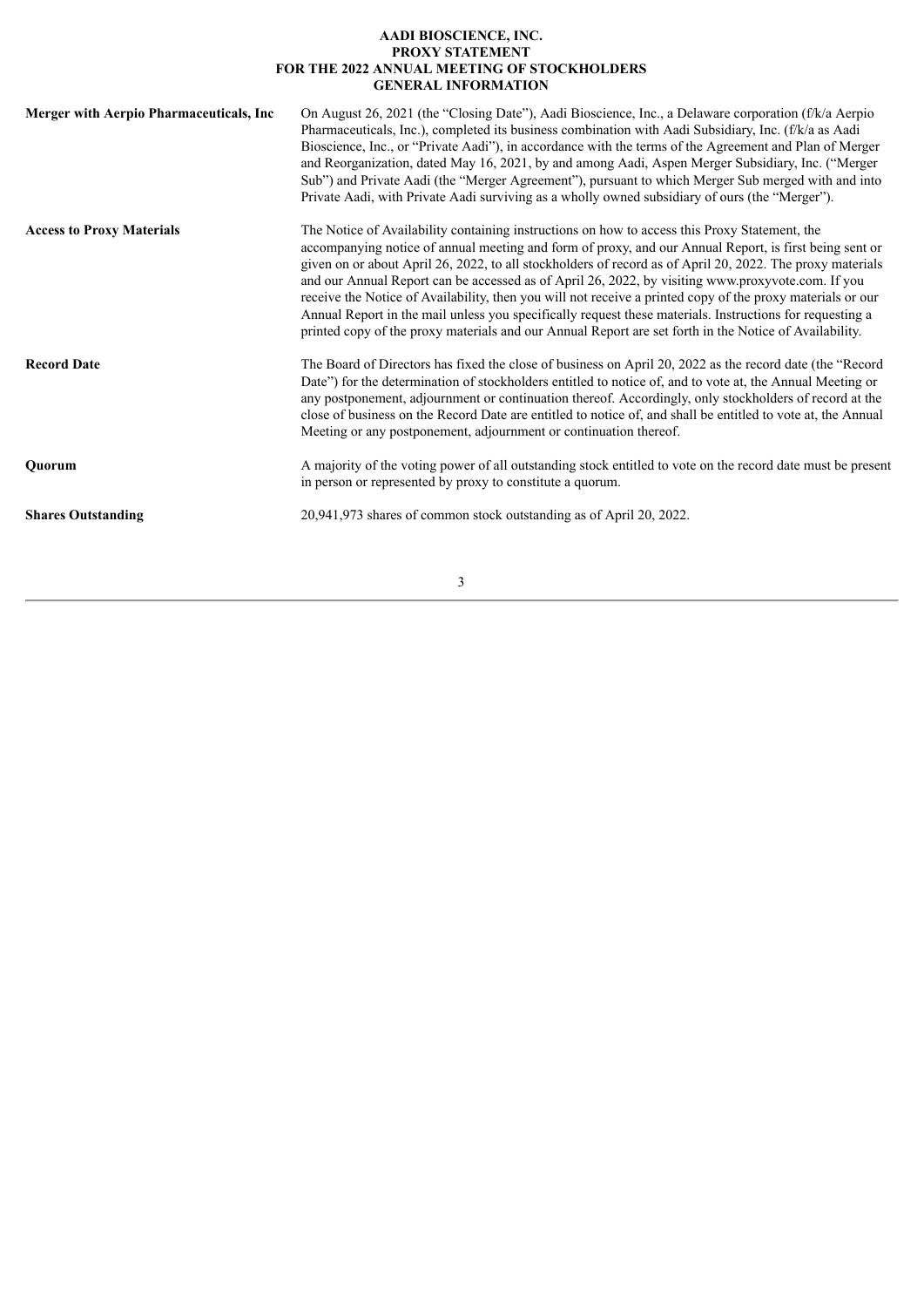**Voting** If your shares are registered directly in your name, and you are a "stockholder of record," there are four ways that you can vote:

- (1) By Internet: You may vote over the Internet by following the instructions provided in the Notice of Availability or on the proxy card. Votes submitted by Internet must be received by 11:59 p.m. Eastern time on June 13, 2022.
- (2) By Telephone: You may vote over the telephone by following the instructions provided in the Notice of Availability or on the proxy card. Votes submitted by telephone must be received by 11:59 p.m. Eastern time on June 13, 2022.
- (3) By Mail: If you requested printed copies of the proxy materials by mail, you can vote by completing and mailing your proxy card in the enclosed postage prepaid envelope provided. Proxies submitted by mail must be received before the start of the Annual Meeting.
- (4) By Attending the Annual Meeting Virtually: You may vote at the Annual Meeting by following the instructions available at www.virtualshareholdermeeting.com/AADI2022. Have your proxy card or Notice of Availability in hand as you will be prompted to enter your 16-digit control number to vote at the Annual Meeting.

If your shares are held in an account at a bank or a brokerage firm or other nominee holder, you are considered the beneficial owner of shares held in "street name." The availability of Internet and telephone voting options will depend on the voting process of your broker, bank or other nominee. You will receive instructions from your bank, broker or other nominee explaining how you can vote your shares. Please follow their instructions. If your voting instruction form or Notice of Availability indicates that you may vote your shares through the Internet, then you may vote those shares at the Annual Meeting with the control number indicated on that voting instruction form or the Notice of Availability. Otherwise, you may not vote your shares at the Annual Meeting unless you obtain a legal proxy from your broker, bank or other nominee.

**Revoking Your Proxy** Stockholders of record may revoke their proxies at any time before they are voted by

•attending the Annual Meeting and voting directly at the meeting;

- •by filing an instrument in writing revoking the proxy;
- •by filing another duly executed proxy bearing a later date with our Secretary before the polls close; or
- •by voting again before the cutoff time (your latest proxy is the one that will be counted), unless such proxy states that it is irrevocable and it is coupled with an interest sufficient in law to support an irrevocable power. If you hold shares through a bank or broker, you must contact your bank or broker for instructions as to how to change your vote.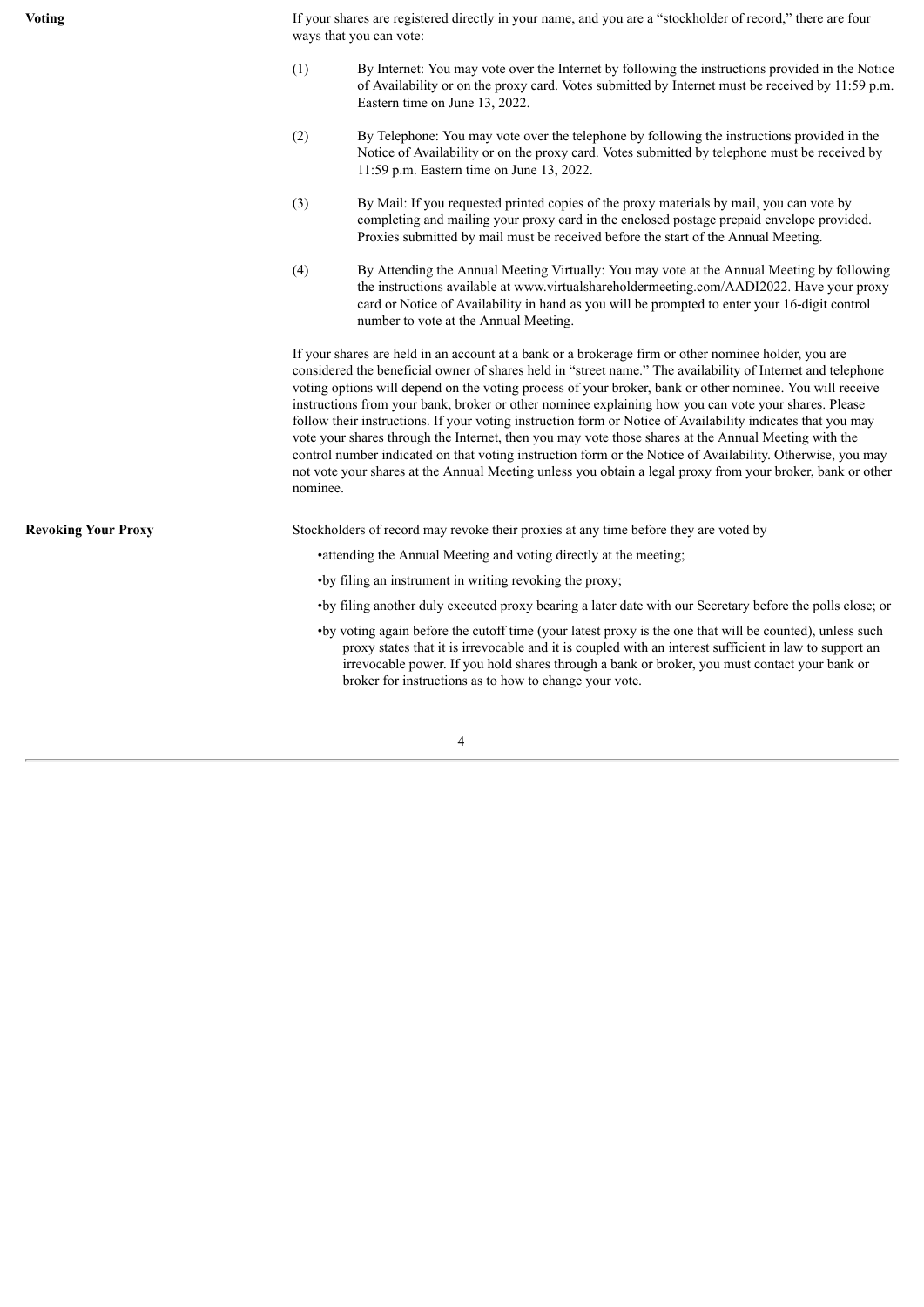| <b>Votes Required to Adopt Proposals</b>                     | Each share of our common stock outstanding on the Record Date is entitled to one vote on each proposal<br>presented at the Annual Meeting:                                                                                                                                                                                                                                                                                                                                                                                                                                                                                                                                               |
|--------------------------------------------------------------|------------------------------------------------------------------------------------------------------------------------------------------------------------------------------------------------------------------------------------------------------------------------------------------------------------------------------------------------------------------------------------------------------------------------------------------------------------------------------------------------------------------------------------------------------------------------------------------------------------------------------------------------------------------------------------------|
|                                                              | For Proposal One, the election of directors, the two nominees receiving the most votes (also known as a<br>plurality vote) will be elected as directors.                                                                                                                                                                                                                                                                                                                                                                                                                                                                                                                                 |
|                                                              | For <i>Proposal Two</i> , the affirmative vote of a majority of the voting power of the shares present in person<br>(including virtually) or represented by proxy at the annual meeting and entitled to vote thereon is required to<br>ratify the appointment of BDO USA LLP as our independent registered public accounting firm for the fiscal<br>year ending December 31, 2022.                                                                                                                                                                                                                                                                                                       |
| <b>Effect of Abstentions and Broker Non-</b><br><b>Votes</b> | Votes withheld from any nominee, abstentions and "broker nonvotes" (i.e., where a broker has not received<br>voting instructions from the beneficial owner and for which the broker does not have discretionary power to<br>vote on a particular matter) are counted as present for purposes of determining the presence of a quorum but<br>have no effect on the election of directors.                                                                                                                                                                                                                                                                                                 |
|                                                              | Abstentions will have the same effect as a vote against the proposal for the ratification of the appointment of<br>BDO USA LLP as our independent registered public accounting firm for the fiscal year ending<br>December 31, 2022.                                                                                                                                                                                                                                                                                                                                                                                                                                                     |
|                                                              | Under the rules that govern brokers holding shares for their customers, brokers who do not receive voting<br>instructions from their customers have the discretion to vote uninstructed shares on routine matters, but do<br>not have discretion to vote such uninstructed shares on non-routine matters. Proposal Two, the ratification<br>of the appointment of BDO USA LLP, is considered a routine matter where brokers are permitted to vote<br>shares held by them without instruction. If your shares are held through a broker, those shares will not be<br>voted in the election of directors unless you affirmatively provide the broker instructions on how to vote.          |
| <b>Voting Instructions</b>                                   | If you complete and submit your proxy voting instructions, the persons named as proxies will follow your<br>instructions. If you submit proxy voting instructions but do not direct how your shares should be voted on<br>each item, the persons named as proxies will vote your shares in the manner recommended by the board of<br>directors on all matters presented in this proxy statement. The persons named as proxies will vote on any<br>other matters properly presented at the Annual Meeting in accordance with their best judgment, although<br>we have not received timely notice of any other matters that may be properly presented for voting at the<br>Annual Meeting. |
| <b>Voting Instructions</b>                                   | If you complete and submit your proxy voting instructions, the persons named as proxies will follow your<br>instructions. If you submit proxy voting instructions but do not direct how your shares should be voted on<br>each item, the persons named as proxies will vote your shares in the manner recommended by the Board on<br>all matters presented in this Proxy Statement. The persons named as proxies will vote on any other matters<br>properly presented at the Annual Meeting in accordance with their best judgment, although we have not<br>received timely notice of any other matters that may be properly presented for voting at the Annual<br>Meeting.              |
| <b>Voting Results</b>                                        | We will announce preliminary results at the Annual Meeting. We will report final results by filing a<br>Form 8-K within four business days after the Annual Meeting. If final results are not available at that time,<br>we will provide preliminary voting results in the Form 8-K and will provide the final results in an<br>amendment to the Form 8-K as soon as they become available.                                                                                                                                                                                                                                                                                              |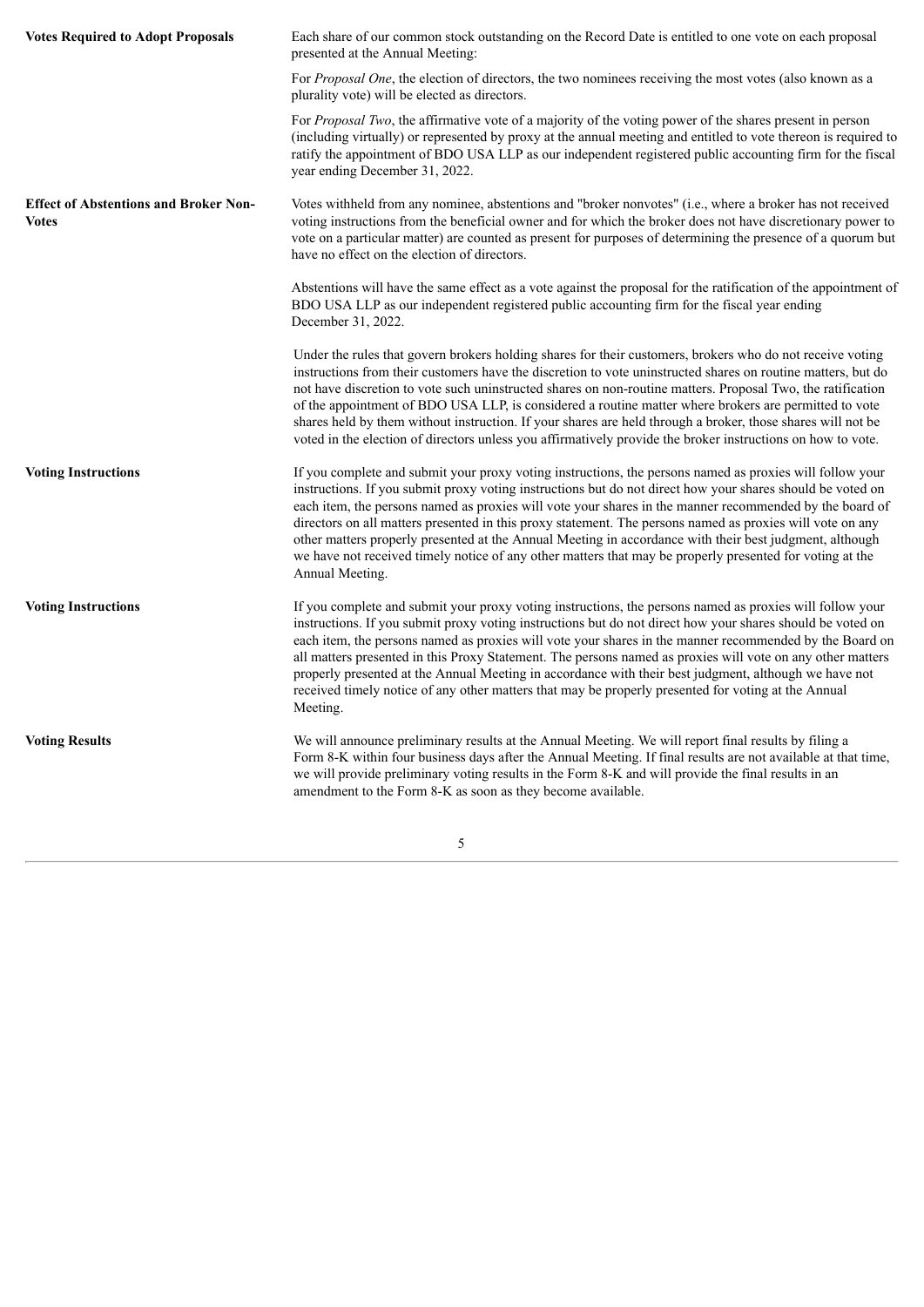**Additional Solicitation/Costs** We are making this solicitation and will pay for the distribution of the Notice of Availability and our proxy materials and solicitation of the proxies. As part of this process, we reimburse brokerage houses and other custodians, nominees and fiduciaries for their reasonable out-of-pocket expenses for forwarding proxy and solicitation materials to our stockholders. Proxy solicitation expenses that we will pay include those for preparation, mailing, returning and tabulating the proxies. Our directors, officers, and employees may also solicit proxies on our behalf in person, by telephone, email or facsimile, but they do not receive additional compensation for providing those services.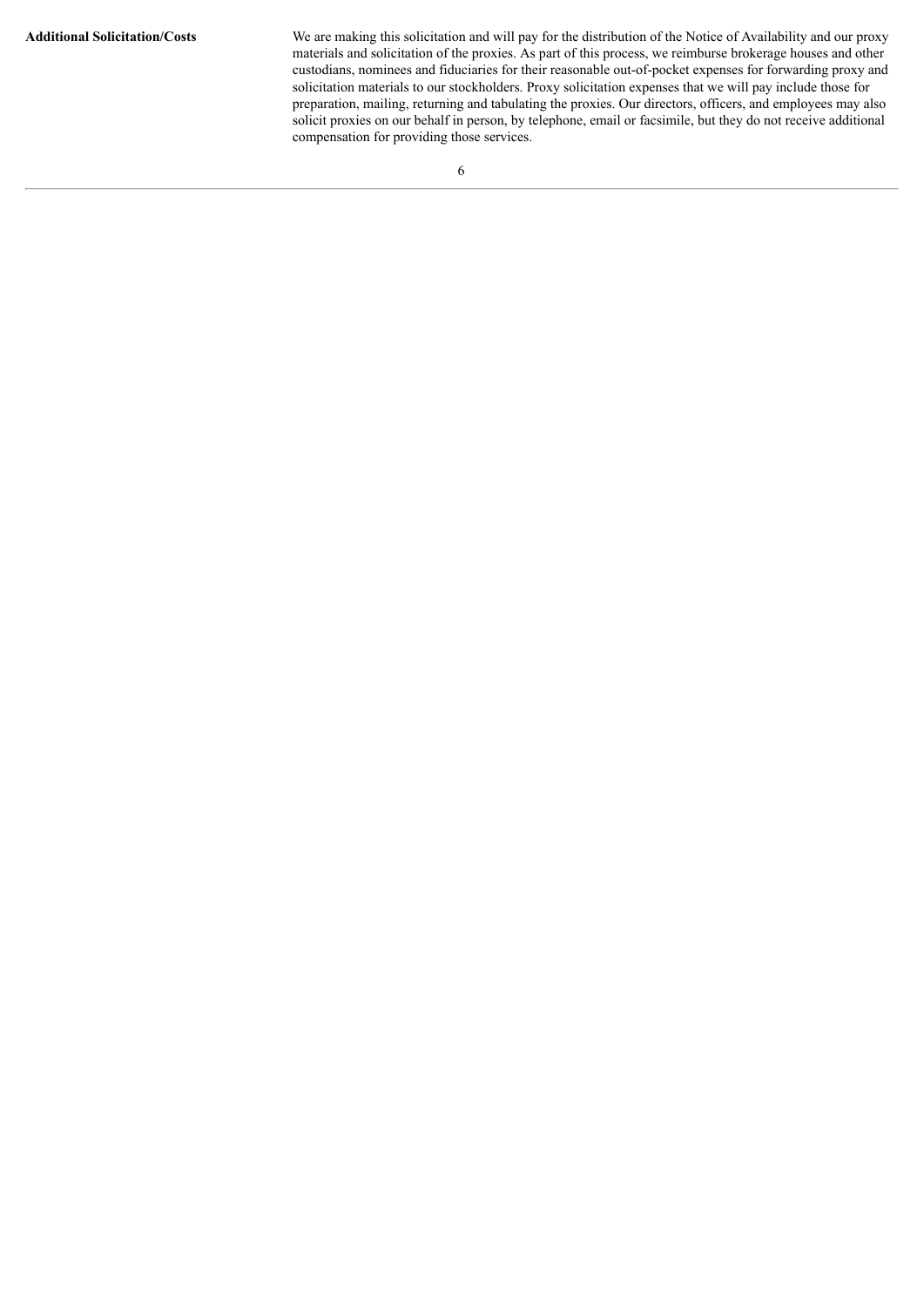# **PROPOSAL ONE**

#### **ELECTION OF DIRECTORS**

#### <span id="page-11-0"></span>**Board Structure**

Our Board currently consists of seven (7) members and is divided into three staggered classes of directors as nearly equal in number as possible. One class is elected each year at the annual meeting of stockholders for a term of three years. The term of the Class II directors expires at the Annual Meeting. The term of the Class III directors expires at the 2023 annual meeting and the term of the Class I directors expires at the 2024 annual meeting. Directors are elected to hold office for a three-year term and until the election and qualification of their successors in office, or until such director's earlier resignation, death or removal.

#### **Director Nominees**

Based on the recommendation of the Nominating and Corporate Governance Committee, our Board has nominated Drs. Anupam Dalal and Karin Hehenberger for election as the Class II directors to serve for a three-year term ending at the 2025 annual meeting and until their successors are elected and qualified, or until their earlier resignation, death or removal. Drs. Dalal and Hehenberger are current members of our Board and have consented to serve, if elected.

Unless you direct otherwise through your proxy voting instructions, the persons named as proxies will vote all proxies received "FOR" the election of each nominee. If any nominee is unable or unwilling to serve at the time of the Annual Meeting, the persons named as proxies may vote for a substitute nominee chosen by the present Board. In the alternative, the proxies may vote only for the remaining nominee, leaving a vacancy on the Board. The Board may fill such vacancy at a later date or reduce the size of the Board. We have no reason to believe that any of the nominees will be unwilling or unable to serve if elected as a director.

# **Recommendation of the Board**

# **THE BOARD RECOMMENDS THAT YOU VOTE "FOR" THE ELECTION OF EACH OF THE FOLLOWING NOMINEES.**

The biographies of each of the nominees and continuing directors below contain information regarding each such person's service as a director, business experience, director positions held currently or at any time during the last five years and the experiences, qualifications, attributes or skills that caused the Nominating and Corporate Governance Committee to determine that the person should serve as a director of the company. In addition to the information presented below regarding each such person's specific experience, qualifications, attributes and skills that led the Board and its Nominating and Corporate Governance Committee to the conclusion that he or she should serve as a director, we also believe that each of our directors has a reputation for integrity, honesty and adherence to high ethical standards. While the Board has not established specific minimum qualifications for Board members, our Board and Nominating and Corporate Governance Committee believe that the assessment of director qualifications may include numerous factors, such as character, professional ethics and integrity, judgment, business acumen, proven achievement and competence in one's field, the ability to exercise sound business judgment, tenure on the Board and skills that are complementary to the Board, an understanding of the Company's business and an understanding of the responsibilities that are required of a member of the Board, other than time commitments. Diversity with respect to professional background, education, race, gender, age and geography, as well as other individual qualities and attributes that contribute to the total mix of viewpoints and experience represented on the Board. Our Nominating and Corporate Governance Committee and Board evaluate each director in the context of the membership of the Board as a group, with the objective of maintaining a Board that can best perpetuate the success of the business and represent stockholder interests through the exercise of sound judgment using its diversity of backgrounds and experiences in various areas. In determining whether to recommend a director for reelection, the Nominating and Corporate Governance Committee also considers the director's past attendance at meetings, participation in and contribution to the activities of the Board and the Company and other qualifications and characteristics set forth in the charter of the Nominating and Corporate Governance Committee.

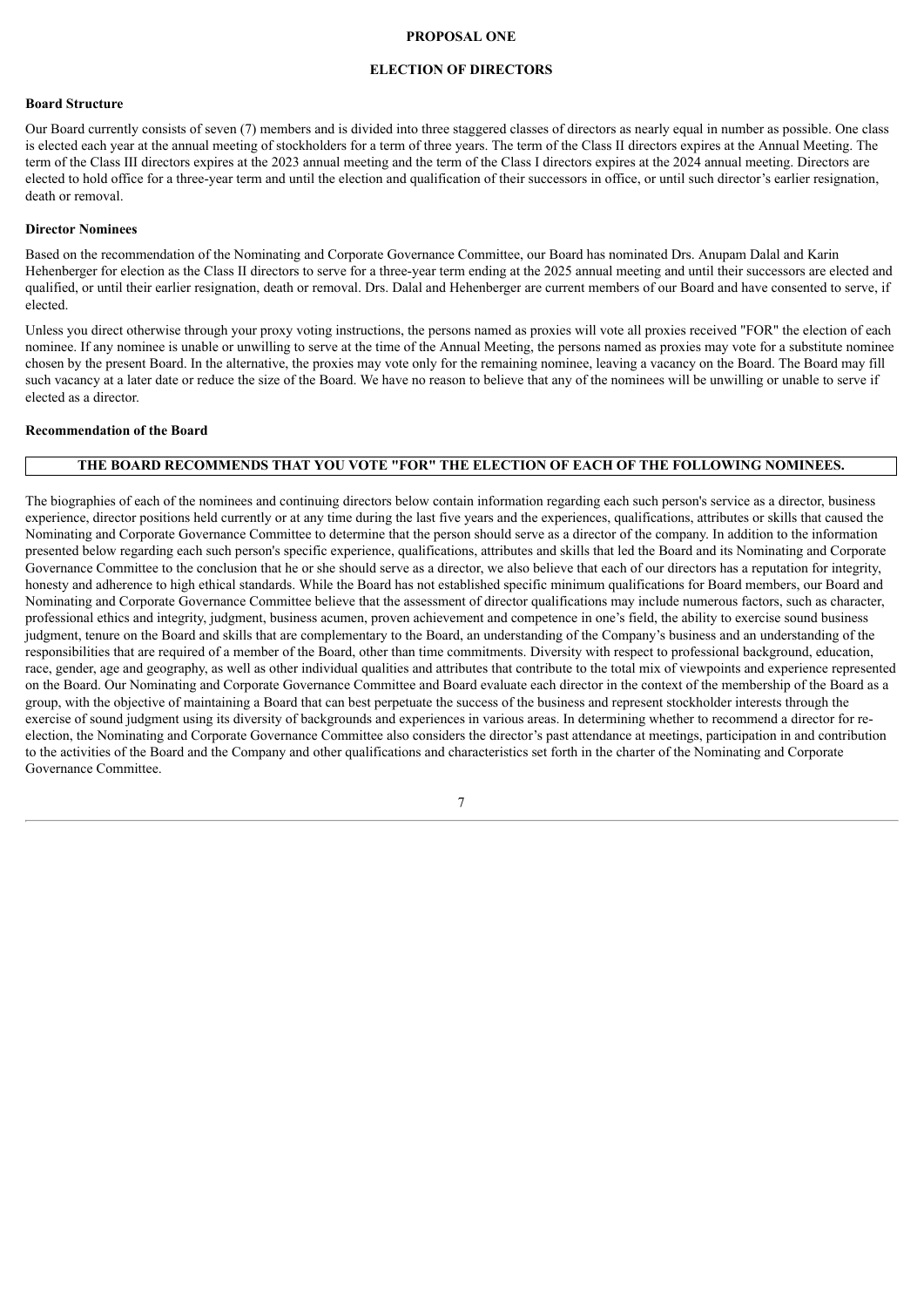Although our Board does not maintain a specific policy with respect to board diversity, our Board believes that it should be a diverse body, and its Nominating and Corporate Governance Committee considers a broad range of backgrounds and experiences. In addition, we intend to satisfy applicable laws and regulations regarding board composition, including the rules of the Nasdaq Capital Market ("Nasdaq") regarding "diverse" directors. In making determinations regarding nominations of directors, our Nominating and Corporate Governance Committee may take into account the benefits of diverse viewpoints. Our Board's Nominating and Corporate Governance Committee also considers these and other factors as it oversees the annual board of director and committee evaluations. After completing its review and evaluation of director candidates, the Nominating and Corporate Governance Committee recommends to our Board the director nominees for selection.

Our corporate governance guidelines also dictate that a majority of the Board be comprised of independent directors whom the Board has determined have no material relationship with Aadi and who are otherwise "independent" directors under the published listing requirements of Nasdaq.

# **Board Diversity Matrix (as of April 26, 2022)**

The table below provides certain highlights of the composition of our Board members and nominees as of April 26, 2022. Each of the categories listed in the table below has the meaning as it is used in Nasdaq Rule 5605(f).

| <b>Board Diversity Matrix as of April 26, 2022</b> |                |                         |                   |                                          |  |  |  |
|----------------------------------------------------|----------------|-------------------------|-------------------|------------------------------------------|--|--|--|
| <b>Total Number of Directors:</b>                  |                |                         | 7                 |                                          |  |  |  |
| <b>Part I: Gender Identity</b>                     | <b>Male</b>    | Female                  | <b>Non-Binary</b> | <b>Did Not Disclose</b><br><b>Gender</b> |  |  |  |
| <b>Directors</b>                                   | 5              | $\overline{c}$          |                   |                                          |  |  |  |
| <b>Part II: Demographic Background</b>             |                |                         |                   |                                          |  |  |  |
| African American or Black                          |                |                         |                   |                                          |  |  |  |
| Alaskan Native or American Indian                  |                |                         |                   |                                          |  |  |  |
| Asian                                              | $\overline{2}$ |                         |                   |                                          |  |  |  |
| Hispanic or Latinx                                 |                |                         |                   |                                          |  |  |  |
| Native Hawaiian or Pacific Islander                |                |                         |                   |                                          |  |  |  |
| White                                              | 3              | $\mathcal{D}_{1}^{(1)}$ |                   |                                          |  |  |  |
| Two or More Races or Ethnicities                   |                |                         |                   |                                          |  |  |  |
| LGBTQ+                                             |                |                         |                   |                                          |  |  |  |
| Did Not Disclose Demographic Background            |                |                         |                   |                                          |  |  |  |

# **Director Nominees**

The Class II nominees for director along with their biographical information as of April 1, 2022 are set forth below:

|                                |     |             |                       | <b>Board Class / Term</b> |
|--------------------------------|-----|-------------|-----------------------|---------------------------|
| Name                           | Age | Position(s) | <b>Director Since</b> | Expiration                |
| Anupam Dalal, M.D.             | 50  | Director    | 2011                  | $II - 2025$               |
| Karin Hehenberger, M.D., Ph.D. | 49  | Director    | 2021                  | $II - 2025$               |

*Anupam Dalal, M.D.* has served on the board of directors of Aadi (formerly known as Aerpio Pharmaceuticals, Inc. through August 2021) since November 2011. Since August 2016, Dr. Dalal has been working at Acuta Capital, a financial investment group. From 2006 to 2016, Dr. Dalal was the Managing Director of Kearny Venture Partners, a healthcare investment firm. He was a Founder and Managing Member of KVP Capital, an investment fund. He served as a director of Akebia Therapeutics from 2008 to 2016. Dr. Dalal received an M.D. from the University of California in San Francisco with honors; an M.B.A., with distinction, from Harvard Business School; and a B.A. in Economics, Phi Beta Kappa and highest honors, from the University of California at Berkeley. We believe that Dr. Dalal is qualified to serve as a director based on his industry experience.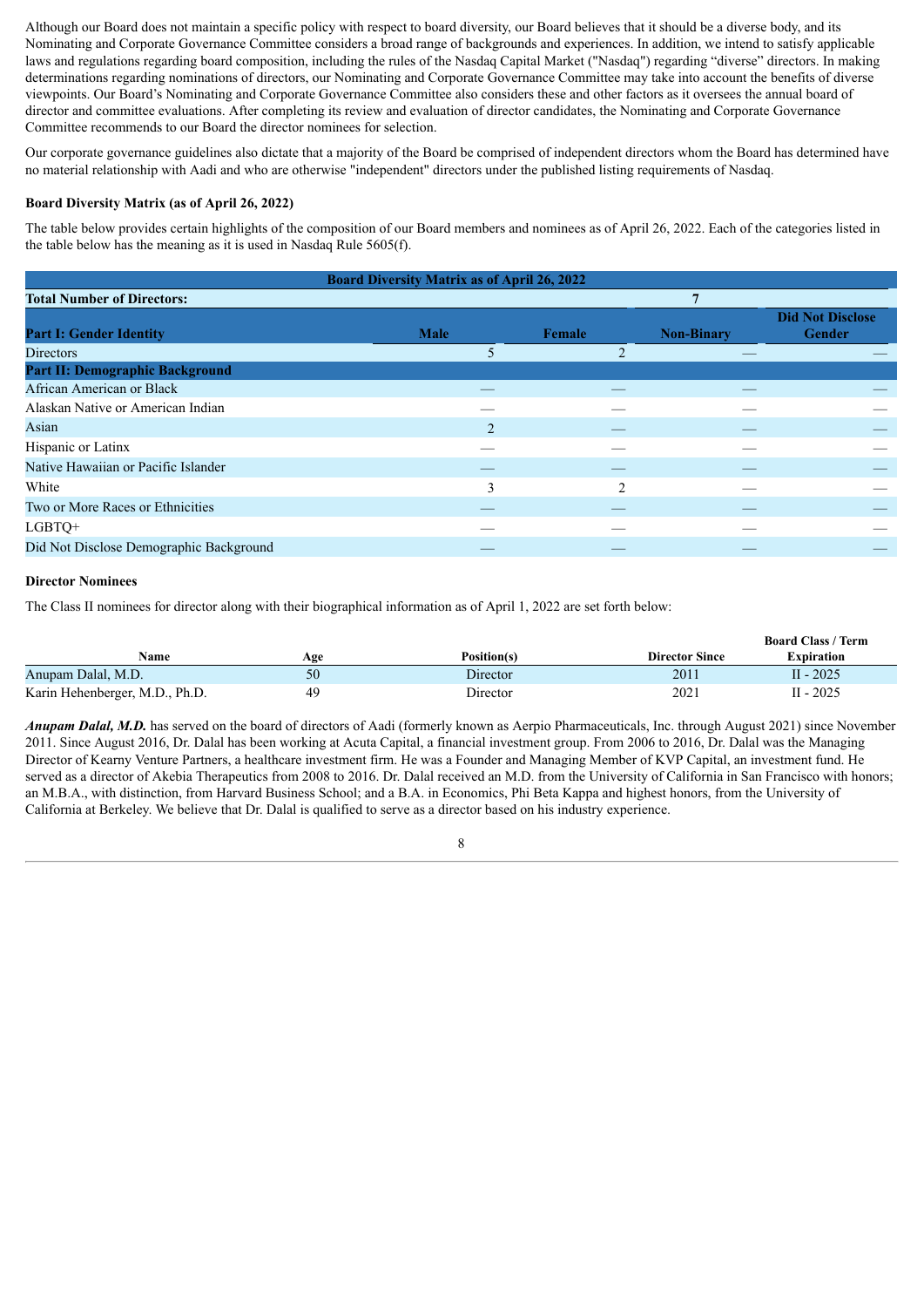*Karin Hehenberger, M.D., Ph.D.* has served on Aadi's board of directors since August 2021. Dr. Hehenberger has served as Chief Executive Officer of Lyfebulb, Inc., a patient engagement platform, since January 2014. From 2011 to 2013, Dr. Hehenberger served in various roles at Coronado Biosciences, Inc. (now Fortress Biotech, Inc.), including Senior Vice President of Scientific Affairs and, most recently, Chief Medical Officer. Dr. Hehenberger has previously served in several management positions including as Vice President, Metabolics Strategy and Business Development at Johnson & Johnson, and Senior Vice President Strategic Alliances at Juvenile Diabetes Research Foundation ("JDRF"), a nonprofit funder of type 1 diabetes research. Dr. Hehenberger previously served as Senior Director of Scientific Communications at Eyetech Pharmaceuticals, Inc., a biopharmaceutical company, and Senior Investment Director and Partner at Scandinavian Life Science Venture. Dr. Hehenberger serves on the board of directors of the American Diabetes Association, the Rolf Luft Foundation for Diabetes Research, and Diamyd Medical. Dr. Hehenberger holds a M.D. and Ph.D. from Karolinksa Institute in Stockholm, Sweden. Dr. Hehenberger did her JDRF post-doctoral fellowship at the Joslin Diabetes Center at Harvard Medical School. We believe Dr. Hehenberger is qualified to serve as a director based on her extensive industry knowledge and her medical and life sciences expertise.

# **Continuing Directors**

The directors continuing their term and respective biographical information as of April 1, 2022 are set forth below:

|                         |     |                                                |                       | роагч Стазэ дегиг |
|-------------------------|-----|------------------------------------------------|-----------------------|-------------------|
| Name                    | Age | Position(s)                                    | <b>Director Since</b> | <b>Expiration</b> |
| Behzad Aghazadeh, Ph.D. | 50  | Director                                       | 2021                  | III - 2023        |
| Richard Maroun          | 67  | Director                                       | 2021                  | $III - 2023$      |
| Emma Reeve              | 61  | Director                                       | 2021                  | III - 2023        |
| Caley Castelein, M.D.   | 51  | Director                                       | 2017                  | I - 2024          |
|                         |     | President, Chief Executive Officer, Secretary, |                       |                   |
| Neil Desai, Ph.D.       |     | Director                                       | 2021                  | $-2024$           |

**Board Class / Term**

*Behzad Aghazadeh, Ph.D* has served as a member of Aadi's board of directors since August 2021. Dr. Aghazadeh currently is the Managing Partner and Portfolio Manager of Avoro, a global life sciences investment firm with a focus on supporting emerging biotechnology companies, which he joined in July 2011. From March 2017 to October 2020, Dr. Aghazadeh served as Executive Chairman of the board of directors of Immunomedics, Inc., a biopharmaceutical company (now a subsidiary of Gilead Sciences, Inc.). Dr. Aghazadeh additionally serves on the board of directors of Scribe Therapeutics Inc., a private molecular engineering company developing advanced technologies for CRISPR-based genetic medicine. We believe that Dr. Aghazadeh is qualified to serve as a director based on his more than 20 years of experience in the biopharmaceutical industry, including more than 15 years as an institutional investor and previous six years at Booz Allen as a general management consultant to senior executive teams in the healthcare sector.

*Richard Maroun* served as a member of Private Aadi's board of directors from February 2017 until the closing of the Merger in August 2021, at which time he became a member of our board of directors. Since June 2014, Mr. Maroun has served as Partner, General Counsel at Frazier Healthcare Partners, a private equity and venture capital firm. Prior to joining Frazier, Mr. Maroun was Senior Vice President and General Counsel of Aptalis Pharma US, Inc. from 2012 through February 2014. Previously, Mr. Maroun has served in numerous senior executive roles for APP Pharmaceuticals, Inc., a fully-integrated pharmaceutical company, including as Executive Vice President, Chief Administrative Officer, General Counsel, and Business Development Officer. Mr. Maroun has also previously held senior positions with Abraxis Bioscience, Inc., a biotechnology company, and American BioScience, Inc., a company involved in the research and development of novel drug compounds. Prior to joining American BioScience, Mr. Maroun was a Director of Merrill Lynch, Pierce, Fenner & Smith, and before that he was a Senior Tax Manager of Deloitte & Touche LLP. In May 2021, Mr. Maroun was nominated to serve as a member of the board of directors of Lazard Healthcare Acquisition Corp. I ("Lazard"), a newly organized blank check company for the purpose of effecting a merger, share exchange, asset acquisition, share purchase, reorganization or similar business combination with one or more businesses, to be effective on the effective date of Lazard's registration statement. Mr. Maroun also currently serves as a board member or advisor of several privately-held companies funded by Frazier Healthcare Partners, including Community Care Health Network, LLC, Parata Systems, Inc., Orthotic Holdings, Inc., and AppianRx, and was previously a member of the board of directors of Organovo Holdings, Inc., a publicly traded biotechnology company, from August 2016 to July 2020. Mr. Maroun holds a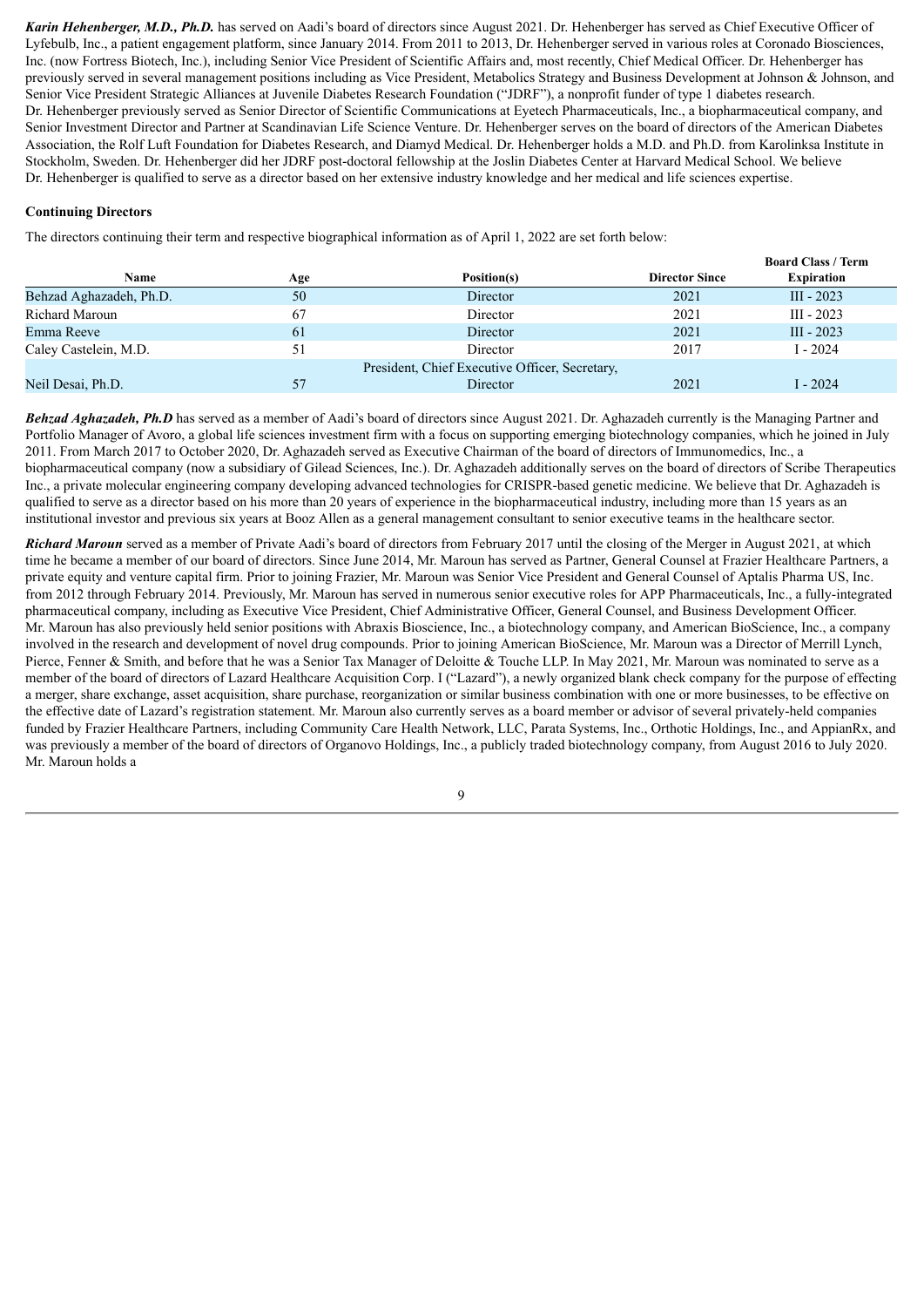LL.M. in Taxation from Boston University School of Law, a J.D. from Santa Clara University School of Law, and a B.S. degree in economics from John Carroll University. We believe Mr. Maroun is qualified to serve as a director based on his extensive leadership experience in the life sciences industry, his experience in mergers, acquisitions, and finance, and his legal and accounting expertise.

*Emma Reeve* has served on Aadi's board of directors since September 2021. Ms. Reeve served as Senior Vice President and Chief Financial Officer of Constellation Pharmaceuticals, Inc., a development-stage oncology company, from October 2017, and as its Treasurer from December 2020, until its acquisition in July 2021, and was its Secretary between December 2017 and September 2018. Prior to joining Constellation, Ms. Reeve served as Corporate Controller of Parexel International, a life sciences consulting firm and contract research organization, from September 2014 to October 2017, and as Interim Chief Financial Officer and Corporate Controller of Parexel from July 2016 to May 2017. Previously, Ms. Reeve served as Head of Finance and Administration at Novartis Pharma Schweiz, a pharmaceutical company, from May 2012 to August 2014, and as Vice President, Global Head Business Planning and Analysis for Novartis Vaccines and Diagnostics, a division of Novartis, from January 2008 to April 2012. Prior to that, she served as the Chief Financial Officer of Inotek Pharmaceuticals Inc., and of Aton Pharma, Inc., and in operational and finance roles at Merck Research Laboratories and Bristol Myers Squibb Company. Ms. Reeve has served as a member of the boards of directors of Editas Medicine, Inc., a publicly traded biopharmaceutical company, since September 2021, and PTC Therapeutics, Inc., a publicly traded pharmaceutical company, since December 2018. Ms. Reeve holds a B.Sc. in computer science from Imperial College, University of London and is an associate of the Institute of Chartered Accountants in England & Wales. Ms. Reeve serves on our Audit Committee and she qualifies as an audit committee financial expert under the SEC rules. We believe Ms. Reeve is qualified to serve as a director based on her extensive industry knowledge, financial and accounting expertise as a former chief financial officer and her life sciences expertise.

*Caley Castelein, M.D.* has served on the board of directors of Aadi (formerly known as Aerpio Pharmaceuticals, Inc. through August 2021) since March 2017. Dr. Castelein is the Founder and has been a Managing Director for Kearny Venture Partners, a healthcare investment firm, since 2006. Dr. Castelein is also the Founder and has been the Managing Director for KVP Capital, an investment fund, since 2013. He is a director for ViewRay (NASDAQ: VRAY) and Newbridge Pharmaceuticals. Previously, Dr. Castelein served on the board of directors of Alivecor, a medical device company from April 2015 to March 2020; Boreal Genomics, a diagnostics company, from October 2010 to September 2021; Waterstone Pharmaceuticals, a pharmaceutical company from March 2015 to March 2018; Wellpartner, a pharmaceutical distribution solutions company, from March 2015 to November 2017; and Neos Therapeutics, a pharmaceutical company from March 2015 to July 2015. Dr. Castelein received his M.D. from University of California, San Francisco and his A.B. in Biology from Harvard University. We believe that Dr. Castelein is qualified to serve as a director based on his industry experience and service on multiple company boards.

*Neil Desai, Ph.D.* founded Private Aadi in October 2011 and served as President, Chief Executive Officer, and a member of the board of directors of Private Aadi from inception until the closing of the Merger in August 2021, at which time he became our President, Chief Executive Officer and a member of our board of directors. From October 2010 to October 2016, Dr. Desai served as Vice President, Strategic Platforms at Celgene Corporation (now Bristol Myers Squibb), a global biopharmaceutical company. Prior to Celgene, Dr. Desai served as Senior Vice President, Global Research and Development at Abraxis BioScience, Inc., a biotechnology company, from November 2008 until Abraxis BioScience was acquired by Celgene Corporation in October 2010 and as Vice President, Research & Development at Abraxis BioScience from March 1999 to October 2008. Dr. Desai has also previously served in positions of increasing seniority at American BioScience, Inc. and its predecessor companies. Dr. Desai holds a M.S and Ph.D. in Chemical Engineering from the University of Texas at Austin, and a B.S. in Chemical Engineering from the University Institute of Chemical Technology in Mumbai, India. We believe Dr. Desai is qualified to serve as a director based on his leadership track record, broad experience in the life sciences industry, and his service as Aadi's President and Chief Executive Officer.

There are no material legal proceedings to which any of our directors is a party adverse to us or any of our subsidiaries or in which any such person has a material interest adverse to us or our subsidiaries.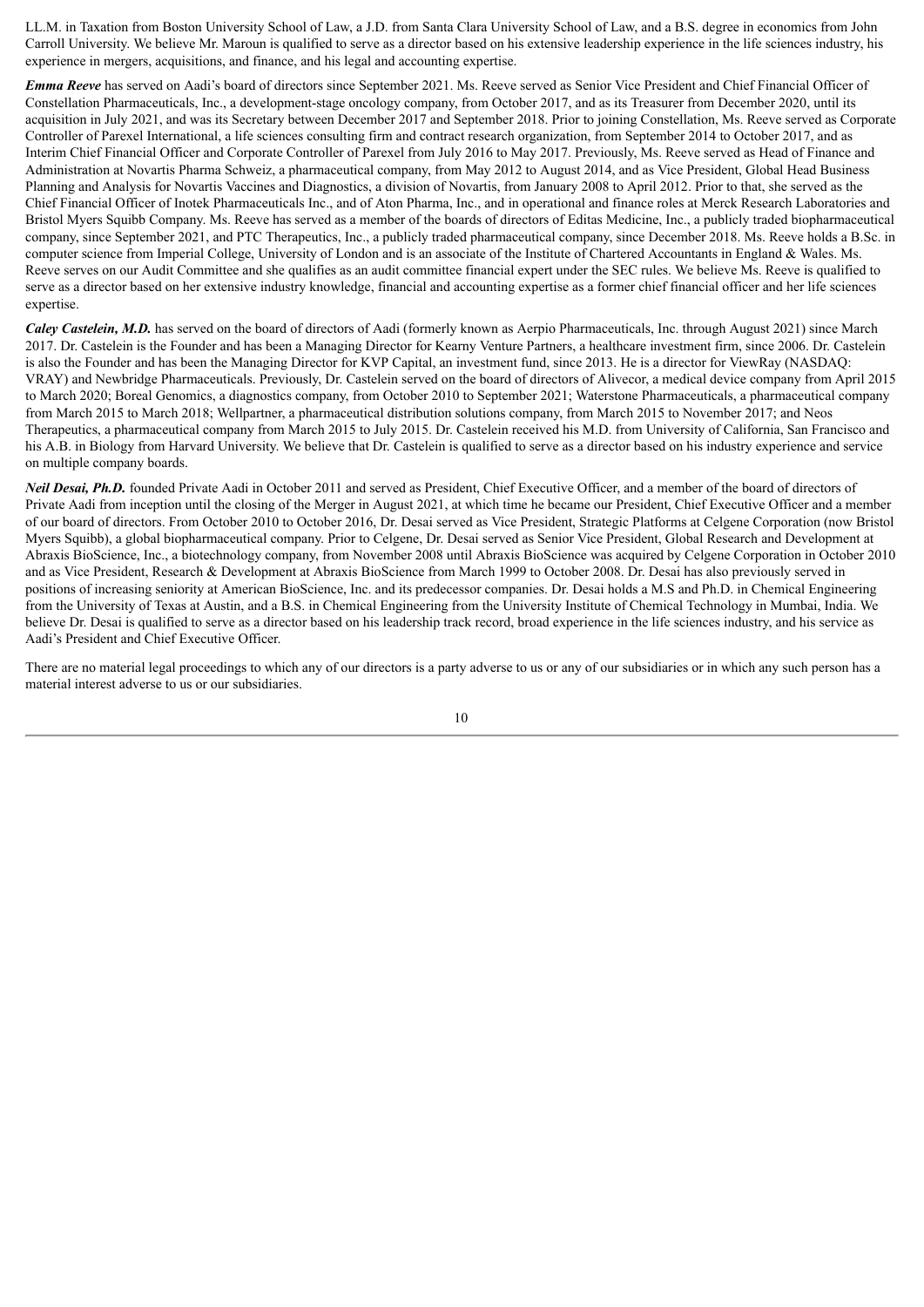#### **EXECUTIVE OFFICERS**

Our executive officers as of April 1, 2022 and their biographical information are set forth below:

| Name                       | Age | Position(s)                                   |
|----------------------------|-----|-----------------------------------------------|
| <b>Executive Officers:</b> |     |                                               |
| Neil Desai, Ph.D.          | 57  | President, Chief Executive Officer, Secretary |
| <b>Brendan Delaney</b>     | 47  | Chief Operating Officer                       |
| Scott Giacobello           | 51  | Chief Financial Officer and Treasurer         |
| Loretta Itri, M.D.         | 72  | <b>Chief Medical Officer</b>                  |

*Neil Desai, Ph.D*. Please see the biographical information provided above in the section entitled "*Continuing Directors*."

*Brendan Delaney* has served as our Chief Operating Officer since September 2021. Prior to joining the Company, Mr. Delaney served as the Chief Commercial Officer of Constellation Pharmaceuticals, Inc., a clinical-stage biopharmaceutical company that was acquired by MorphoSys, from January 2021 to September 2021. From November 2017 to January 2021, Mr. Delaney served as the Chief Commercial Officer of Immunomedics, Inc., a biotechnology company (now a subsidiary of Gilead Sciences, Inc.). Mr. Delaney was employed at Celgene Corporation (now Bristol Myers Squibb), from March 2011 to November 2017, where he most recently served as Vice President, US Commercial Hematology/Oncology. Mr. Delaney's prior roles at Celgene Corporation include Vice President, Global Marketing, Hematology and Executive Director, Global Marketing, Multiple Myeloma Franchise. Before joining Celgene in 2011, Mr. Delaney was the Director of the Global Chronic Myeloid Leukemia (CML) Franchise at Novartis Oncology, a healthcare company. From 2006 to 2011, Mr. Delaney held a variety of commercial positions at Novartis Oncology, including serving as U.S. Marketing Lead for the launch of Afinitor in Renal Cell Carcinoma. Mr. Delaney currently serves on the board of directors of BeyondSpring Pharmaceuticals, Inc. Mr. Delaney received his B.S. in biological sciences from Rutgers University and his M.B.A. in finance from The Stern School of Business at New York University.

*Scott Giacobello* has served as our Chief Financial Officer since November 2021. Prior to joining the Company, Mr. Giacobello served as the Chief Financial Officer of GW Pharmaceuticals plc, a global pharmaceuticals company, from March 2017 until its acquisition by Jazz Pharmaceuticals plc in May 2021. Prior to joining GW Pharmaceuticals, Mr. Giacobello served as Chief Financial Officer of Chase Pharmaceuticals Corporation, a clinical stage biopharmaceutical company focused on the development and commercialization of improved treatments for neurodegenerative disorders, until it was acquired by Allergan plc (now a wholly owned subsidiary of AbbVie Inc.), in 2016. From 2008 through 2015, Mr. Giacobello held senior level finance positions at Allergan including Vice President of Finance for Global Research & Development, Vice President of Corporate Finance and Vice President of Internal Audit & Compliance. Mr. Giacobello's previous experience includes financial positions at the Black & Decker Corporation and Ernst & Young, LLP. Mr. Giacobello currently serves on the board of directors of the privately-held company Autobahn Therapeutics. Mr. Giacobello holds a bachelor's degree in business administration from the University of Notre Dame and is a Certified Public Accountant.

*Loretta Itri, M.D.,* has served as our Chief Medical Officer since October 2021. She was most recently the Chief Medical Officer at Immunomedics, Inc., a biotechnology company (now a subsidiary of Gilead Sciences, Inc.), from February 2020 to March 2021, and provided consulting services for Immunomedics, Inc. from May 2019 to February 2020. Before that, she served as Executive Vice President of Global Health Sciences & Regulatory Affairs at The Medicines Company from January 2013 to May 2019, where she oversaw the development and regulatory approve of a variety of products, including the early development of inclisiran, and other cardiovascular drugs and antibiotics. Previously, she served as President of Pharmaceutical Development and Chief Medical Officer at Genta, Inc., a biopharmaceutical company, as Senior Vice President of Medical and Regulatory Affairs at Johnson & Johnson's Pharmaceutical Research Institute, and as Senior Vice President of Clinical Affairs and Chief Medical Officer for Ortho Biotech Inc. Dr. Itri began her career at Hoffmann-La Roche, as Assistant Vice President of Clinical Development in immunology and oncology. Dr. Itri received her M.D. from New York Medical College, completed her medical residency at SUNY-Stony Brook, and her fellowship in medical oncology at Memorial Sloan-Kettering Cancer Center where she was an adjunct attending physician for more than 15 years. Dr. Itri has served as a member of the National Cancer Institute Board of Scientific Counselors and has published extensively on the development of therapeutic agents.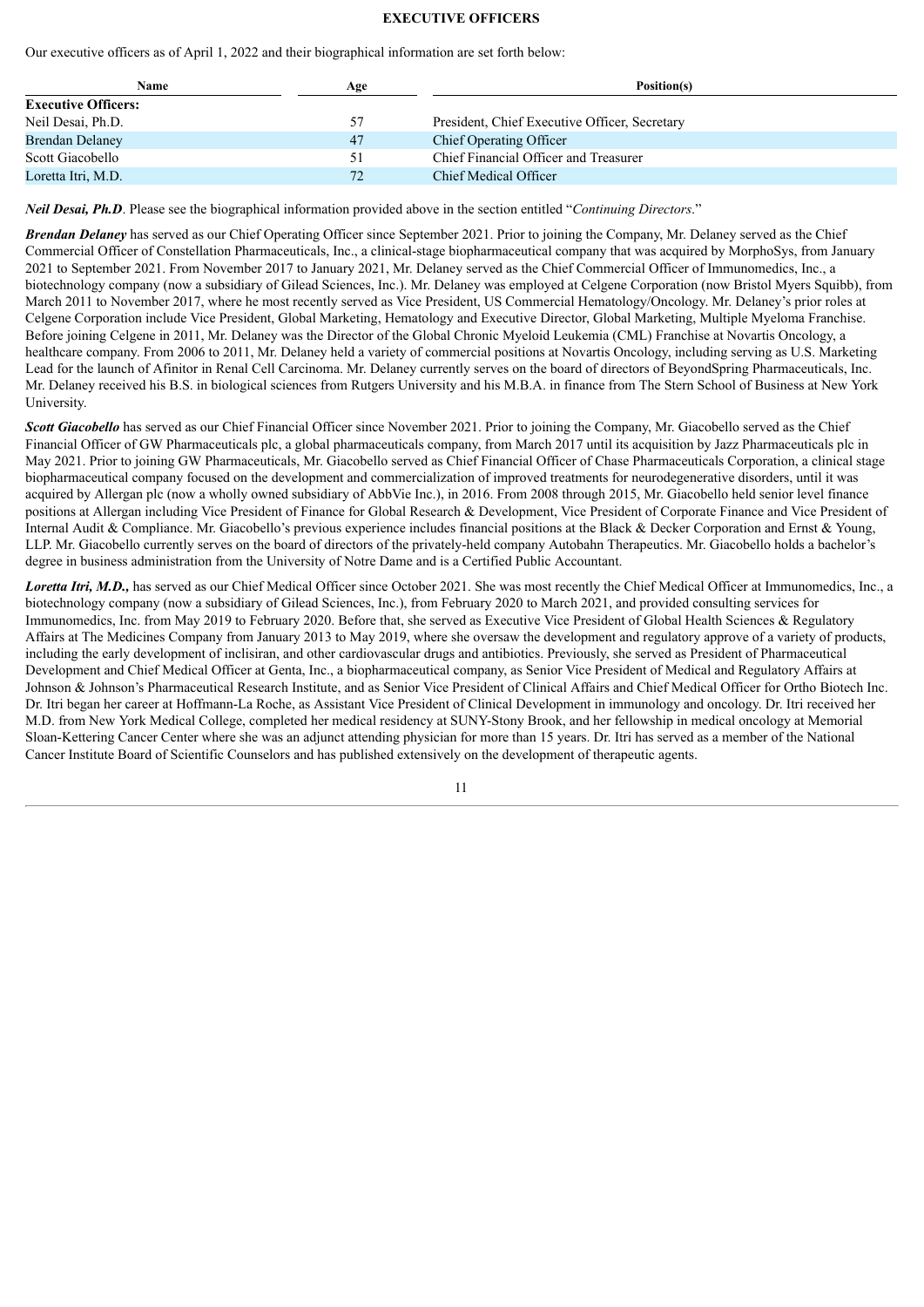# **CORPORATE GOVERNANCE**

#### <span id="page-16-0"></span>**Board Composition and Structure**

Our Amended and Restated Certificate of Incorporation provides that the number of directors shall be fixed exclusively by our Board. Each director holds office until the expiration of the term for which they are elected and until such director successor is duly elected and qualified or until his or her death, resignation or removal. Our Amended and Restated Certificate of Incorporation provides that our directors may be removed from office at any time, but only for cause, and only by the affirmative vote of the holders of at least a majority of the voting power of the issued and outstanding capital stock of the Company entitled to vote in the election of directors. Newly created directorships resulting from any increase in the number of directors, created in accordance with our bylaws, and any vacancies on the Board resulting from death, resignation, disqualification, removal or other cause shall be filled only by the affirmative vote of a majority of the remaining directors then in office, even though less than a quorum of the Board, or by a sole remaining director, and not by the stockholders.

Our Amended and Restated Certificate of Incorporation provides that our Board is divided into three classes of directors, with the classes as nearly equal in size as possible, designated Class I, Class II and Class III. Each of our directors previously identified serves in the class indicated. Subject to any earlier resignation or removal in accordance with the terms of our Amended and Restated Certificate of Incorporation and our bylaws, if elected, our Class II directors will serve until the 2025 annual meeting of stockholders; our Class III directors will serve until the 2023 annual meeting of stockholders; and our Class I directors will serve until the 2024 annual meeting of stockholders. Any additional directorships resulting from an increase in the number of directors will be apportioned among the classes as to make all classes as nearly equal in number as practicable.

#### *Director Nomination Process*

Our Nominating and Corporate Governance Committee is responsible for reviewing with the Board, on an annual basis, the appropriate characteristics, skills and experience required for the Board as a whole and its individual members. In evaluating the suitability of individual candidates (both new candidates and current members), the Nominating and Corporate Governance Committee, in recommending candidates for election, and the Board, in approving (and, in the case of vacancies, appointing) such candidates, will take into account many factors, including the following:

- personal and professional integrity;
- ethics and values;
- experience in corporate management, such as serving as an officer or former officer of a publicly held company;
- experience in the industries in which we compete;
- experience as a director or executive officer of another publicly held company;
- diversity of expertise and experience in substantive matters pertaining to our business relative to other board members;
- conflicts of interest; and
- practical and mature business judgment.

Our Board evaluates each individual in the context of the Board as a whole, with the objective of assembling a group that can best maximize the success of the business and represent stockholder interests through the exercise of sound judgment using its diversity of experience in these various areas.

#### *Director Independence*

Our securities are listed on Nasdaq which has a requirement that a majority of directors be independent. We evaluate independence by the standards for director independence set forth in the Nasdaq Marketplace Rules. Under such rules, our Board has determined that all members of the Board, except Neil Desai, are independent directors. Neil Desai is not an independent director under these rules because he is an executive officer of our company. In making such independence determination, our Board considered the relationships that each non-employee director has with us and all other facts and circumstances that our Board deemed relevant in determining their independence. The composition and functioning of our Board and each of our committees complies with all applicable requirements of Nasdaq and the rules and regulations of the SEC. There are no family relationships among any of our directors or executive officers.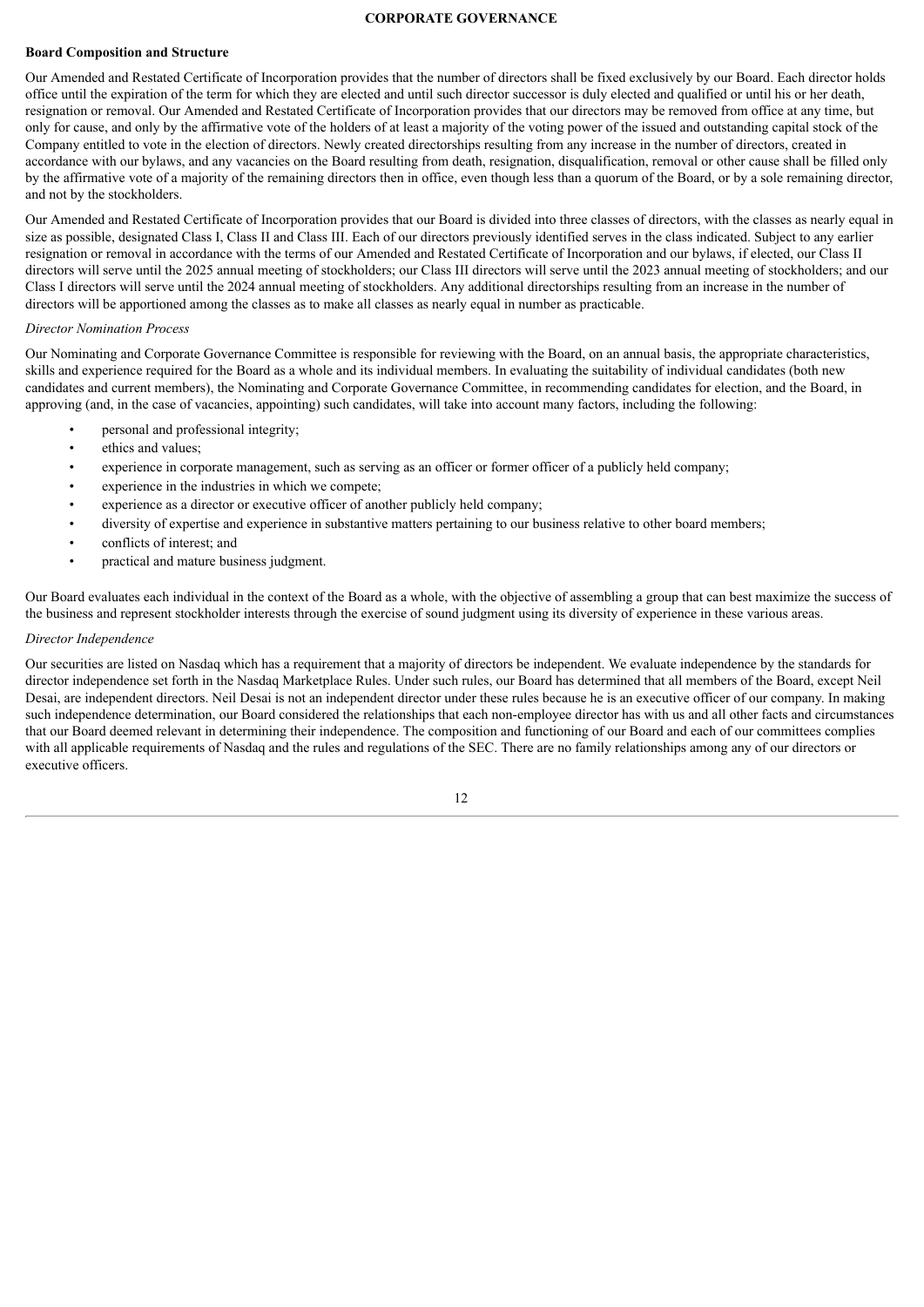#### *Stockholder Recommendations*

Stockholders may submit recommendations for director candidates to the Nominating and Corporate Governance Committee by sending the individual's name and qualifications in writing to our Secretary at Aadi Bioscience, Inc., 17383 Sunset Boulevard, Suite A250 Pacific Palisades, California 90272 in accordance with the bylaws of the Company, who will forward all recommendations to the Nominating and Corporate Governance Committee. The Nominating and Corporate Governance Committee will evaluate any candidates recommended by stockholders against the same criteria and pursuant to the same policies and procedures applicable to the evaluation of candidates proposed by directors or management.

# **Board Leadership Structure and Role of Board in Risk Oversight**

#### *Board Leadership Structure*

We have established a role of the chairman of the board, which is currently held by Caley Castelein, M.D., and we plan to keep this role separated from the role of Chief Executive Officer. We believe that separating these positions allows our Chief Executive Officer to focus on our day-to-day business, while allowing a chairman of the board to lead the Board in its fundamental role of providing advice to and independent oversight of management. Our Board recognizes the time, effort and energy that the Chief Executive Officer is required to devote to his position in the current business environment, as well as the commitment required to serve as our chairman, particularly as the Board's oversight responsibilities continue to grow. Our bylaws and corporate governance guidelines require that our chairman of the board not be an employee or an executive officer of our company, and our Board believes that having separate positions is the appropriate leadership structure for us at this time and demonstrates our commitment to good corporate governance.

# *Risk Oversight*

Risk is inherent with every business, and how well a business manages risk can ultimately determine its success. We face a number of risks, including risks relating to our financial condition, development and commercialization activities, operations, strategic direction and intellectual property as more fully discussed in the section entitled "Risk Factors" located in annual and quarterly reports filed with the SEC, including our Annual Report on Form 10-K for the fiscal year ended December 31, 2021. Management is responsible for the day-to-day management of risks we face, while our Board, as a whole and through its committees, has responsibility for the oversight of risk management. In its risk oversight role, our Board has the responsibility to satisfy itself that the risk management processes designed and implemented by management are adequate and functioning as designed.

The role of the Board in overseeing the management of our risks is conducted primarily through committees of the Board, as disclosed in the descriptions of each of the committees below and in the charters of each of the committees. The full Board (or the appropriate board committee in the case of risks that are under the purview of a particular committee) discusses with management our major risk exposures, their potential impact on us, and the steps we take to manage them. When a board committee is responsible for evaluating and overseeing the management of a particular risk or risks, the chairman of the relevant committee reports on the discussion to the full Board during the committee reports portion of the next board meeting. This enables the Board and its committees to coordinate the risk oversight role, particularly with respect to risk interrelationships.

#### *Board Meetings and Attendance*

The Board held nine meetings during 2021, and each of the incumbent directors of the board attended at least 75% of the aggregate of all meetings of the board and all meetings of committees of our board upon which they served (during the periods that they served) during 2021. The Board regularly holds executive sessions of the independent directors. Executive sessions do not include employee directors or directors who do not qualify as independent under SEC rules. Members of our board are encouraged to attend annual meetings of our stockholders. Each of our directors attended the 2021 Annual Meeting of Stockholders.

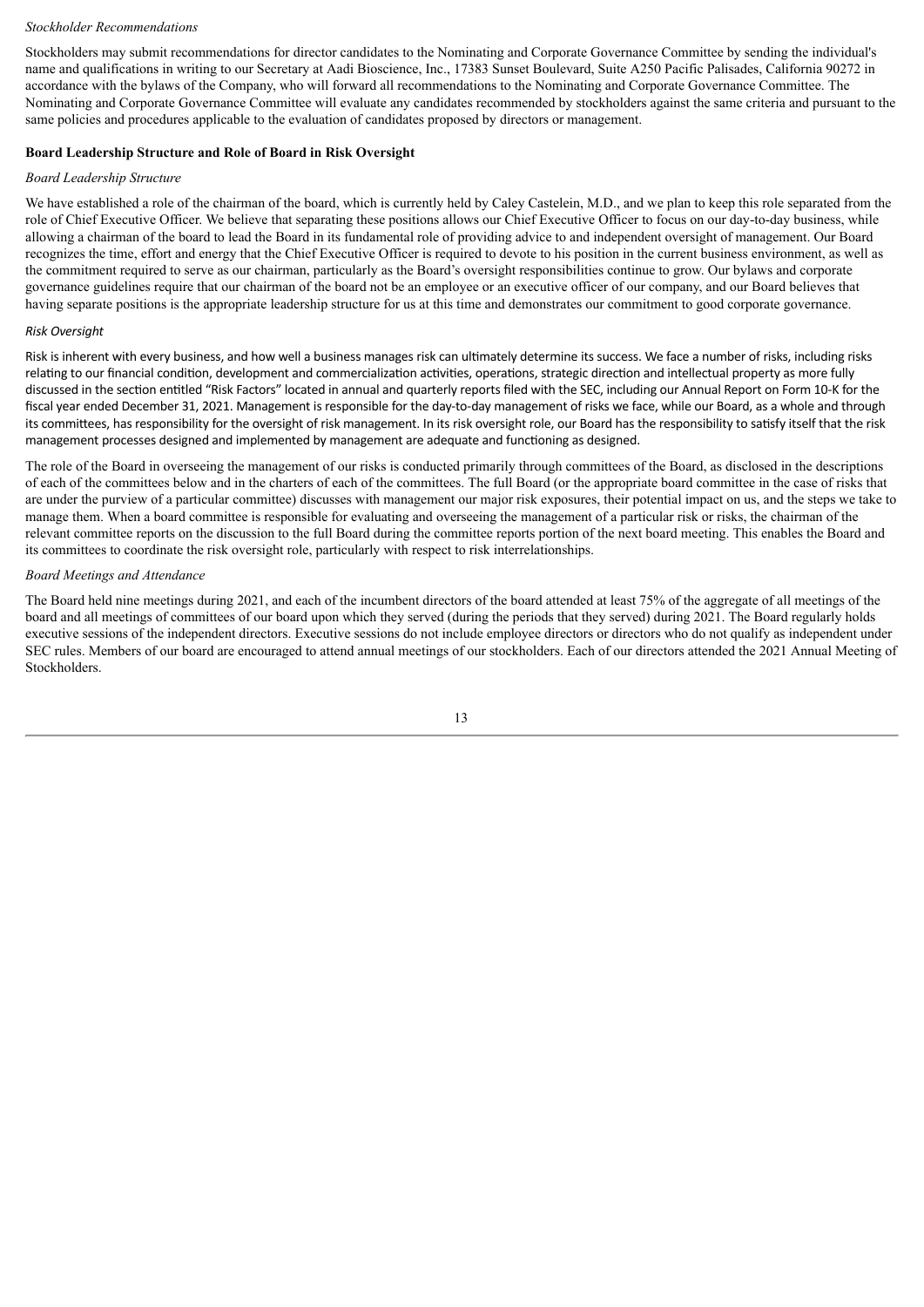#### **Board Committees**

We have established the following board committees: Audit Committee, Compensation Committee and a Nominating and Corporate Governance Committee. Each committee operates pursuant to a charter adopted by our Board. The composition and functioning of all committees comply with all applicable requirements of the Sarbanes-Oxley Act of 2002, SEC rules and regulations, and Nasdaq.

The following table sets forth which directors currently serve on each committee of the Board.

|                                | Nominating<br>and       |              |           |
|--------------------------------|-------------------------|--------------|-----------|
| Name                           | Corporate<br>Governance | Compensation | Audit     |
| Behzad Aghazadeh, Ph.D.        | M                       |              |           |
| Caley Castelein, M.D.          |                         | M            |           |
| Anupam Dalal, M.D.             | <b>CH</b>               | M            |           |
| Karin Hehenberger, M.D., Ph.D. | M                       |              | M         |
| <b>Richard Maroun</b>          |                         | <b>CH</b>    | M         |
| Emma Reeve                     |                         |              | <b>CH</b> |

(CH) Chairperson of the Committee

(M) Member

#### *Audit Committee*

Karin Hehenberger, Richard Maroun and Emma Reeve serve on the Audit Committee, which is chaired by Emma Reeve. Our Board has determined that Karin Hehenberger, Richard Maroun and Emma Reeve are "independent" for Audit Committee purposes as that term is defined in the rules of the SEC and the applicable Nasdaq rules, and each has sufficient knowledge in financial and auditing matters to serve on the Audit Committee. Our Board has designated Emma Reeve as an "audit committee financial expert," as defined under the applicable rules of the SEC. The Audit Committee's responsibilities include:

- appointing, compensating, retaining, evaluating overseeing, and assessing the independence of our independent registered public accounting firm; pre-approving auditing and permissible non-audit services, and the terms of such services, to be provided by our independent registered public accounting firm;
- reviewing the overall audit plan with our independent registered public accounting firm and members of management responsible for preparing our financial statements; reviewing and discussing with management and our independent registered public accounting firm our annual and quarterly financial statements and related disclosures as well as critical accounting policies and practices used by us;
- reviewing and discussing with management and the Company's independent registered public accounting firm our internal controls over financial reporting;
- adopting and overseeing procedures to address complaints received by the Company regarding accounting, internal accounting controls or auditing matters;
- reviewing, approving and monitoring related party transactions involving directors or executive officers of the Company;
- recommending based upon the Audit Committee's review and discussions with management and our independent registered public accounting firm whether our audited financial statements shall be included in our Annual Report on Form 10-K;
- monitoring the integrity of our financial statements and our compliance with legal, regulatory and ethical requirements as they relate to our financial statements and accounting matters;
- setting hiring policies with regard to the hiring of employees or former employees of the Company's independent registered public accounting firm and overseeing the compliance with such policies;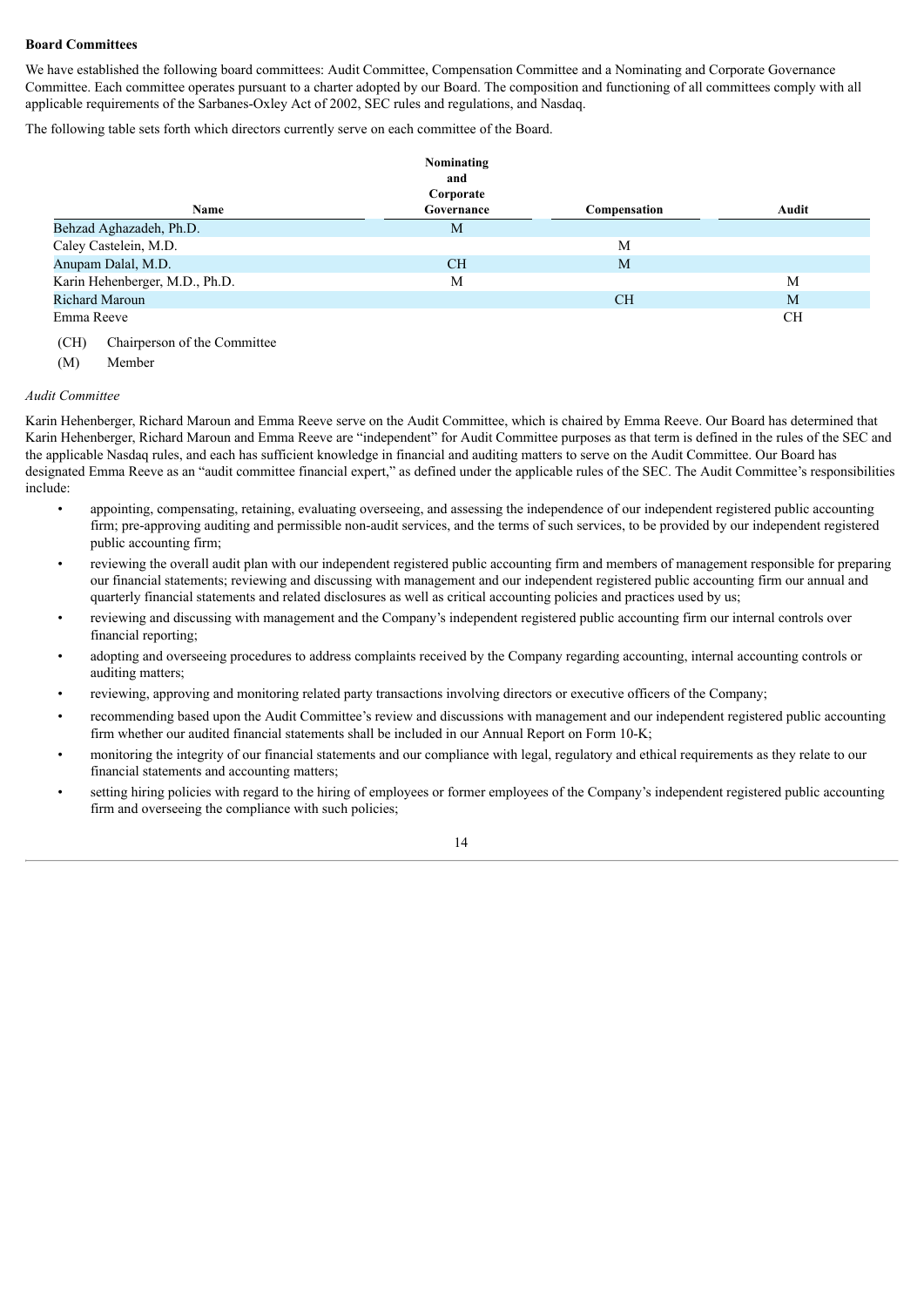- reviewing and discussing with management and the Company's independent registered public accounting firm guidelines and policies to identify, monitor, and address enterprise risks;
- preparing the Audit Committee report required by SEC rules to be included in our annual proxy statement; and
- reviewing quarterly earnings releases.

The Audit Committee held six meetings during 2021. A copy of the Audit Committee Charter is available on the Company's website at *www.aadibio.com* under the Investors & News section.

#### *Compensation Committee*

Caley Castelein, Anupam Dalal and Richard Maroun serve on the Compensation Committee, which is chaired by Richard Maroun. Our Board has determined that each member of the Compensation Committee is "independent" as defined in the applicable Nasdaq rules. The Compensation Committee's responsibilities include:

- annually reviewing and recommending to the independent directors on the Board the corporate goals and objectives relevant to the compensation of our Chief Executive Officer (or Principal Executive Officer);
- evaluating the performance of our Chief Executive Officer (or Principal Executive Officer) in light of such corporate goals and objectives and based on such evaluation recommending to the independent directors on the Board the CEO's: (i) base salary, (ii) incentive bonus, including the specific goals and amount, (iii) equity compensation (iv) any employment agreement, severance arrangement, transition or consulting agreement, retirement agreement or change of control protections and (v) any other benefits, compensation or similar arrangement, if any (including without limitation perquisites and any other form of compensation such as a signing bonus or payment of relocation costs), including any amendments to or termination of any of the foregoing;
- reviewing and approving or recommending to the independent directors on the Board (i) base salary, (ii) incentive bonus, including the specific goals and amount, (iii) equity compensation, (iv) any employment agreement, severance arrangement, transition or consulting agreement, retirement agreement or change of control protections and (v) any other benefits, compensation or similar arrangements, if any (including, without limitation, perquisites and any other form of compensation such as a signing bonus or payment of relocation costs), including any amendments to or terminations of any of the foregoing, of our other executive officers;
- reviewing and establishing our overall management compensation, philosophy and policy;
- reviewing, approving and administering, including the termination of, the Company's employee benefit and equity incentive plans;
- evaluating and assessing potential and current compensation advisors in accordance with the independence standards identified in the applicable Nasdaq rules;
- reviewing and approving our policies and procedures for the grant of equity-based awards;
- overseeing management's engagement with stockholders and proxy advisory firms on executive compensation matters;
- reviewing and recommending to the independent directors on the Board the compensation of our directors;
- preparing the Compensation Committee report required by SEC rules, if and when required, to be included in our annual proxy statement; and
- reviewing and approving the retention, termination or compensation of any consulting firm or outside advisor to assist in the evaluation of compensation matters.

The Compensation Committee held two meetings during 2021. A copy of the Compensation Committee Charter is available on the Company's website at *www.aadibio.com* under the Investors & News section.

#### *Nominating and Corporate Governance Committee*

Behzad Aghazadeh, Anupam Dalal and Karin Hehenberger currently serve on the Nominating and Corporate Governance Committee, which is chaired by Anupam Dalal. Our Board has determined that each member of the

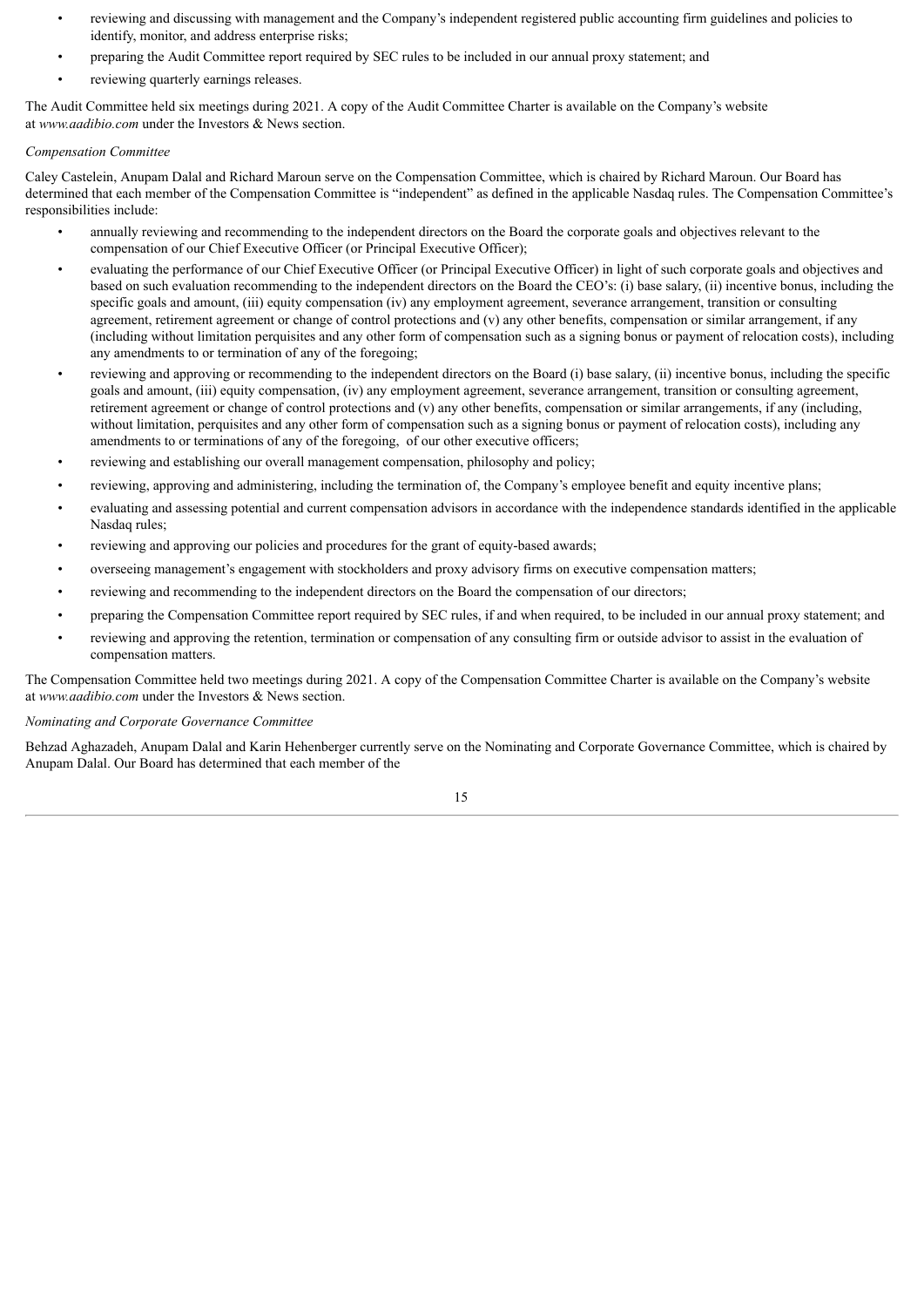Nominating and Corporate Governance Committee is "independent" as defined in the applicable Nasdaq rules. The Nominating and Corporate Governance Committee's responsibilities include:

- reviewing, assessing and recommending to the Board criteria for board and committee membership;
- establishing procedures for identifying and evaluating board of director candidates, including nominees recommended by stockholders;
- reviewing the composition of the Board to ensure that it is composed of members containing the appropriate skills and expertise to advise us;
- identifying individuals qualified to become members of the Board based on the established criteria;
- overseeing the Company's director orientation and continuing education, including making recommendations for continuing education of Board members and evaluating the participation of members of the Board in accordance with applicable listing standards;
- recommending to the Board the persons to be nominated for election as directors and to each of the Board's committees;
- administering policies and procedures for various constituencies that are involved with the Company to communicate with the non-management Board members;
- developing and recommending to the Board corporate governance guidelines and reviewing the corporate governance guidelines and their application;
- developing, approving, reviewing, and monitoring compliance with the Company's Code of Business Conduct and Ethics and considering potential conflicts of interest of Board members and other corporate officers; and
- overseeing the evaluation of our Board and management.

The Nominating and Corporate Governance Committee held one meeting during 2021. A copy of the Nominating and Corporate Governance Committee Charter is available on the Company's website at *www.aadibio.com* under the Investors & News section.

Our Board may from time to time establish other committees.

#### **Corporate Governance Guidelines**

The Board has adopted corporate governance guidelines to assist and guide its members in the exercise of its responsibilities. These guidelines should be interpreted in accordance with any requirements imposed by applicable federal or state law or regulation and our Amended and Restated Certificate of Incorporation and bylaws. Our corporate governance guidelines are available on our website at *www.aadibio.com* under the Investors & News Section. Although these corporate governance guidelines have been approved by the Board, it is expected that these guidelines will evolve over time as customary practice and legal requirements change. In particular, those guidelines that encompass legal, regulatory or exchange requirements as they currently exist will be deemed to be modified as and to the extent that such legal, regulatory or exchange requirements are modified. In addition, the guidelines may also be amended by the Board at any time as it deems appropriate.

# *Code of Business Conduct and Ethics*

We have adopted a code of business conduct and ethics that applies to all of our employees, officers and directors, including those officers responsible for financial reporting. Our code of business conduct and ethics is available on our website, which is located at *www.aadibio.com* under the Investors & News Section. We intend to disclose any amendments to the code, or any waivers of its requirements, on our website or in a current report on Form 8-K as may be required by law.

# *Anti-Hedging and Anti-Pledging Policies*

Our insider trading policies prohibit all directors, officers, employees, consultants, contractors, agents or other service providers of the Company from buying or selling derivatives on our securities, engaging in hedging transactions involving our securities or holding our securities in a margin account, and pledging the Company's securities as collateral for any loan or as part of any other pledging transaction.

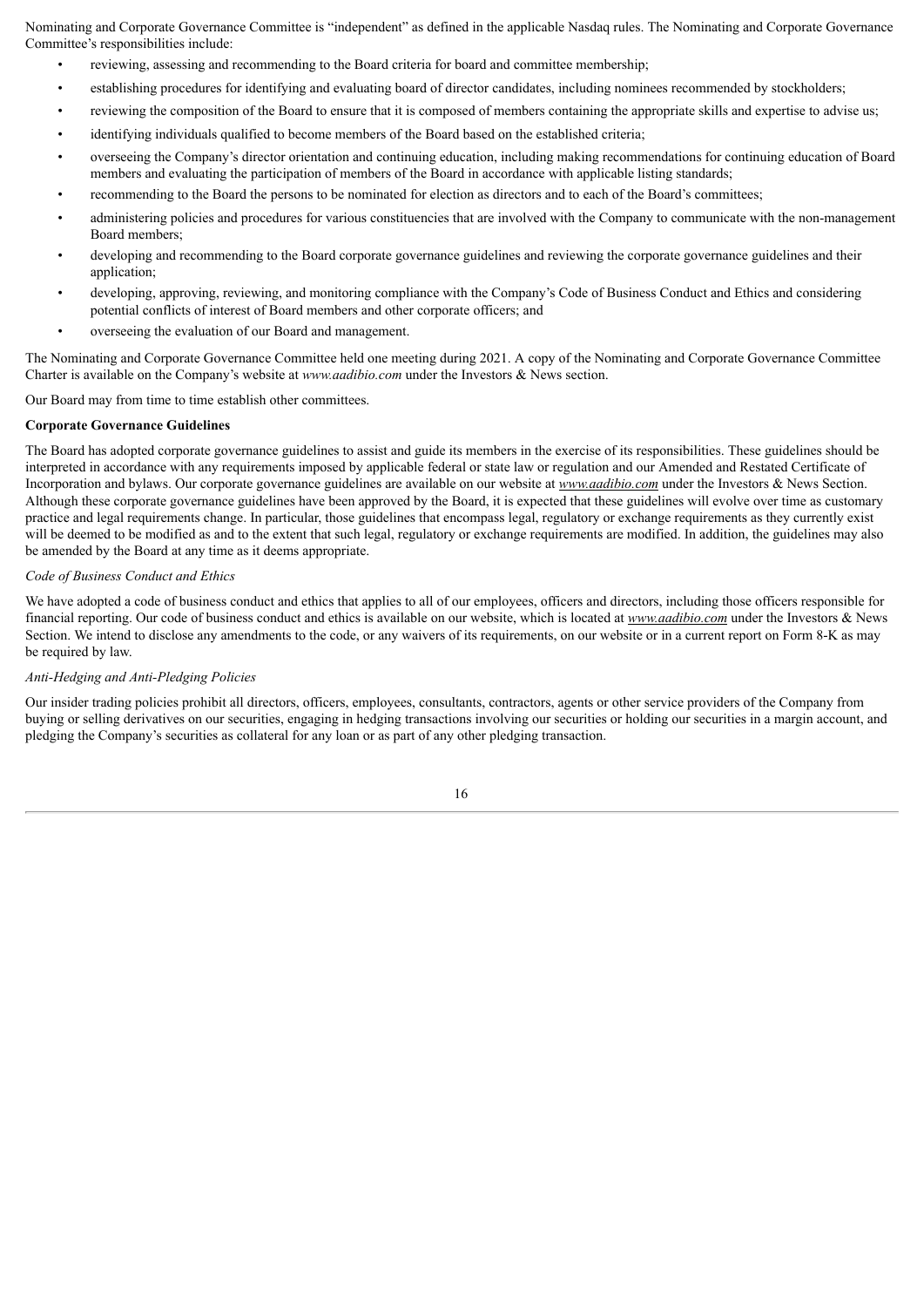#### **EXECUTIVE COMPENSATION**

#### <span id="page-21-0"></span>**Processes and Procedures for Compensation Decisions**

Our Compensation Committee is responsible for the executive compensation programs for our executive officers and reports to our Board on its discussions, decisions and other actions. Typically, our Chief Executive Officer makes recommendations to our Compensation Committee, often attends committee meetings and is involved in the determination of compensation for the respective executive officers who report to him, except that our Chief Executive Officer does not make recommendations as to his own compensation. Our Chief Executive Officer makes recommendations to our Compensation Committee regarding short- and long-term compensation for all executive officers (other than himself) based on our results, an individual executive officer's contribution toward these results and individual goal achievement. Our Compensation Committee then reviews the recommendations and other market data. Our Compensation Committee makes decisions as to total compensation for each executive officer (excluding our Chief Executive Officer, whose compensation is determined by our Board), although it may instead, in its discretion, make recommendations to our Board regarding executive compensation.

Our Compensation Committee is authorized to retain the services of one or more executive compensation advisors, as it sees fit, in connection with the establishment of our compensation programs and related policies. As a part of determining compensation for our named executive officers, the Compensation Committee engaged Radford, a business unit of Aon plc, as an independent compensation consultant. Radford provides analysis and recommendations to the Compensation Committee regarding:

- trends and emerging topics with respect to executive compensation;
- peer group selection for executive compensation benchmarking;
- compensation practices of our peer group;
- compensation programs for executives and all of our employees; and
- stock utilization and related metrics.

When requested, Radford consultants attend meetings of the Compensation Committee, including executive sessions in which executive compensation issues are discussed. Radford reports to the Compensation Committee and not to management, although Radford meets with management for purposes of gathering information for its analyses and recommendations.

In determining to engage Radford, the Compensation Committee considered the independence of Radford taking into consideration relevant factors, including the absence of other services provided to us by Radford, the amount of fees we paid to Radford as a percentage of Radford's total revenue, the policies and procedures of Radford that are designed to prevent conflicts of interest, any business or personal relationship of the individual compensation advisors employed by Radford with any of our executive officers, any business or personal relationship the individual compensation advisors employed by Radford have with any member of the Compensation Committee, and any shares of our stock owned by Radford or the individual compensation advisors employed by Radford. The Compensation Committee determined, based on its analysis in light of all relevant factors, including the factors listed above, that the work of Radford and the individual compensation advisors employed by Radford as compensation consultants to the Compensation Committee has not created any conflicts of interest and that Radford is independent pursuant to the independence standards set forth in the Nasdaq listing standards promulgated pursuant to Section 10C of the Securities Exchange Act of 1934, as amended (the "Exchange Act").

#### **Overview**

Our executive compensation program reflects our growth and corporate goals. To date, the compensation of the named executive officers has consisted of a combination of base salary, annual cash bonus, and long-term equity incentive compensation in the form of restricted stock and stock options, and other employee benefits generally available to our employees. The named executive officers are also entitled to certain compensation and benefits upon certain terminations of employment pursuant to their executive employment agreements as described below.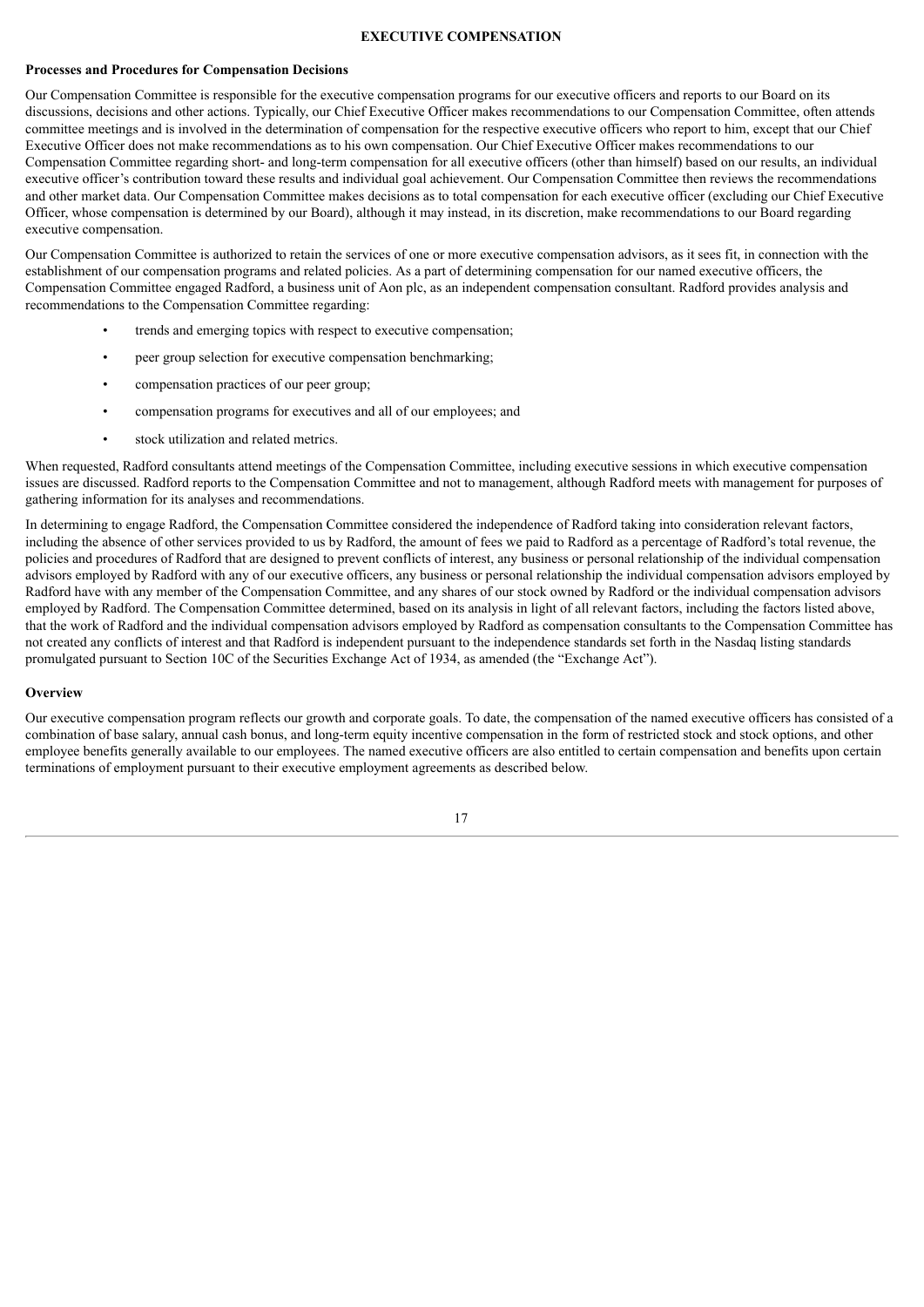The named executive officers for the year ended December 31, 2021 were as follows:

- Neil Desai, Ph.D., our President and Chief Executive Officer since August 2021
- Brendan Delaney, our Chief Operating Officer since September 2021
- Scott Giacobello, our Chief Financial Officer since November 2021; and
- Joseph H. Gardner, Ph. D., our President and Principal Executive Officer until August 2021

# **Summary Compensation Table – 2021**

The following table sets forth information regarding compensation awarded to, earned by or paid to each of the named executive officers for the years ending December 31, 2021 and 2020.

| <b>Name and Principal Position</b>    | Year | Salary (\$) | Option<br>Awards<br>$($ \$ $)(1)$ | <b>Bonus</b><br><b>(S)</b> | <b>Non-Equity</b><br>Incentive<br>Compensation<br>$($ (\$)(4) | <b>All Other</b><br>Compensation<br><b>(S)</b> |     | Total (\$) |
|---------------------------------------|------|-------------|-----------------------------------|----------------------------|---------------------------------------------------------------|------------------------------------------------|-----|------------|
| Neil Desai                            | 2021 | 465,791     | 2,511,538                         | 394,000                    | 315,000                                                       | 53,939                                         | (5) | 3,740,268  |
| President and Chief Executive Officer |      |             |                                   |                            |                                                               |                                                |     |            |
| Brendan Delaney (2)                   | 2021 | 136,615     | 5,491,827                         |                            | 81,810                                                        |                                                |     | 5,710,252  |
| Chief Operating Officer               |      |             |                                   |                            |                                                               |                                                |     |            |
| Scott Giacobello (3)                  | 2021 | 75,000      | 3,971,027                         |                            | 45,563                                                        |                                                |     | 4,091,590  |
| <b>Chief Financial Officer</b>        |      |             |                                   |                            |                                                               |                                                |     |            |
| Joseph Gardner                        | 2021 | 308,484     |                                   |                            |                                                               | 1,206,842                                      | (6) | 1,515,326  |
| Former President and Principal        |      |             |                                   |                            |                                                               |                                                |     |            |
| <i>Executive Officer</i>              | 2020 | 432,600     | 48,427                            | 210,000                    | 108,150                                                       | .646                                           | (7) | 800,823    |

(1) The amounts reported in the Option Awards column represent the grant date fair value of the stock options granted to the named executive officers as of the grant date as computed in accordance with Financial Accounting Standards Board Accounting Standards Codification Topic 718, not including any estimates of forfeitures. The assumptions used in calculating the grant date fair value of the stock options reported in the Option Awards column are set forth in Note 12 to our financial statements included in our Annual Report on Form 10-K for the year ended December 31, 2021. Note that the amounts reported in this column reflect the accounting cost for these stock options, and do not correspond to the actual economic value that may be received by the named executive officers from the options.

- (2) Mr. Delaney joined the Company in September 2021.
- (3) Mr. Giacobello joined the Company in November 2021.
- (4) Amount represents cash bonus earned for performance in 2021 and 2020 based upon achievement of corporate performance goals.
- (5) Amount includes accrued vacation paid when the company changed its policy.
- (6) Represents (i) accrued vacation paid at the time of termination in the amount of \$17,192, (ii) severance paid at the time of termination in the amount of \$973,350, and (iii) retention bonus paid at the time of termination in the amount of \$216,300.
- (7) Amount represents the dollar value of life insurance premiums paid by us on behalf of the named executive officer.

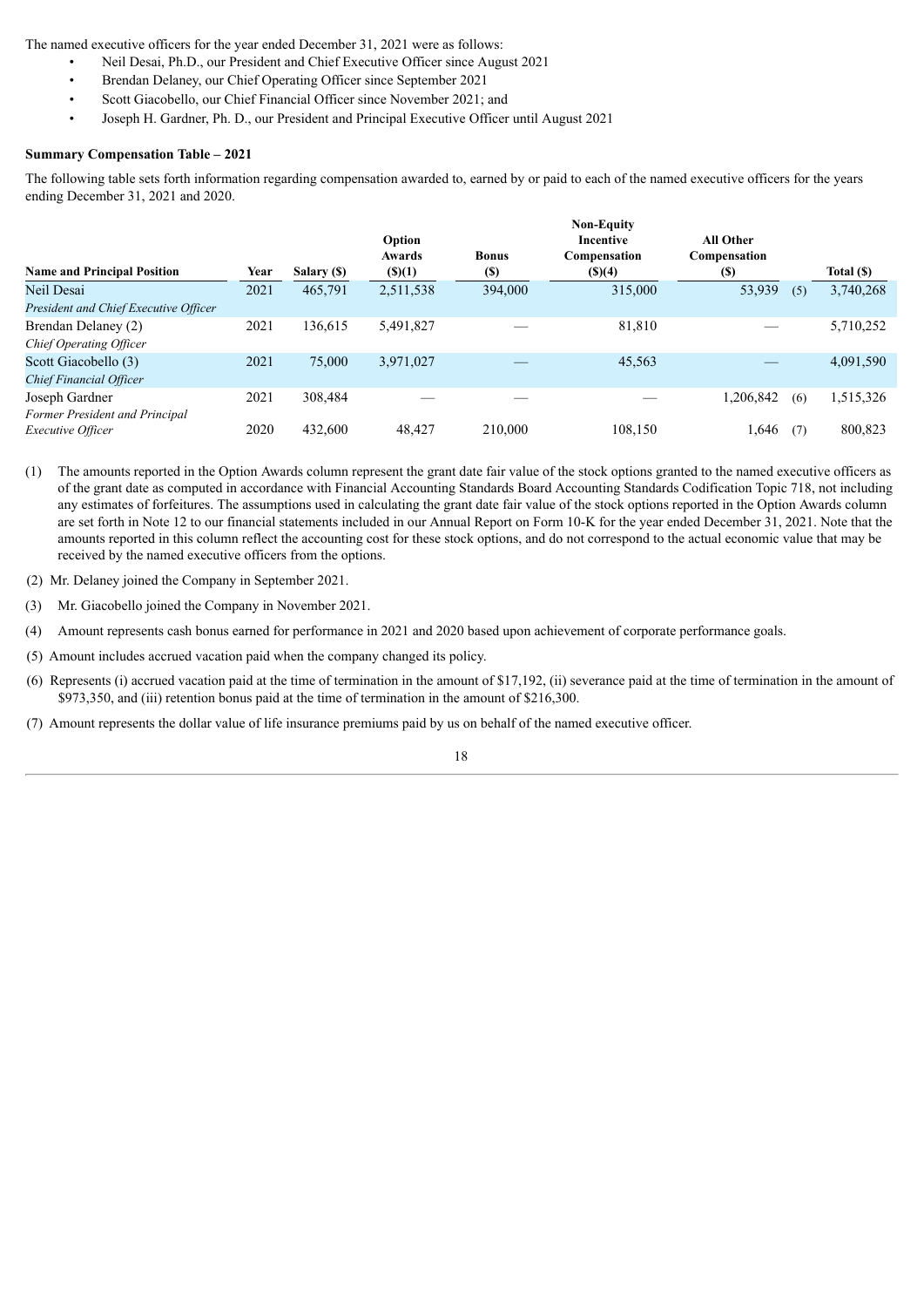# **Outstanding Equity Awards at December 31, 2021**

The following table sets forth information regarding outstanding equity awards for each of the named executive officers as of December 31, 2021

|                                          | Opuon Awarus        |                                                                                              |                                                                                                |                                         |                                     |  |  |  |
|------------------------------------------|---------------------|----------------------------------------------------------------------------------------------|------------------------------------------------------------------------------------------------|-----------------------------------------|-------------------------------------|--|--|--|
| <b>Name and Principal Position</b>       | Grant<br>Date $(1)$ | Number of<br><b>Securities</b><br>Underlying<br>Unexercised<br>Options $(\#)$<br>Exercisable | Number of<br><b>Securities</b><br>Underlying<br>Unexercised<br>Options $(\#)$<br>Unexercisable | Option<br><b>Exercise</b><br>Price (\$) | Option<br><b>Expiration</b><br>Date |  |  |  |
| Neil Desai                               | 9/8/2021            |                                                                                              | 125,000                                                                                        | 27.67                                   | 9/8/2031                            |  |  |  |
| President and Chief                      | 3/13/2020(2)        | 1,983                                                                                        | 5,947                                                                                          | 3.41                                    | 3/13/2030                           |  |  |  |
| <i>Executive Officer</i>                 | 1/31/2018           | 31,059                                                                                       | 661                                                                                            | 2.21                                    | 1/31/2028                           |  |  |  |
| <b>Brendan Delaney</b>                   | 9/20/2021           |                                                                                              | 260,000                                                                                        | 29.09                                   | 9/20/2031                           |  |  |  |
| Chief Operating Officer                  |                     |                                                                                              |                                                                                                |                                         |                                     |  |  |  |
| Scott Giacobello                         | 11/1/2021           |                                                                                              | 200,000                                                                                        | 27.40                                   | 11/1/2031                           |  |  |  |
| Chief Financial Officer                  |                     |                                                                                              |                                                                                                |                                         |                                     |  |  |  |
| Joseph Gardner                           | 5/14/2019(3)        | 23,290                                                                                       |                                                                                                | 15.60                                   | 8/26/2023                           |  |  |  |
| Former President and Principal Executive |                     |                                                                                              |                                                                                                |                                         |                                     |  |  |  |

**Option Awards**

- (1) Unless otherwise noted, each option vests 25% on the first anniversary of the grant date, then vests in 36 equal monthly installments thereafter, such that the option is vested on the fourth anniversary of the grant date, subject to the holder continuing to provide services to the Company through each applicable vesting date.
- (2) 25% of the shares subject to the option vest on each of the four annual anniversary dates of the grant date, subject to the holder continuing to provide services to the Company through each applicable vesting date.
- (3) 50% of the shares vested on June 30, 2020 and the remaining 50% vested on June 30, 2021.

#### **Employment Agreements**

We have entered into employment agreements with each of our named executive officers and our other executive officers. Each employment agreement provides for "at will" employment, meaning that either we or the officer may terminate the employment relationship at any time without cause. The material terms of the employment agreements with our 2021 named executive officers are described below. The terms "change of control," "cause" and "good reason" referred to below are defined in the applicable employment agreement or transition agreement.

# *Executive Employment Agreement with Neil Desai, Ph.D.*

Dr. Desai entered into an amended and restated executive employment agreement with us in August 2021 (the "Desai Employment Agreement"). Dr. Desai's employment under the Desai Employment Agreement is at will and may be terminated at any time by us or him. The Desai Employment Agreement provides for Dr. Desai's position as chief executive officer of Aadi, an initial annual base salary equal to \$600,000, eligibility for a discretionary annual bonus of up to 60% of annual base salary, eligibility to receive equity awards under the Company's incentive plans or other arrangements, subject to the discretion of the Board or its authorized committee, and entitlement to participate in benefit plans that are generally available to Aadi's executive employees.

Pursuant to the Desai Employment Agreement, in the event that Dr. Desai's employment is terminated by Aadi without "cause" or by Dr. Desai for "good reason" in the period commencing 3 months prior to and ending 12 months after a "change in control," then subject to Dr. Desai's execution and nonrevocation of a general release and separation agreement in favor of Aadi and its affiliates, (i) Aadi will provide Dr. Desai with a lump sum payment equal to 150% of the sum of his annual base salary and his target bonus for the fiscal year in which the termination occurs, (ii) Dr. Desai will be eligible for Company-paid COBRA coverage for a period of 18 months from the date of termination, and (iii) 100% of his unvested equity awards outstanding as of such termination will become vested. Pursuant to the Desai Employment Agreement, in the event that Dr. Desai's employment is terminated by Aadi without "cause" or by Dr. Desai for "good reason" other than within the period described above, (i) Aadi will provide Dr. Desai with salary continuation payments equal to his then applicable base salary for 12 months following his termination of employment, (ii) an amount equal to the sum of all performance bonuses paid to Dr.



*Officer*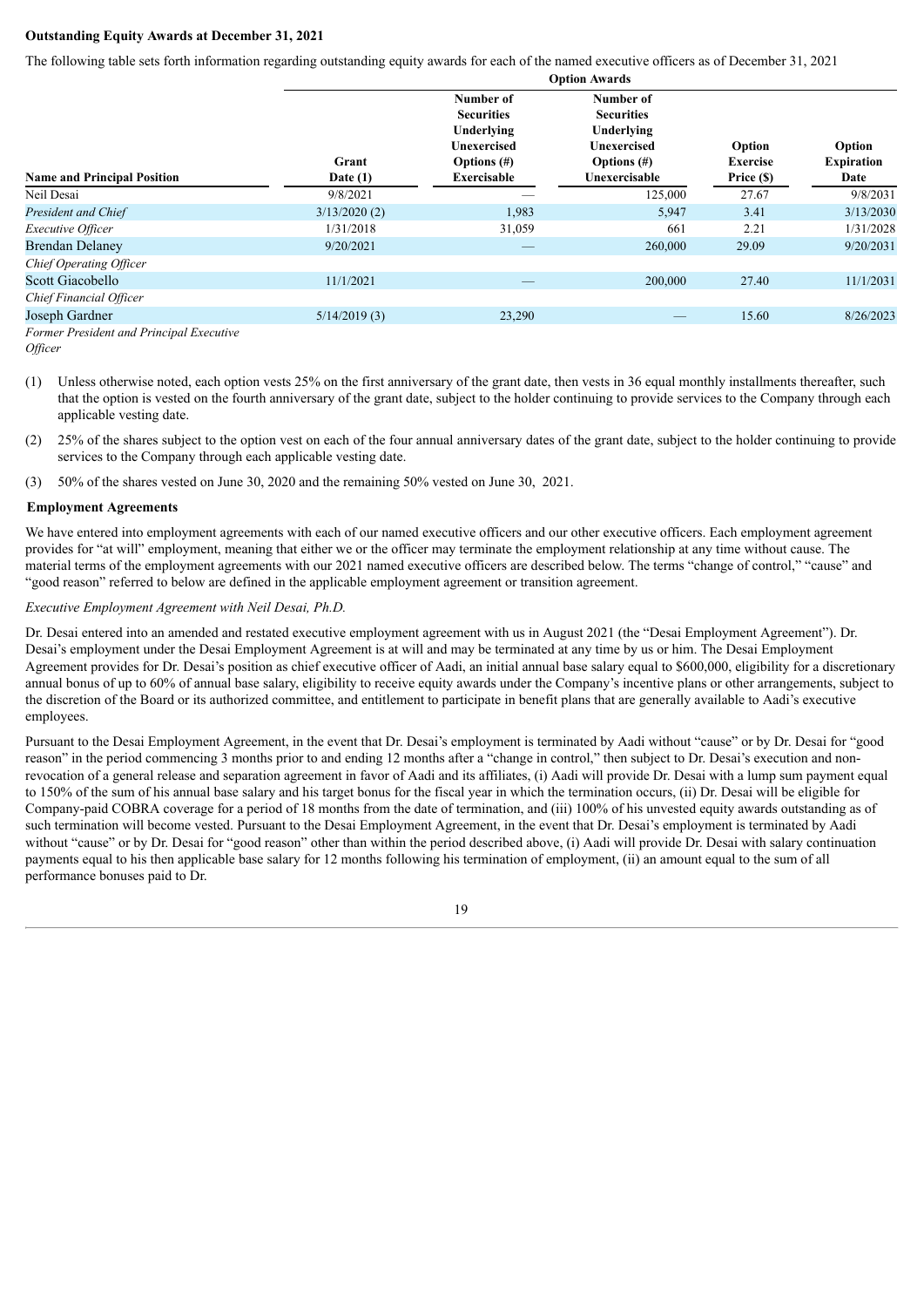Desai for Aadi's fiscal year immediately preceding the fiscal year in which his termination of employment occurred, paid in equal installments over 12 months, (iii) Company-paid COBRA coverage for a period of up to 18 months, and (iv) in the event such termination occurs on or prior to August 26, 2022, 100% of his unvested equity awards outstanding as of such termination will become vested. In addition, Dr. Desai is subject to confidentiality and intellectual property assignment obligations.

# *Executive Employment Agreement with Brendan Delaney*

Mr. Delaney entered into an employment agreement with us in September 2021 (the "Delaney Employment Agreement"). The Delaney Employment Agreement provides an initial annual base salary of \$480,000 and eligibility to receive an annual bonus of up to 45% of his annual base salary. Mr. Delaney is eligible to participate in employee benefit plans generally available to other senior executives of the Company.

The Delaney Employment Agreement further provides that if Mr. Delaney's employment is terminated by the Company without Cause (as defined in the Delaney Employment Agreement) or Mr. Delaney resigns for Good Reason (as defined in the Delaney Employment Agreement), he will be entitled to receive: (i) base salary continuation for twelve months following termination, and (ii) if he elects COBRA coverage, up to twelve months of reimbursement of a portion of each COBRA premium payment equal to the portion the Company contributed to such health insurance premium cost as of the date of termination. In lieu of the severance payments and benefits set forth above, in the event Mr. Delaney's employment is terminated by the Company without Cause or he resigns for Good Reason, in either case within 12 months following a Change in Control (as defined in the Delaney Employment Agreement) or three months prior to a Change in Control, he will be entitled to receive: (i) a lump sum payment equal to 100% of the sum of: (A) his base salary, as then in effect, or if greater, at the level in effect immediately prior to the Change in Control, *plus* (B) his target bonus in effect for the fiscal year in which his termination of employment occurs, (ii) if he elects COBRA coverage, up to 12 months of reimbursement of a portion of each COBRA premium payment equal to the portion the Company contributed to such health insurance premium cost as of the date of termination, and (iii) full accelerated vesting of all then-outstanding and unvested equity awards to acquire the Company's common stock. Payment of any severance payments to Mr. Delaney pursuant to the Employment Agreement is contingent on his execution and not revoking a separation agreement and release of claims in a form reasonably satisfactory to the Company, and provided that such release becomes effective and irrevocable no later than 60 days following the termination date.

#### *Executive Employment Agreement with Scott Giacobello*

Mr. Giacobello entered into an employment agreement with us in November 2021 (the "Giacobello Employment Agreement"). The Giacobello Employment Agreement provides for an initial annual base salary of \$450,000 and eligibility to receive an annual bonus of up to 45% of his annual base salary. Mr. Giacobello is eligible to participate in employee benefit plans generally available to other senior executives of the Company.

The Giacobello Employment Agreement further provides that if Mr. Giacobello's employment is terminated by the Company without Cause (as defined in the Giacobello Employment Agreement) or Mr. Giacobello resigns for Good Reason (as defined in the Giacobello Employment Agreement), he will be entitled to receive: (i) base salary, at the rate then in effect, continuation for twelve months following termination, and (ii) if he elects COBRA coverage, up to twelve months of reimbursement of a portion of each COBRA premium payment equal to the portion the Company contributed to such health insurance premium cost as of the date of termination. In lieu of the severance payments and benefits set forth above, in the event Mr. Giacobello's employment is terminated by the Company without Cause or he resigns for Good Reason, within twelve months following a Change of Control (as defined in the Giacobello Employment Agreement) or three months prior to a Change of Control, he will be entitled to receive: (i) a lump sum payment equal to 100% of the sum of: (A) his base salary, as then in effect, or if greater, at the level in effect immediately prior to the Change of Control, *plus* (B) his target bonus in effect for the fiscal year in which his termination of employment occurs, (ii) if he elects COBRA coverage, up to twelve months of reimbursement of a portion of each COBRA premium payment equal to the portion the Company contributed to such health insurance premium cost as of the date of termination, and (iii) full accelerated vesting of all then-outstanding and unvested equity awards to acquire the Company's common stock. Payment of any severance payments to Mr. Giacobello pursuant to the Giacobello Employment Agreement is contingent on his execution and not revoking a separation agreement and release of claims in a form reasonably satisfactory to the Company, and provided that such release becomes effective and irrevocable no later than 60 days following the termination date.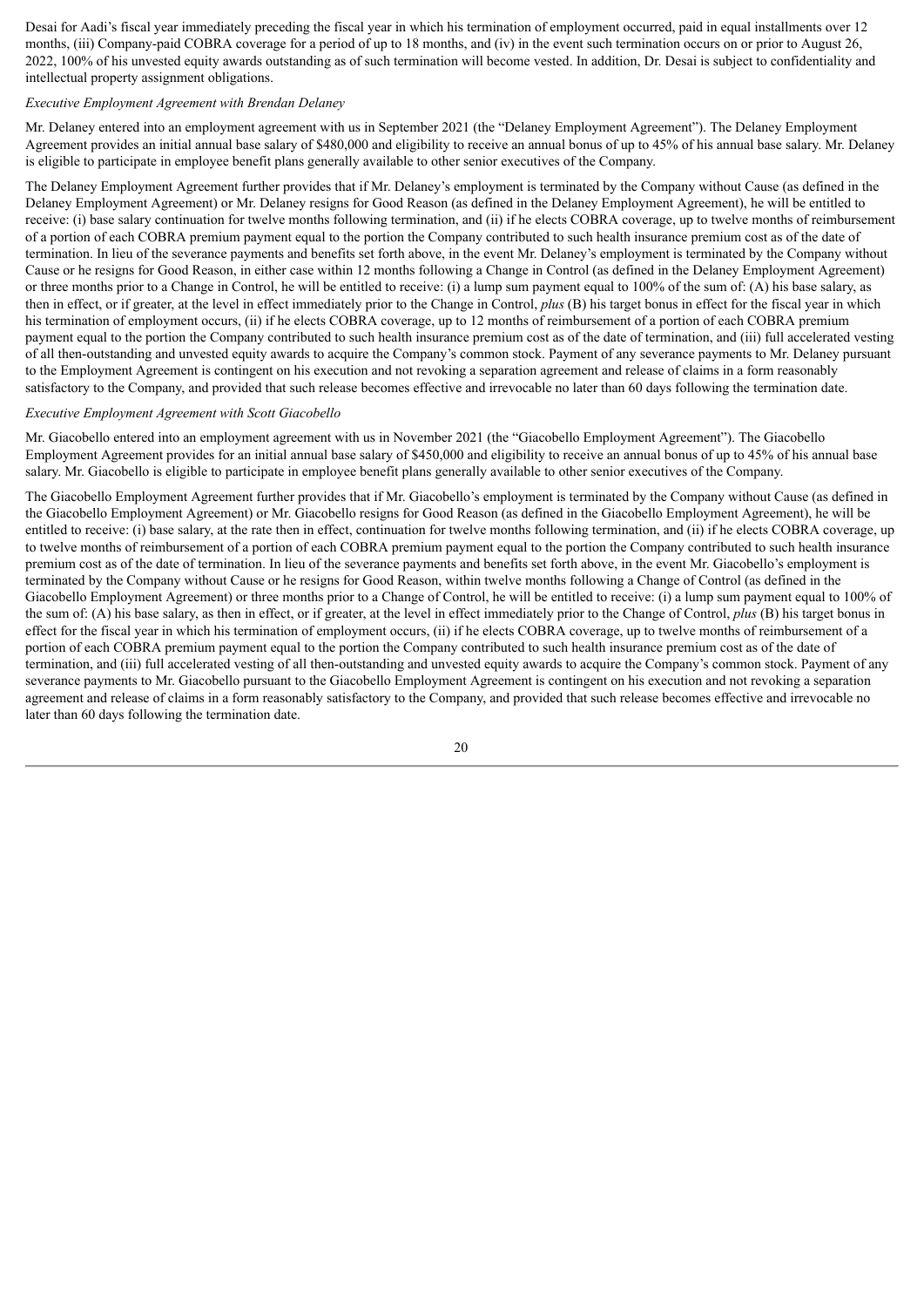#### *Employment Agreement with Joseph Gardner, Ph.D.*

Prior to the Merger, we entered into an employment agreement with Dr. Gardner, dated as of March 15, 2017, as amended effective as of October 8, 2017, and as further amended effective as of January 31, 2021 and April 1, 2021 (the "Gardner Executive Agreement"). The Merger constituted a "change in control" under the Gardner Executive Agreement, and accordingly Dr. Gardner became eligible to receive certain severance payments and other benefits in connection with a termination by us without "cause" or Dr. Gardner's resignation for "good reason" (as such terms are defined in the Gardner Executive Agreement, and each such termination, referred to as a "qualifying termination") in connection with the Merger.

Pursuant to the terms of the Gardner Executive Agreement, upon a qualifying termination that occurred within 15 months after the Merger (referred to as the "protection period"), and subject to the execution and effectiveness of a transition agreement with a general release of claims, Dr. Gardner became eligible to receive (i) an amount equal to 1.5 times the sum of his (A) base salary in effect immediately prior to the termination (or, if higher, immediately prior to the merger) and (B) Dr. Gardner's target annual incentive compensation in effect immediately prior to such termination, (ii) if Dr. Gardner was participating in our group health plan immediately prior to such termination and elected COBRA health continuation, an amount equal to 18 months of the monthly employer contribution that we would have made to provide health insurance to Dr. Gardner and his eligible dependents if Dr. Gardner had remained employed by us, and (iii) full acceleration of vesting of all equity awards that are subject solely to time-based vesting.

Pursuant to the Merger Agreement, Dr. Gardner's employment was terminated without cause on August 26, 2021, effective as of the effective time of the Merger. Thereafter, Dr. Gardner executed a transition agreement with a general release of claims and received the severance agreements and other benefits described above and as further detailed in the Summary Compensation Table above.

The Gardner Executive Agreement also provides that Dr. Gardner is subject to certain restrictive covenants, including one-year post-termination noncompetition and non-solicitation covenants.

# *Retention Bonus for Joseph Gardner*

On January 31, 2021, our Board of Directors approved certain cash retention payments for its employees, including Dr. Gardner (such cash payment, the "Retention Bonus"). 50% of the Retention Bonus was payable upon shareholder approval of the Merger and the remaining 50% was payable on December 31, 2021, subject to Dr. Gardner's continued employment with us (or the combined company) on each payment date. If Dr. Gardner was terminated without cause (as defined in Board written consent approving the Retention Bonus) prior to December 31, 2021, then 100% of the cash retention payment would become payable upon such termination date. Dr. Gardner received 100% of the Retention Bonus upon his termination without cause on August 26, 2021 and as further detailed in the Summary Compensation Table above.

#### **Retirement Plan**

Starting in 2022, we offer a 401(k) plan to eligible employees, including our named executive officers. Under this plan, all eligible employees may contribute a percentage of their eligible compensation up to a maximum limit per year. We make matching contributions under our 401(k) plan up to a maximum of 4% of an employee's eligible earnings. Company contributions are discretionary. We made no contributions during the year ended December 31, 2021. We intend for the  $401(k)$  plan to qualify, depending on the employee's election, under Section  $401(a)$  of the Code.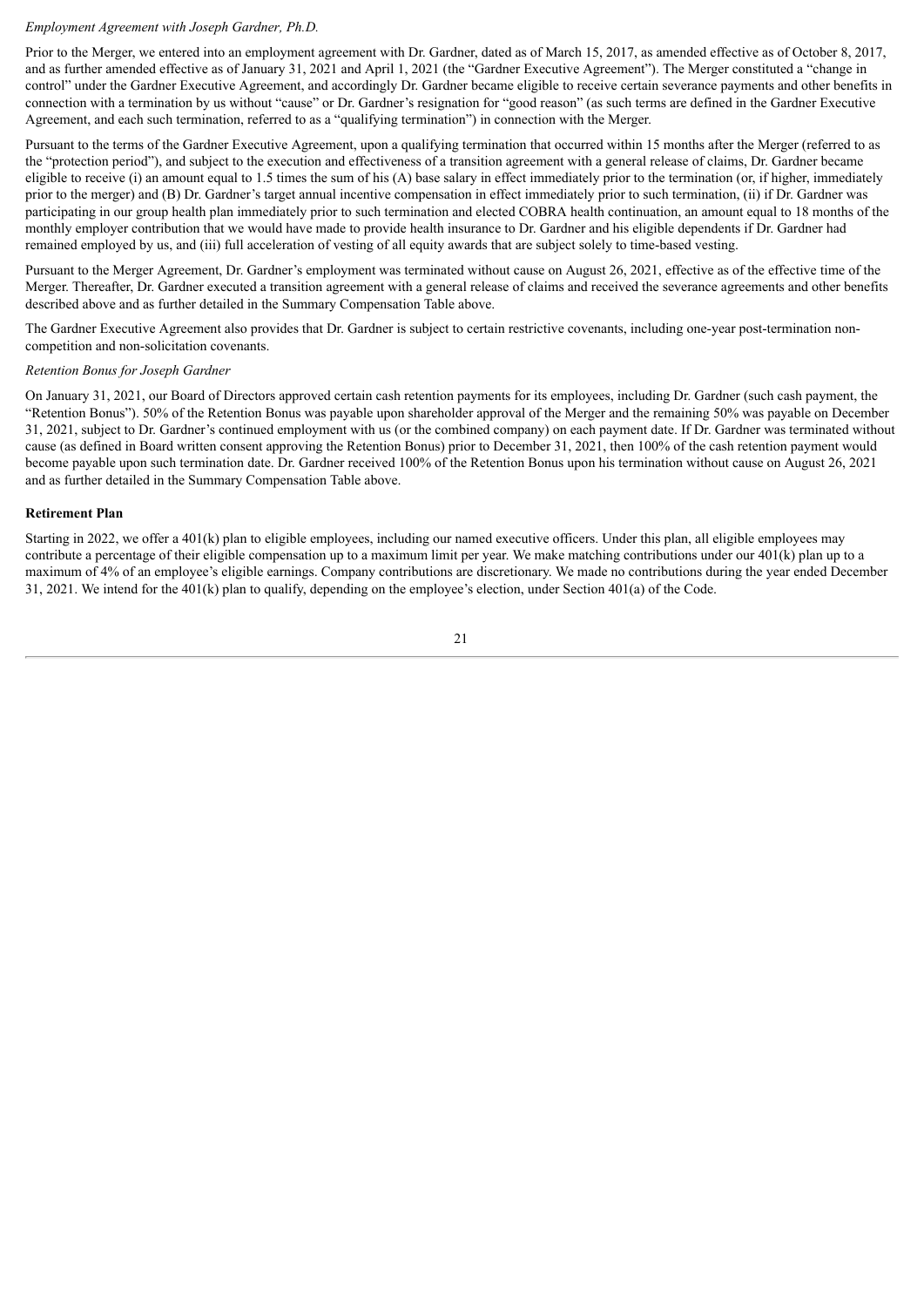#### **Securities Authorized for Issuance Under Equity Compensation Plans**

We maintain our 2017 Stock Option and Incentive Plan, the 2021 Equity Incentive Plan and the Amended and Restated 2014 Equity Incentive Plan which was assumed by us in connection with the Merger approved by our stockholders. As of December 31, 2021, we had two active equity compensation plans and two inactive equity compensation plans with awards still outstanding at December 31, 2021. We also have warrants outstanding that were issued prior to the Merger to an individual pursuant to an equity compensation plan not approved by our stockholders.

|                                                    | Number of securities<br>to be issued upon<br>exercise of<br>outstanding options, |               | Weighted average<br>exercise price of<br>outstanding options, | <b>Number of securities</b><br>remaining available<br>for future issuance<br>under equity<br>compensation plans<br>(excluding securities |     |
|----------------------------------------------------|----------------------------------------------------------------------------------|---------------|---------------------------------------------------------------|------------------------------------------------------------------------------------------------------------------------------------------|-----|
| <b>Plan Category</b>                               | warrants and rights                                                              |               | warrants and rights                                           | reflected in column $(1)$ )                                                                                                              |     |
| Equity compensation plans approved                 |                                                                                  |               |                                                               |                                                                                                                                          |     |
| by security holders $(1)$                          | 1,749,876                                                                        | <sup>\$</sup> | 20.71                                                         | 1,390,606                                                                                                                                | (2) |
| Equity compensation plans not approved by security |                                                                                  |               |                                                               |                                                                                                                                          |     |
| holders $(3)$                                      | 36,667                                                                           |               |                                                               |                                                                                                                                          |     |
| Total                                              | 1,786,543                                                                        |               |                                                               |                                                                                                                                          | (2) |

- (1) Includes the following plans: our 2011 Equity Incentive Plan, Amended and Restated 2014 Equity Incentive Plan, 2017 Stock Option and Incentive Plan, Amended and Restated 2017 Employee Stock Purchase Plan, 2021 Equity Incentive Plan, and 2021 Employee Stock Purchase Plan.
- (2) Excludes (i) 835,787 additional shares of common stock that may be issued pursuant to our 2021 Plan pursuant to an automatic annual increase effective on January 1, 2022 and (ii) 208,946 additional shares of common stock that may be issued pursuant to our 2021 Employee Stock Purchase Plan pursuant to an annual increase effective on January 1, 2022.
- (3) Reflects warrants issued for the purchase of 36,667 shares of common stock at an exercise price of \$7.29 per share. These warrants are compensatory in nature and are fully vested.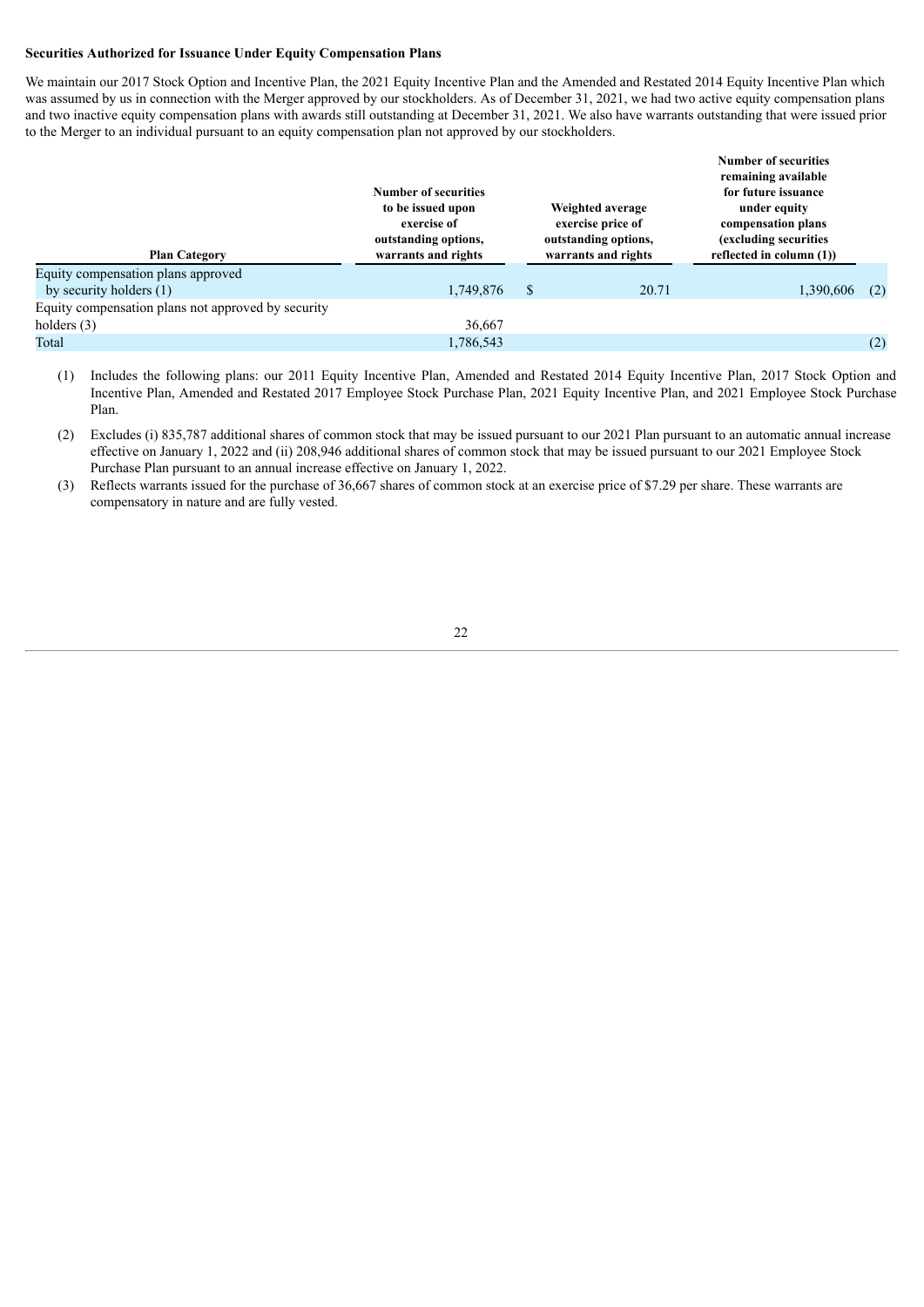#### **DIRECTOR COMPENSATION**

#### <span id="page-27-0"></span>*Pre-Merger Director Compensation Program*

From January 1, 2021 through August 26, 2021, the effective date of the Merger, we compensated our non-employee directors pursuant to a compensation policy, (the "Pre-Merger Director Compensation Program"), that was designed to enable us to attract and retain, on a long-term basis, highly qualified nonemployee directors. Pursuant to the Pre-Merger Director Compensation Program, our non-employee directors received cash compensation, paid quarterly, as follows:

- Each non-employee director received an annual cash retainer in the amount of \$35,000 per year.
- A non-employee chairperson received an additional annual cash retainer in the amount of \$25,000 per year.
- The chairperson of the audit committee received additional annual cash compensation in the amount of \$15,000 per year for such chairperson's service on the audit committee. Each non-chairperson member of the audit committee received additional annual cash compensation in the amount of \$7,500 per year for such member's service on the audit committee.
- The chairperson of the compensation committee received additional annual cash compensation in the amount of \$10,000 per year for such chairperson's service on the compensation committee. Each non-chairperson member of the compensation committee received additional annual cash compensation in the amount of \$5,000 per year for such member's service on the compensation committee.
- The chairperson of the nominating and corporate governance committee received additional annual cash compensation in the amount of \$7,000 per year for such chairperson's service on the nominating and corporate governance committee. Each non-chairperson member of the nominating and corporate governance committee will receive additional annual cash compensation in the amount of \$3,500 per year for such member's service on the nominating and corporate governance committee.

Under the Pre-Merger Director Compensation Program, upon the director's initial appointment or election to our Board, each non-employee director received an option (the "Pre-Merger Initial Grant") to purchase shares of our common stock with an aggregate grant date fair value (as defined below) equal to \$181,400. In addition, each non-employee director who had been serving as a director for the prior three months and continued to serve as a director immediately following each annual stockholder meeting, received, on the date of such annual stockholder meeting, an option (the "Pre-Merger Annual Grant") to purchase shares of our common stock with an aggregate grant date fair value equal to \$90,700. For purposes of the Pre-Merger Initial Grant and the Pre-Merger Annual Grant, "grant date fair value" means the fair value of an award as of the date of grant as determined in accordance with ASC Topic 718, "*Share-Based Payment*", using the Black-Scholes pricing model and the valuation assumptions used by the company in accounting for options as of such date of grant. The Pre-Merger Initial Grant vested as to one-third of the shares subject to Pre-Merger Initial Grant on each yearly anniversary of the applicable grant date, subject to continued service through each applicable vesting date, and the Pre-Merger Annual Grant fully vested on the earlier of the first anniversary of the applicable grant date or the date immediately before the date of the next annual stockholder meeting, subject to continued service through such vesting date.

#### *Director Compensation Policy Following the Merger*

Our Board expects to review director compensation periodically to ensure that director compensation remains competitive such that we are able to recruit and retain qualified directors. In 2021, the compensation committee of the Private Aadi board of directors retained Radford, a third-party compensation consultant, to provide the Private Aadi board of directors and its compensation committee with an analysis of publicly available market data regarding practices and compensation levels at comparable companies and assistance in determining compensation to be provided to Aadi's non-employee directors. Based on the discussions with and assistance from the compensation consultant, in connection with the Merger, our Board adopted a new compensation policy that provides for certain compensation to our non-employee directors (the "Director Compensation Policy"). The Director Compensation Policy became effective on August 26, 2021 in connection with the Merger.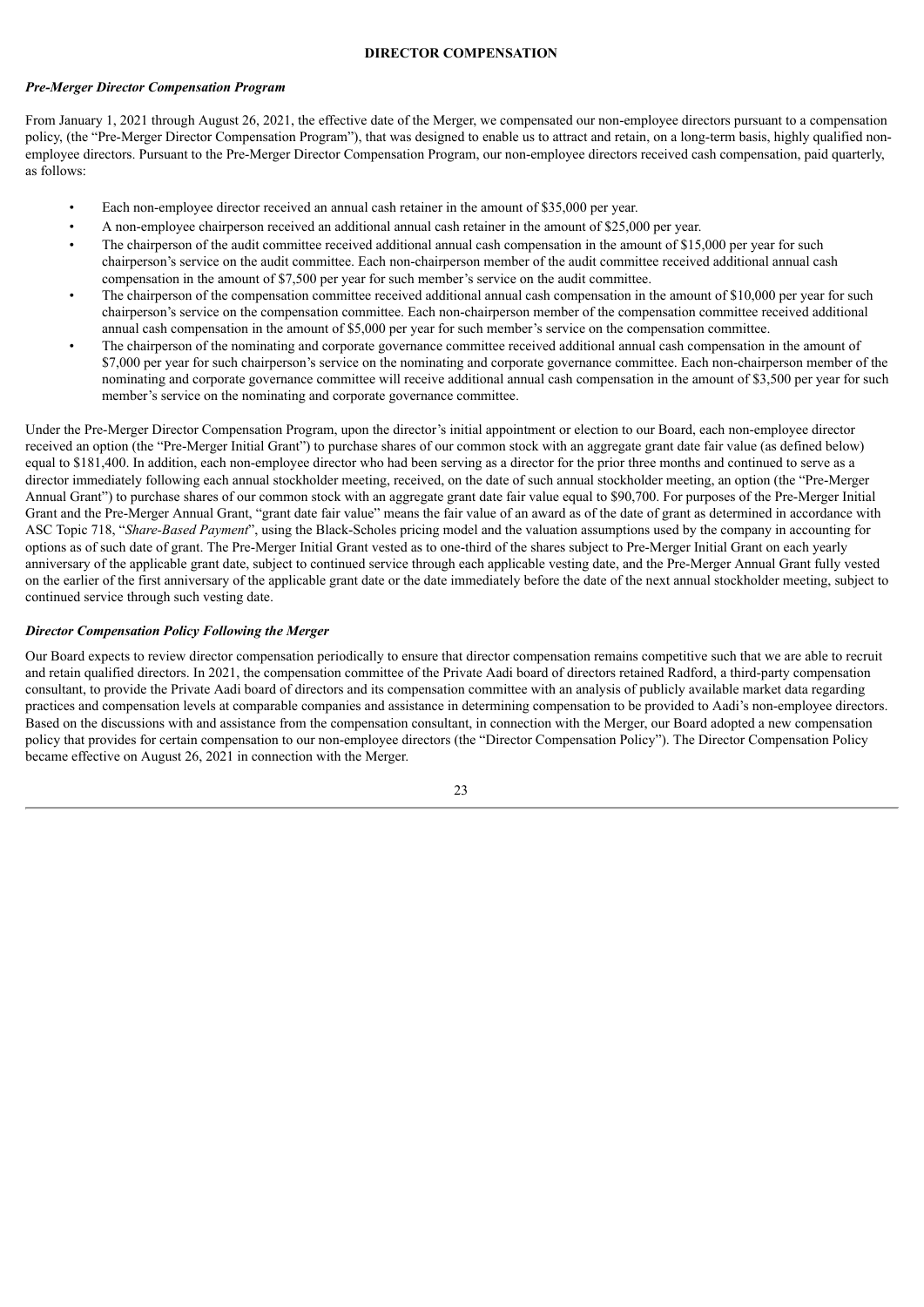Pursuant to the Director Compensation Policy, our non-employee directors will receive cash compensation, paid quarterly, as follows:

- Each non-employee director received an annual cash retainer in the amount of \$40,000 per year.
- A non-employee chairperson received an additional annual cash retainer in the amount of \$26,000 per year.
- The chairperson of the audit committee received additional annual cash compensation in the amount of \$20,000 per year for such chairperson's service on the audit committee. Each non-chairperson member of the audit committee received additional annual cash compensation in the amount of \$8,000 per year for such member's service on the audit committee.
- The chairperson of the compensation committee received additional annual cash compensation in the amount of \$12,000 per year for such chairperson's service on the compensation committee. Each non-chairperson member of the compensation committee received additional annual cash compensation in the amount of \$6,000 per year for such member's service on the compensation committee.
- The chairperson of the nominating and corporate governance committee received additional annual cash compensation in the amount of \$9,000 per year for such chairperson's service on the nominating and corporate governance committee. Each non-chairperson member of the nominating and corporate governance committee will receive additional annual cash compensation in the amount of \$4,500 per year for such member's service on the nominating and corporate governance committee.

Under the Director Compensation Policy, upon the director's initial appointment or election to our Board, each non-employee director will receive an option (the "Initial Grant") to purchase shares of our common stock with an aggregate grant date fair value as determined in accordance with U.S. generally accepted accounting principles equal to \$325,000. The Initial Grant will vest as to one thirty-sixth (1/36<sup>th</sup>) of the shares subject to the Initial Grant on a monthly basis following the Initial Grant's grant date on the same day of the month as such grant date, subject to continued service through each applicable vesting date.

In addition, each non-employee director who has been serving as a director for the prior six months and will continue to serve as a director immediately following each annual stockholder meeting, will receive, on the first trading day immediately following the date of such annual stockholder meeting, an option (the "Annual Grant") to purchase shares of our common stock with an aggregate grant date fair value equal to \$180,000. The Annual Grant will fully vest on the earlier of the first anniversary of the applicable grant date or the date immediately before the date of the next annual stockholder meeting, subject to continued service through such vesting date.

In the event of a change in control, as defined in our 2021 Plan (or its successor plan, as applicable), each non-employee director's then outstanding equity awards covering shares of our common stock will accelerate vesting in full, provided that he or she remains a non-employee director through the date of our change in control.

Each Initial Grant and Annual Grant will be granted under our 2021 Equity Incentive Plan (or its successor plan, as applicable) and form of award agreement under such plan. These awards will have a maximum term to expiration of 10 years from their grant and a per share exercise price equal to 100% of the fair market value of a share of our common stock on the award's grant date.

The 2021 Equity Incentive Plan includes a maximum annual limit of \$750,000 of cash compensation and equity awards that may be paid, issued or granted to a non-employee director in any fiscal year (increased to \$1,000,000 in the fiscal year in which the non-employee director joins the board of directors). For purposes of these limitations, the value of an equity award is based on its grant date fair value. Any cash compensation paid or equity awards granted to a person for his or her services as an employee, or for his or her services as a consultant (other than as a non-employee director), will not count for purposes of the limitation. The maximum limit does not reflect the intended size of any potential compensation or equity awards to our non-employee directors.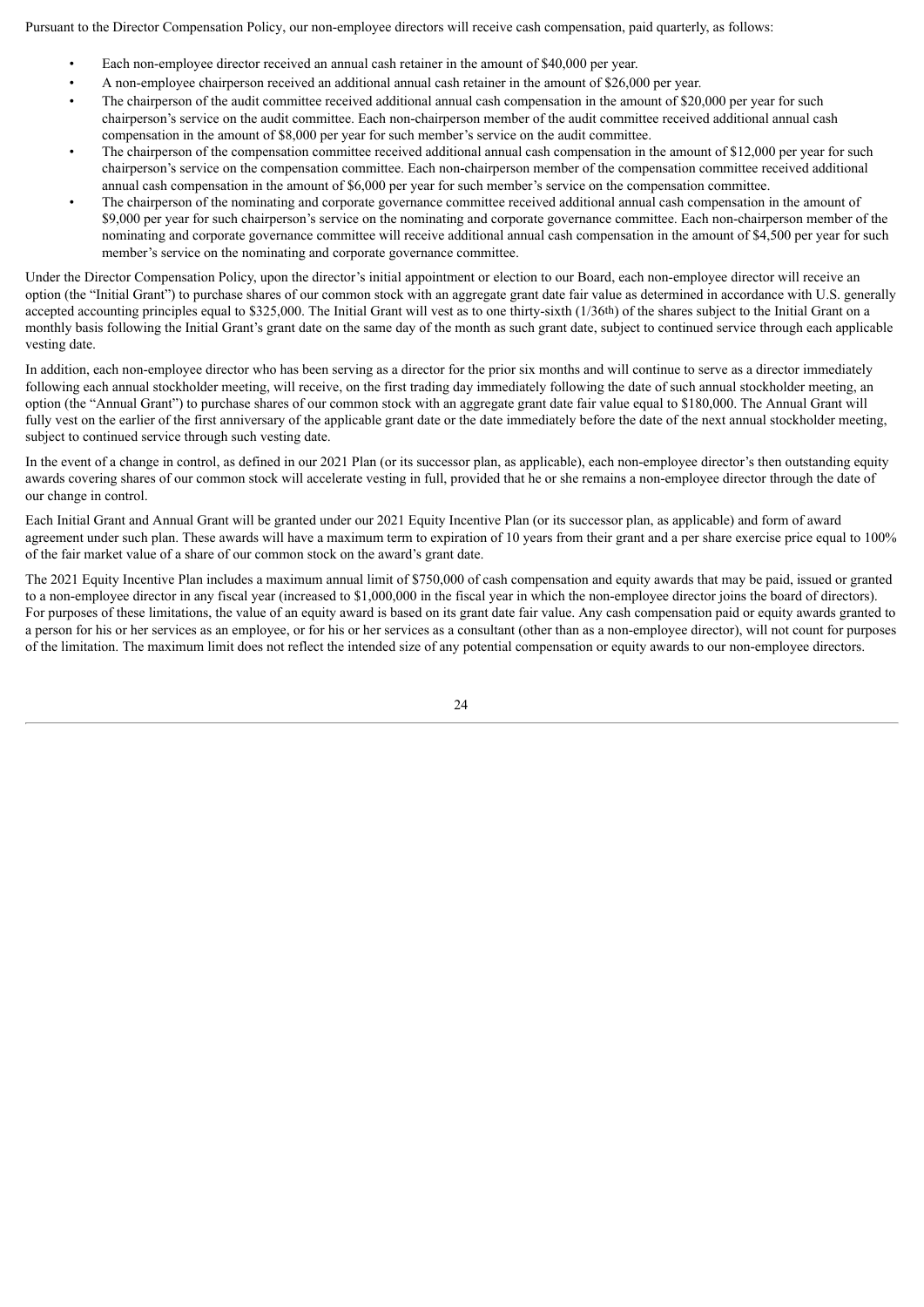#### *2021 Director Compensation Table*

The following table sets forth information for the year ended December 31, 2021, regarding the compensation awarded to, earned by or paid to our nonemployee directors. Directors who are also our employees receive no additional compensation for their service as a director. The compensation received by Drs. Desai and Gardner as employees of the Company is presented in "*Executive Compensation—Summary Compensation Table—2021*".

|                                    | <b>Fees Earned or</b> | <b>Stock</b>            | Option                 |           |
|------------------------------------|-----------------------|-------------------------|------------------------|-----------|
| Name                               | Paid in Cash(\$)      | Awards $(\text{\$})(1)$ | Awards $(\text{S})(2)$ | Total(\$) |
| Caley Castelein, M.D. (3)          | 25,712                | 23,750                  | 340,963                | 390,425   |
| Anupam Dalal, M.D. (4)             | 19,097                | 22,500                  | 340,963                | 382,560   |
| Emma Reeve (5)                     | 18,667                |                         | 325,508                | 344,175   |
| Behzad Aghazadeh, Ph.D. (6)        | 15,451                |                         | 324,995                | 340,446   |
| Karin Hehenberger, M.D., Ph.D. (7) | 18,229                |                         | 324,995                | 343,224   |
| Richard Maroun (8)                 | 20,833                |                         | 371,755                | 392,588   |
| Steven Prelack (9)                 |                       | 37,500                  |                        | 37,500    |
| Pravin Dugel, M.D. (9)             |                       | 19.250                  | 15.968                 | 35,218    |
| Cheryl Cohen (9)                   |                       | 24,750                  | 129,035                | 153,785   |

- (1) Represents common stock equity awards issued under the Company's 2017 Stock Option and Incentive Plan to the non-employee directors in lieu of cash retainer fees pursuant to its non-employee director compensation policy.
- (2) The amounts reported in the Option Awards column represent the grant date fair value of the stock options granted to our non-employee directors as of the grant date as computed in accordance with Financial Accounting Standards Board Accounting Standards Codification Topic 718, not including any estimates of forfeitures. The assumptions used in calculating the grant date fair value of the stock options reported in the Option Awards column are set forth in Note 12 to our financial statements included in our Annual Report on Form 10-K for the year ended December 31, 2021. Note that the amounts reported in this column reflect the accounting cost for these stock options, and do not correspond to the actual economic value that may be received by our non-employee directors from the options.
- (3) As of December 31, 2021, Dr. Castelein held 25,067 options and 19,694 shares of common stock equity awards, respectively.
- (4) As of December 31, 2021, Dr. Dalal held 25,067 options and 1,130 shares of common stock equity awards, respectively.
- (5) As of December 31, 2021, Ms. Reeve held 16,486 options. Ms. Reeve was appointed to our Board in September 2021.
- (6) As of December 31, 2021, Dr. Aghazadeh held 17,549 options. Dr. Aghazadeh was appointed to our Board in August 2021.
- (7) As of December 31, 2021, Dr. Hehenberger held 17,549 options. Dr. Hehenberger was appointed to our Board in August 2021.
- (8) As of December 31, 2021, Mr. Maroun held 41,339 options. Mr. Maroun was appointed to our Board in August 2021.
- (9) Mr. Prelack, Dr. Dugel, and Ms. Cohen resigned as board members in August 2021 in connection with the closing of our merger with Aerpio Pharmaceuticals Inc. Amount reflects fees paid to each of Mr. Prelack, Dr. Dugel, and Ms. Cohen through the end of their board service period.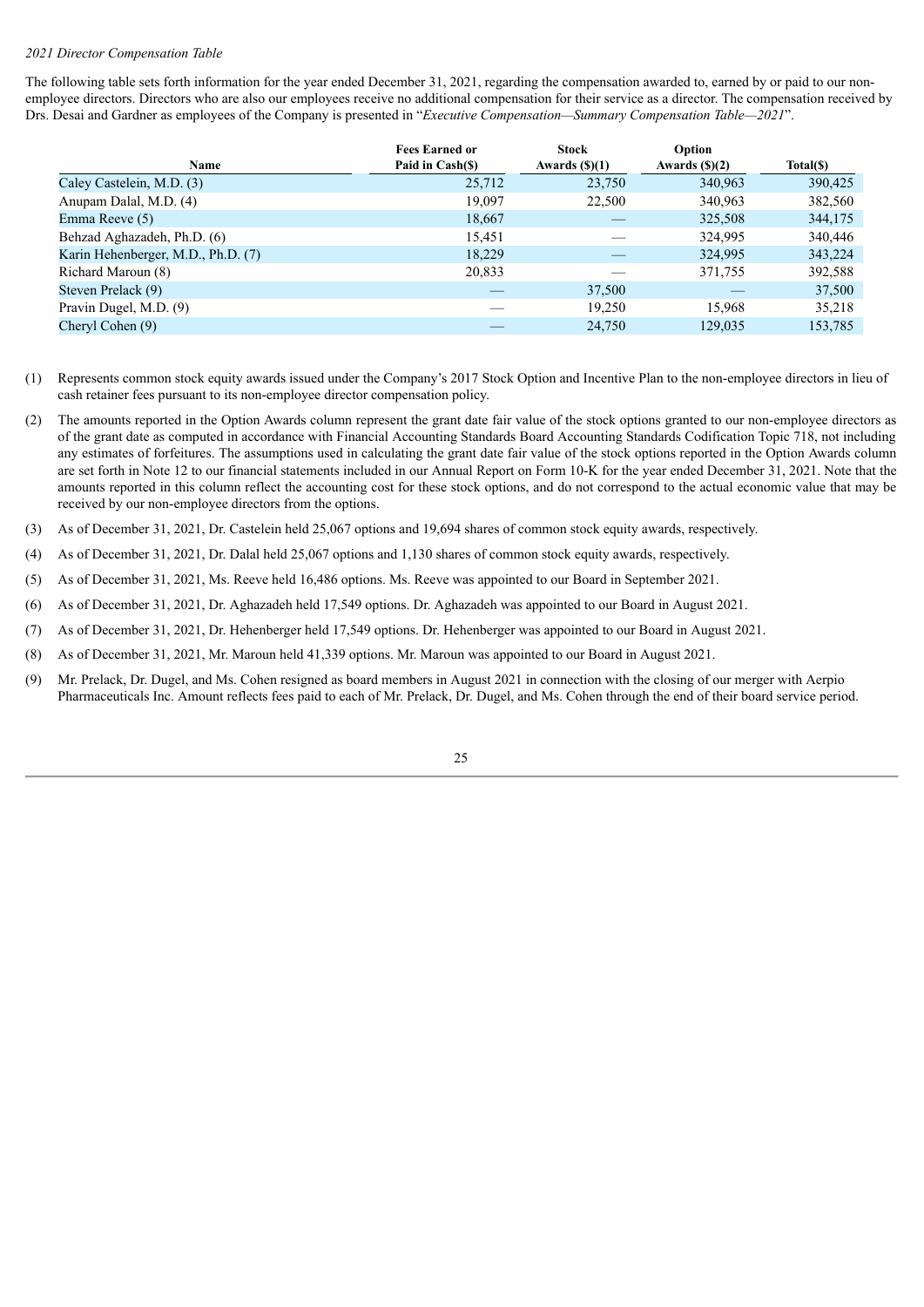# **SECURITY OWNERSHIP OF CERTAIN BENEFICIAL OWNERS AND MANAGEMENT**

<span id="page-30-0"></span>The following table sets forth information relating to the beneficial ownership of our common stock at April 20, 2022 by:

- each person, or group of affiliated persons, known by us to beneficially own more than 5% of the outstanding shares of our common stock;
- each of our directors:
- each of our named executive officers; and
- all current directors and executive officers as a group.

The number of shares beneficially owned by each entity, person, director or executive officer is determined in accordance with the rules of the SEC, and the information is not necessarily indicative of beneficial ownership for any other purpose. Under such rules, beneficial ownership includes any shares over which the individual has sole or shared voting power or investment power as well as any shares that the individual has the right to acquire within 60 days of April 20, 2022 through the exercise of any stock option, warrants or other rights. Except as otherwise indicated, and subject to applicable community property laws, the persons named in the table have sole voting and investment power with respect to all shares of common stock held by such persons.

The percentage of shares beneficially owned is computed on the basis of 20,941,973 shares of common stock outstanding as of April 20, 2022. Shares of common stock that a person has the right to acquire within 60 days of April 20, 2022 are deemed outstanding for purposes of computing the percentage ownership of the person holding such rights, but are not deemed outstanding for purposes of computing the percentage ownership of any other person, except with respect to the percentage ownership of all directors and executive officers as a group. Unless otherwise indicated below, the address for each beneficial owner listed in the table is c/o Aadi Bioscience, Inc., 17383 Sunset Boulevard, Suite A250 Pacific Palisades, California 90272.

|                                                     |               | <b>Shares Beneficially Owned</b> |  |
|-----------------------------------------------------|---------------|----------------------------------|--|
|                                                     | <b>Number</b> | Percentage                       |  |
| 5% Stockholders:                                    |               |                                  |  |
| Entities Affiliated with Avoro (1)                  | 2,211,752     | $10.6\%$                         |  |
| Entities Affiliated with Acuta Capital Partners (2) | 1,529,402     | $7.3\%$                          |  |
| Entities Affiliated with Venrock (3)                | 1,529,402     | $7.3\%$                          |  |
| Entities Affiliated with Vivo (4)                   | 1,303,390     | $6.2\%$                          |  |
| <b>Named Executive Officers and Directors:</b>      |               |                                  |  |
| Neil Desai, Ph.D. (5)                               | 2,590,926     | $12.4\%$                         |  |
| Brendan Delaney (6)                                 |               | *                                |  |
| Scott Giacobello (6)                                |               | $\ast$                           |  |
| Caley Castelein, M.D. (7)                           | 291,597       | $1.4\%$                          |  |
| Anupam Dalal, M.D. (8)                              | 1,542,437     | $7.4\%$                          |  |
| Behzad Aghazadeh, Ph.D. (9)                         | 2,216,139     | $10.6\%$                         |  |
| Emma Reeve (10)                                     | 4,121         | $\ast$                           |  |
| Karin Hehenberger, M.D., Ph.D. (11)                 | 4,387         | $\ast$                           |  |
| Richard Maroun (12)                                 | 28,177        | $\ast$                           |  |
| Joseph Gardner, Ph.D. (13)                          | 23,290        | $\ast$                           |  |
| All directors and executive officers as a group     | 6,680,784     | 31.8%                            |  |
|                                                     |               |                                  |  |

(10 persons) (14)

Indicates beneficial ownership of less than 1% of the total outstanding common stock.

(1) Based solely on a Schedule 13F filed with the SEC on February 14, 2022, consists of (i) 1,829,402 shares of common stock that are held by Avoro Capital Advisors LLC ("Avoro Capital") and (ii) 382,350 shares of common stock that are held by Avoro Ventures Fund L.P. ("Avoro Ventures Fund"), an investment fund managed by Avoro Ventures LLC ("Avoro Ventures"). According to the Schedule 13F, Avoro Capital has sole

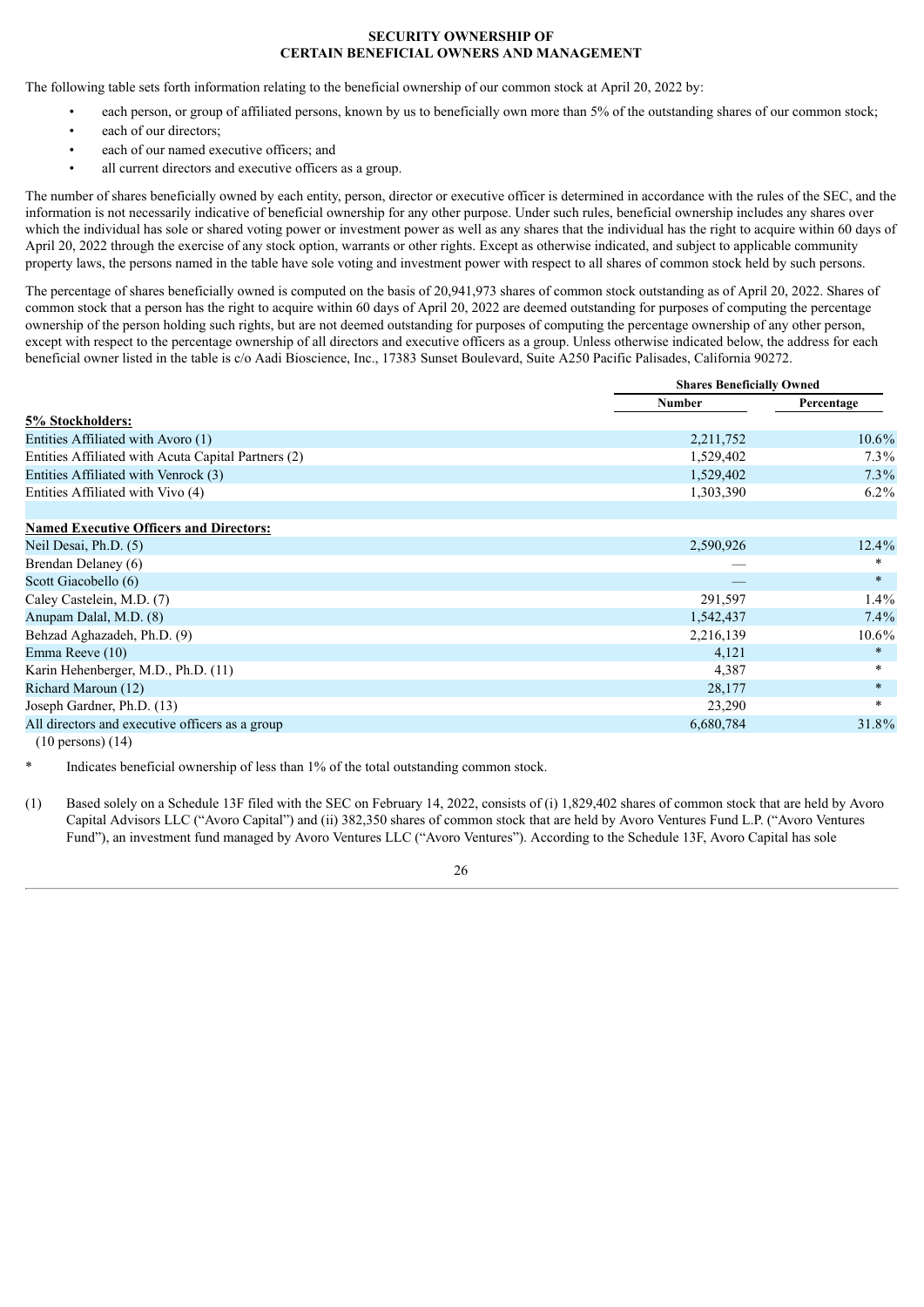voting power and sole dispositive power with regard to 1,829,402 shares of common stock and Avoro Ventures has sole dispositive power with regard to 382,350 shares of common stock. Behzad Aghazadeh, a director of the Company, is the portfolio manager and controlling person at Avoro Capital and Avoro Ventures. The principal business address of each of Avoro Capital and Mr. Aghazadeh is 110 Greene Street, Suite 800, New York, NY 10012.

- (2) Based solely on a Schedule 13F filed with the SEC on February 14 2022, consists of (i) 1,284,698 shares held by Acuta Capital Fund, L.P. ("Acuta Capital") and (ii) 244,704 shares held by Acuta Opportunity Fund, L.P. ("Acuta Opportunity Fund"). Acuta Capital Partners, LLC ("Acuta Partners") is a general partner of each of Acuta Capital and Acuta Opportunity Fund. According to the Schedule 13F, Acuta Partners has sole voting power and sole dispositive power with regard to 1,529,402 shares of common stock. Dr. Dalal, a director of the Company, is the Chief Investment Officer and Managing Member of Acuta Partners. Dr. Dalal has voting and investment authority over all of the shares held by each of Acuta Capital and Acuta Opportunity Fund. Each of Acuta Partners and Dr. Dalal disclaim beneficial ownership of the shares of common stock held by each of Acuta Capital and Acuta Opportunity Fund except to the extent of their pecuniary interest therein. The principal business address of each of Acuta Capital is c/o Acuta Capital Partners, LLC, 1301 Shoreway Road, Suite 350, Belmont, California 94002.
- (3) Based solely on a Schedule 13G filed with the SEC on February 14, 2022, consists of (i) 246,692 shares held by Venrock Healthcare Capital Partners II, L.P. (ii) 100,023 shares held by VHCP Co-Investment Holdings II, LLC, (iii) 533,456 shares held by Venrock Healthcare Capital Partners III, L.P., (iv) 53,376 shares held by VHCP Co-Investment Holdings III, LLC and (v) 595,855 shares held by Venrock Healthcare Capital Partners EG, L.P. VHCP Management II, LLC is the general partner of Venrock Healthcare Capital Partners II, L.P. and the manager of VHCP Co-Investment Holdings II, LLC. VHCP Management III, LLC is the general partner of Venrock Healthcare Capital Partners III, L.P. and the manager of VHCP Co-Investment Holdings III, LLC. VHCP Management EG, LLC is the general partner of Venrock Healthcare Capital Partners EG, L.P. Messrs. Shah and Koh are the voting members of VHCP Management II, LLC, VHCP Management III, LLC and VHCP Management EG, LLC. The principal business address for the entities and individuals affiliated with Venrock listed above is 3340 Hillview Avenue, Palo Alto, California 94304.
- (4) Based solely on a Schedule 13G/A filed with the SEC on February 11, 2022, consists of (i) 575,723 shares held by Vivo Panda Fund, L.P. and (ii) 727,667 shares held by Vivo Opportunity Fund Holdings, L.P. Vivo Panda, LLC is the general partner of Vivo Panda Fund, L.P. The voting members of Vivo Panda, LLC are Mahendra Shah, Frank Kung and Michael Chang, none of whom has individual voting or investment power with respect to these shares and each of whom disclaims beneficial ownership of such shares. Vivo Opportunity, LLC is the general partner of Vivo Opportunity Fund Holdings, L.P. The voting members of Vivo Opportunity, LLC are Gaurav Aggarwal, Hongbo Lu, Kevin Dai, Frank Kung and Michael Chang, none of whom has individual voting or investment power with respect to these shares and each of whom disclaims beneficial ownership of such shares. The principal business address of the entities and individuals affiliated with Vivo listed above is 192 Lytton Avenue, Palo Alto, CA 94301.
- (5) Consists of (i) 1,915,543 shares of common stock held indirectly by the Anishka Family Trust, (ii) 639,698 shares of common stock held indirectly by the Anishka Irrevocable 2016 Trust dated October 19, 2016 (the "Anishka Irrevocable Trust"), and (iii) 35,685 shares of common stock issuable upon the exercise of options within 60 days of April 20, 2022. Dr. Desai disclaims beneficial ownership of the securities held in the Anishka Irrevocable Trust, except to the extent of any pecuniary interest therein.
- (6) Messrs. Delaney and Giacobello joined the Company in September 2021 and November 2021, respectively. Their initial option awards commence vesting on the first anniversary of the option grant dates.
- (7) Consists of (i) 19,694 shares of common stock held directly by Dr. Castelein, (ii) 259,998 shares of common stock held indirectly by KVP Capital, LP ("KVP Capital"), and (iii) 11,905 shares of common stock issuable upon the exercise of options within 60 days of April 20, 2022. Dr. Castelein is the Managing Director of KVP Capital and Dr. Castelein disclaims beneficial ownership of the shares held by KVP Capital, except to the extent of his pecuniary interest therein.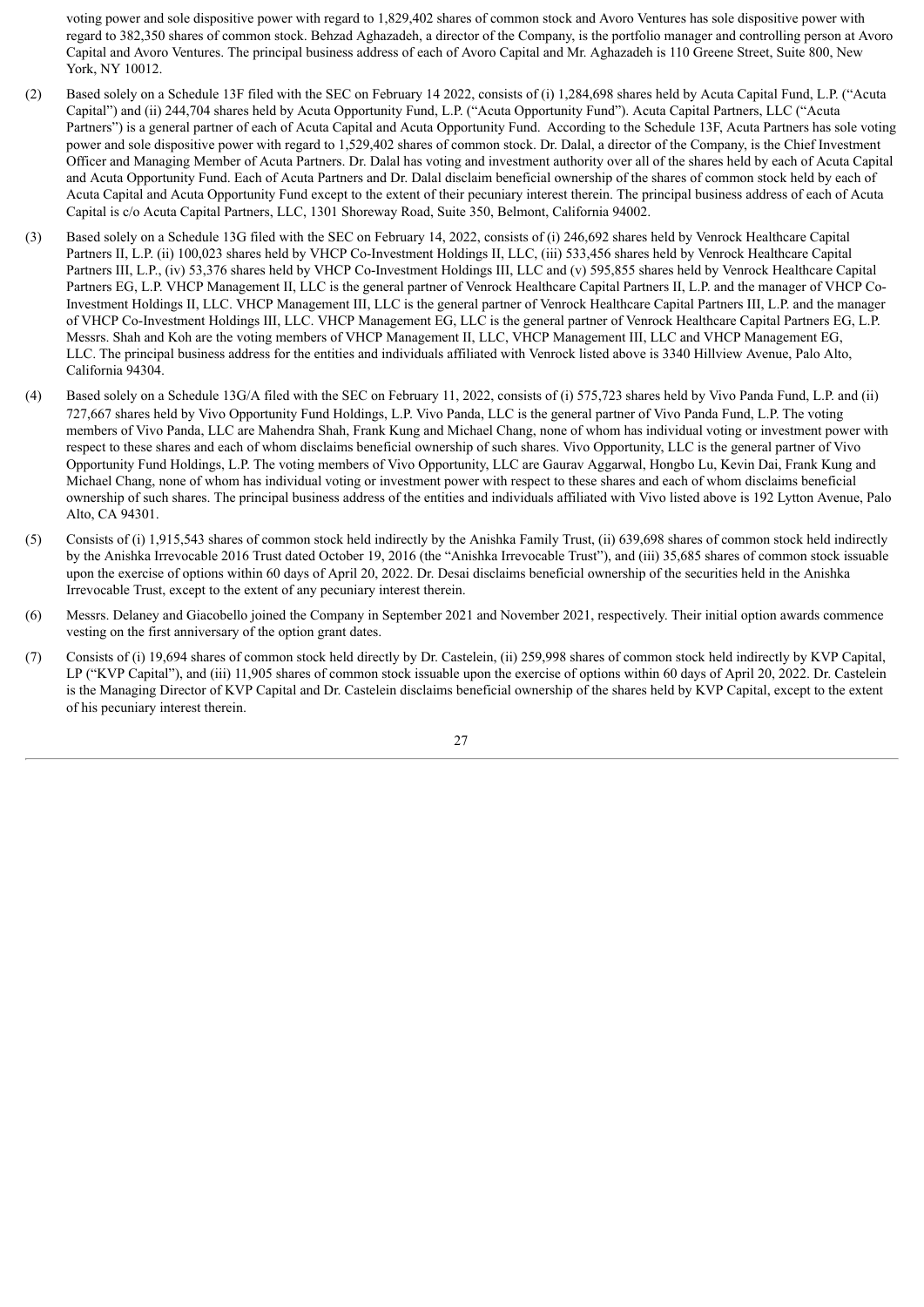- (8) Consists of (i) 1,130 shares of common stock held directly by Dr. Dalal, (ii) 1,284,698 shares held by Acuta Capital, (iii) 244,704 shares held by Acuta Opportunity Fund, and (iv) 11,905 shares of common stock issuable upon the exercise of options within 60 days of April 20, 2022. Dr. Dalal disclaims beneficial ownership of the shares of common stock held by each of Acuta Capital and Acuta Opportunity Fund except to the extent of his pecuniary interest therein.
- (9) Consists of (i) 1,829,402 shares of common stock by Avoro Capital, (ii) 382,350 shares of common stock held by Avoro Ventures, and (iii) 4,387 shares of common stock issuable upon the exercise of options within 60 days of April 20, 2022.
- (10) Consists of 4,121 shares of common stock issuable upon the exercise of options within 60 days of April 20, 2022.
- (11) Consists of 4,387 shares of common stock issuable upon the exercise of options within 60 days of April 20, 2022.
- (12) Consists of 28,177 shares of common stock issuable upon the exercise of options within 60 days of April 20, 2022.
- (13) Consists of 23,290 shares of common stock issuable upon the exercise of options within 60 days of April 20, 2022.
- (14) Includes an aggregate of 100,567 shares issuable upon the exercise of stock options within 60 days of April 20, 2022 held by our current executive officers and directors as a group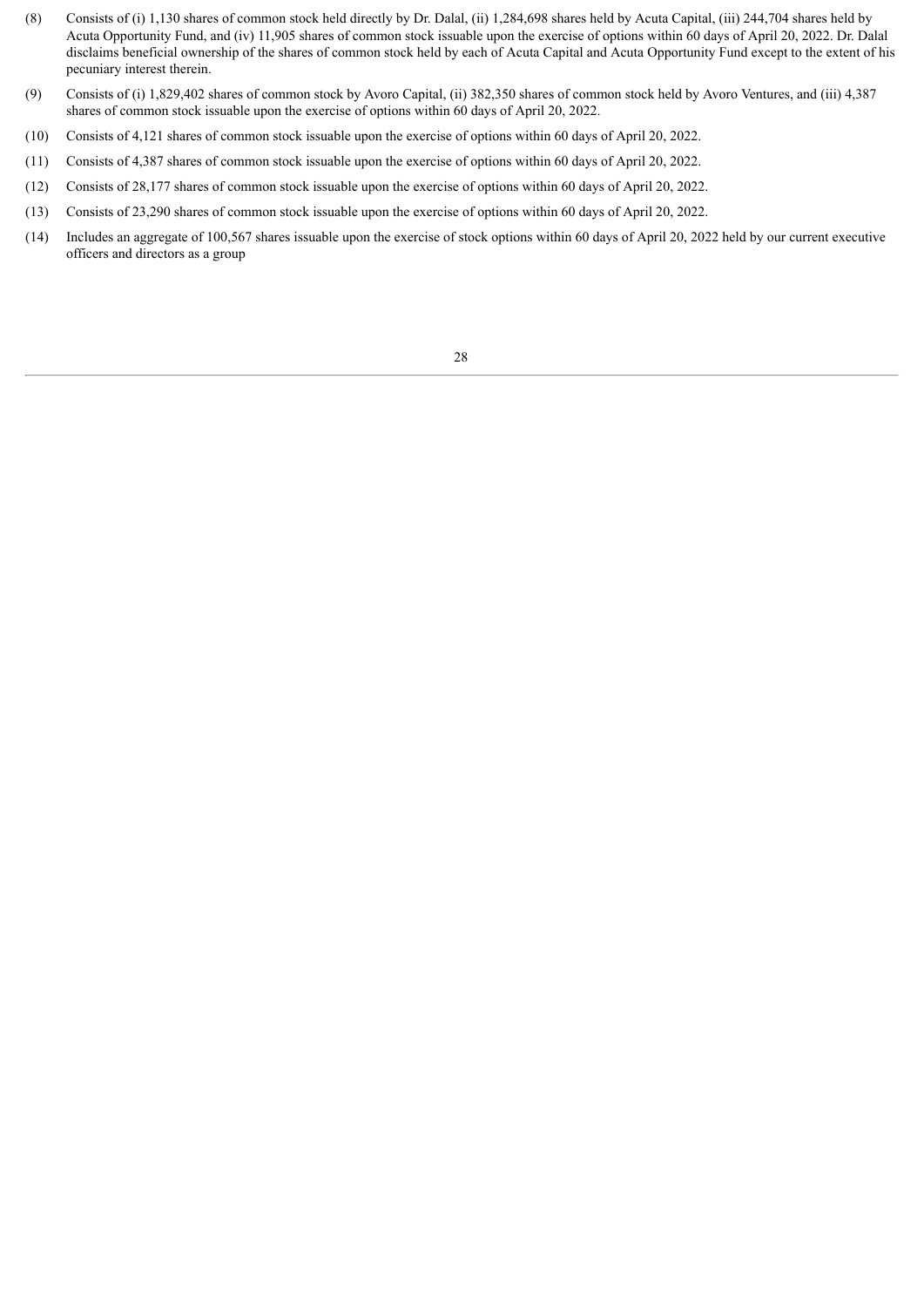# **CERTAIN RELATIONSHIPS AND RELATED-PERSON TRANSACTIONS**

<span id="page-33-0"></span>The following is a description of each transaction since January 1, 2020, and each currently proposed transaction, in which:

- we have been or are to be a participant;
- the amount involved exceeded or exceeds \$120,000; and
- any of our directors (including director nominees), executive officers, or beneficial holders of more than 5% of any class of our voting securities, or any immediate family member of, or person sharing the household with, any of these individuals or entities, had or will have a direct or indirect material interest.

#### **PIPE Financing Subscription Agreement and Registration Rights Agreement**

In connection with the execution of the Merger Agreement, dated May 16, 2021, we entered into the Subscription Agreement (the "Subscription Agreement") concurrently with the closing of the Merger for an aggregate purchase price of \$155,000,000 (the "PIPE Financing") with the purchasers named therein (the "PIPE Investors"), pursuant to which the PIPE Investors purchase an aggregate of 11,852,863 shares of common stock.

The shares of our common stock issued pursuant to the Subscription Agreement were not registered under the Securities Act and were issued in reliance of the exemption provided in Section 4(a)(2) of the Securities Act. Pursuant to a Registration Rights Agreement entered into with the PIPE Investors in connection with the Subscription Agreement, we granted the PIPE Investors certain registration rights in connection with the PIPE Financing requiring us to file and maintain an effective resale registration statement with respect to the PIPE Shares for the benefit of the PIPE Investors.

The PIPE Investors include entities that are related to Casey Castelein, M.D., and Anupam Dalal, M.D., who served on our Board of Directors prior to the Merger. The following table presents the number of shares purchased and the total purchase price paid by these entities.

| Investor                           | <b>Shares Purchased</b> | <b>Total Purchase Price (S)</b> |
|------------------------------------|-------------------------|---------------------------------|
| Entities affiliated with Avoro (1) | 1,911,752               | 25,000,000                      |
| Entities affiliated with Acuta (2) | 1.529.402               | 20,000,000                      |
| Entities affiliated with KVP (3)   | 764.699                 | 10,000,000                      |

- (1) Behzad Aghazadeh, Ph.D. is a member of our board of directors and is a representative of Avoro.
- (2) Anupam Dalal, M.D. is a member of our board of directors and was a member of our board of directors prior to the Merger. Dr. Dalal is a representative of Acuta Capital.
- (3) Caley Castelein, M.D. is a member of our board of directors and was a member of our board of directors prior to the Merger. Dr. Castelein is a representative of KVP.

The closing of the PIPE Financing was contingent upon, among other customary closing conditions, including the concurrent closing of the Merger. The purpose of the PIPE Financing was to raise additional capital for use by us following the Merger.

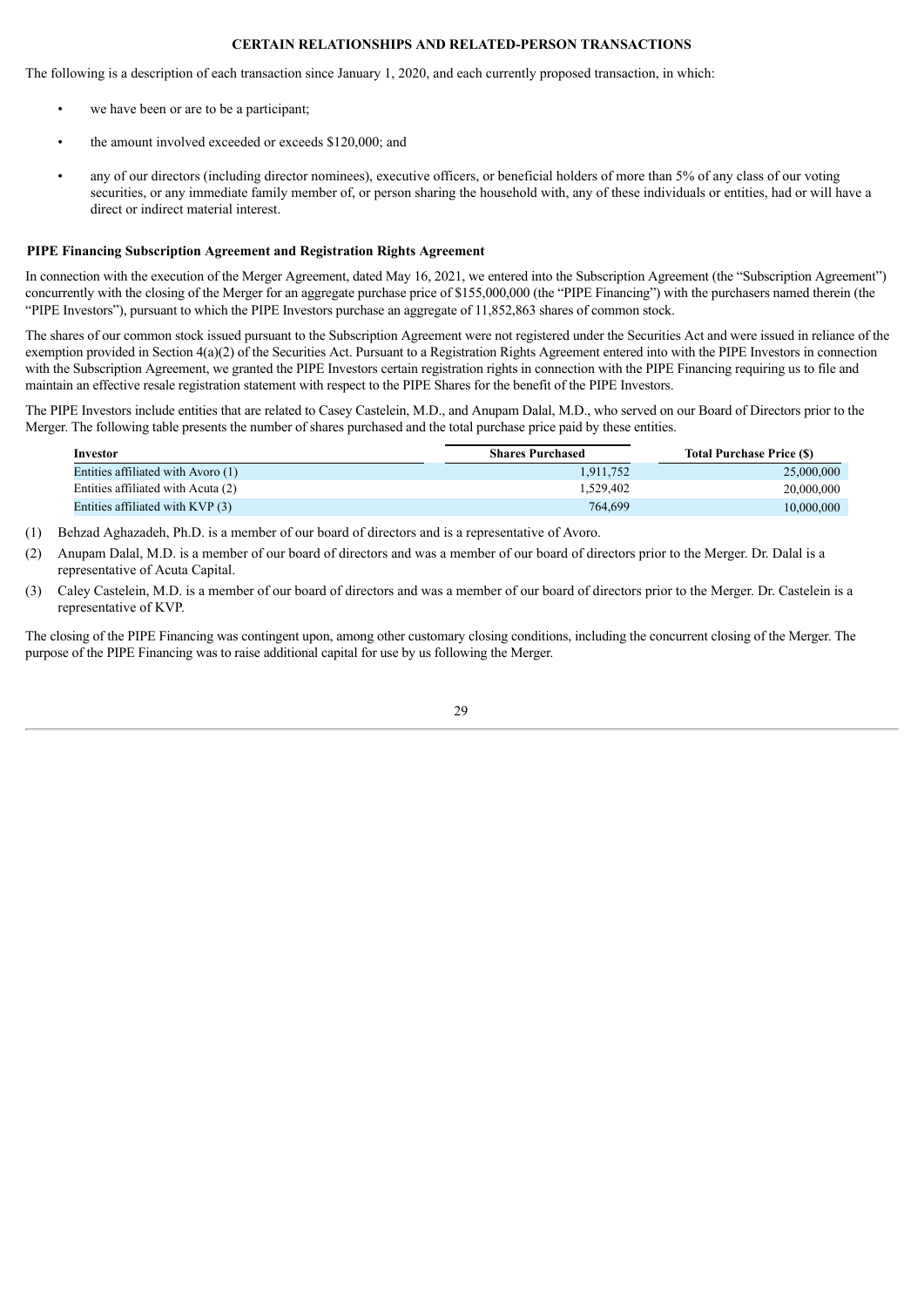#### **Indemnification Agreements and Directors' and Officers' Liability Insurance**

We have entered into indemnification agreements with each of our directors and executive officers. These agreements, among other things, require us to indemnify each director and executive officer to the fullest extent permitted by Delaware law, including indemnification of expenses such as attorneys' fees, judgments, fines and settlement amounts incurred by the director or executive officer in any action or proceeding, including any action or proceeding by or in right of us, arising out of the person's services as a director or executive officer. We also maintain a general liability insurance policy, which covers certain liabilities of directors and officers of our Company arising out of claims based on acts or omissions in their capacities as directors or officers. We believe that these provisions and agreements are necessary to attract and retain qualified persons as directors and executive officers.

#### **Employment Agreements and Offer Letters**

Each of our executive officers is employed with us under the terms of their employment agreement or offer letter, as applicable, in each case approved by the Compensation Committee. For more information regarding these employment agreements for Messrs. Desai, Delaney, and Giacobello, our named executive officers, see the section titled "*Executive Compensation—Employment Agreements*."

#### **Other Transactions**

We have granted stock options to our executive officers. For a description of these stock options granted to such individuals, see the section titled "*Executive Compensation*." We have also granted stock options to certain members of the Board and will do so in the future pursuant to our non-employee director compensation policy. For a description of these stock options, see the section titled "*Management—Director Compensation Table*."

#### **Policies and Procedures for Related-Person Transactions**

Our Board has adopted a written related-person transaction policy setting forth the policies and procedures for the review and approval or ratification of related-person transactions. This policy will cover, with certain exceptions set forth in Item 404 of Regulation S-K under the Securities Act, any transaction, arrangement or relationship, or any series of similar transactions, arrangements or relationships in which we were or are to be a participant, where the amount involved exceeds \$120,000 and a related person had or will have a direct or indirect material interest, including, without limitation, purchases of goods or services by or from the related person or entities in which the related person has a material interest, indebtedness, guarantees of indebtedness and employment by us of a related person. In reviewing and approving any such transactions, our Audit Committee is tasked to consider all relevant facts and circumstances, including, but not limited to, whether the transaction is on terms comparable to those that could be obtained in an arm's-length transaction and the extent of the related person's interest in the transaction.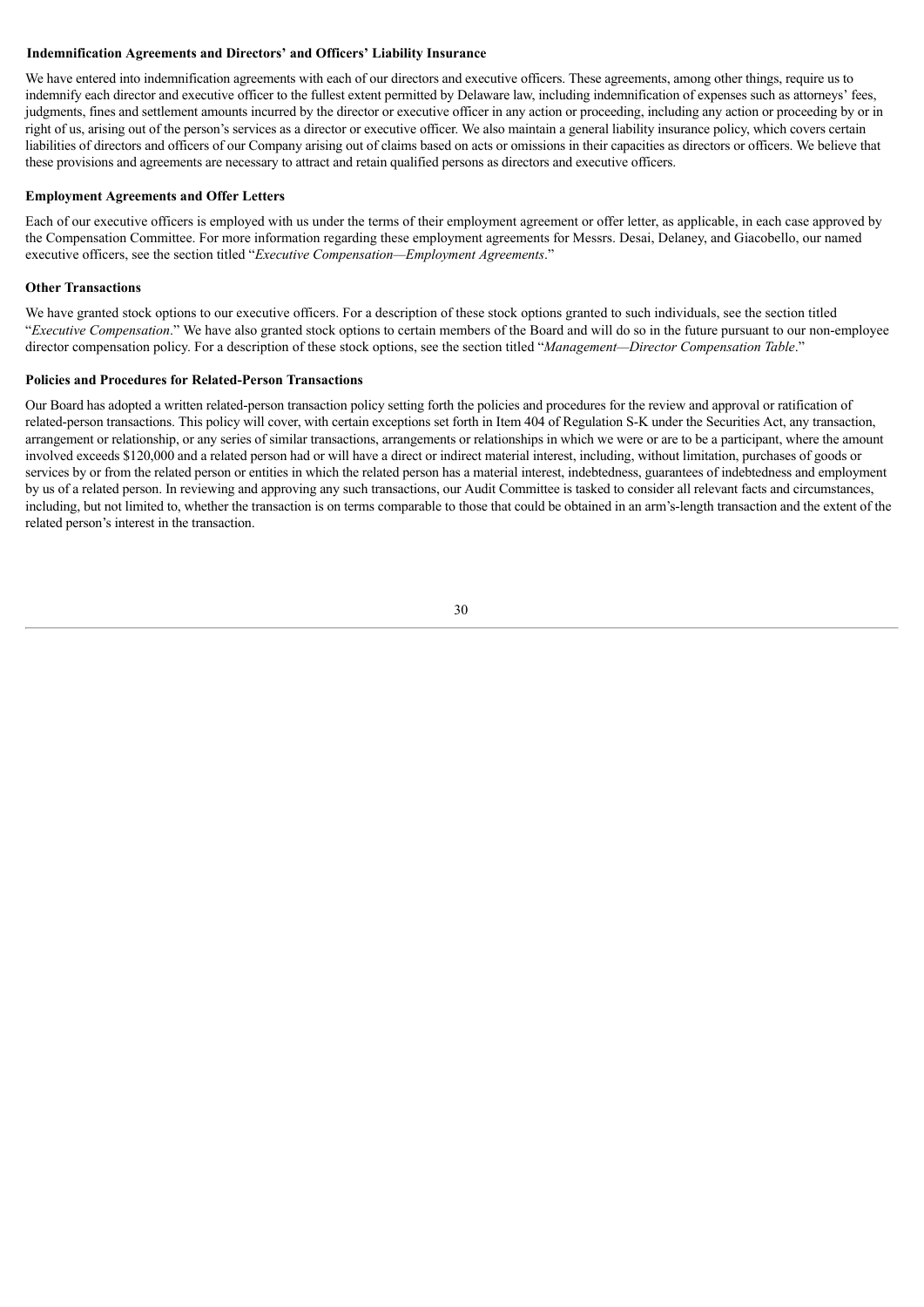#### **PROPOSAL TWO**

# **RATIFICATION OF THE APPOINTMENT OF OUR INDEPENDENT REGISTERED PUBLIC ACCOUNTING FIRM**

<span id="page-35-0"></span>Our independent registered public accounting firm for the fiscal year ended December 31, 2021 was BDO USA LLP, and the Audit Committee has appointed BDO USA LLP as our independent registered public accounting firm for the fiscal year ending December 31, 2022. We are asking you and other stockholders to ratify this appointment.

The Audit Committee annually reviews the independent registered public accounting firm's independence, including reviewing all relationships between the independent registered public accounting firm and us and any disclosed relationships or services that may impact the objectivity and independence of the independent registered public accounting firm, and the independent registered public accounting firm's performance. As a matter of good corporate governance, the Board determined to submit to stockholders for ratification of the appointment of BDO USA LLP. A majority of the voting power of the shares present in person (including virtually) or represented by proxy at the Annual Meeting and entitled to vote thereon is required in order to ratify the appointment of BDO USA LLP. In the event that a majority of the voting power of the shares present in person (including virtually) or represented by proxy at the Annual Meeting and entitled to vote thereon do not ratify this appointment of BDO USA LLP, we will review our future appointment of BDO USA LLP.

We expect that a representative of BDO USA LLP will attend the Annual Meeting and the representative will have an opportunity to make a statement if he or she so chooses. The representative will also be available to respond to appropriate questions from stockholders.

# Policy on Audit Committee Pre-Approval of Audit and Permissible Non-Audit Services of Independent Registered Public Accounting Firm

We have adopted a policy under which the Audit Committee must pre-approve all audit and permissible non-audit services to be provided by the independent registered public accounting firm. These services may include audit services, audit-related services, tax services and other services. Preapproval would generally be requested annually, with any pre-approval detailed as to the particular service, which must be classified in one of the categories of services listed below. The Audit Committee may also, on a case-by-case basis, pre-approve particular services that are not contained in the annual pre-approval request. In connection with this pre-approval policy, the Audit Committee also considers whether the categories of pre-approved services are consistent with the rules on accountant independence of the SEC and the Public Company Accounting Oversight Board.

In addition, in the event time constraints require pre-approval prior to the Audit Committee's next scheduled meeting, the Audit Committee has authorized its Chairperson to pre-approve services. Engagements so pre-approved are to be reported to the Audit Committee at its next scheduled meeting.

The Board preapproved all audit and non-audit services provided by BDO USA LLP during the years ended December 31, 2021 and 2020.

#### **Audit Fees and Services**

The following table summarizes the fees of BDO USA LLP, our independent registered public accounting firm, for each of the last two fiscal years. BDO USA LLP's fees in 2020 relate to fees for professional audit services rendered to Private Aadi.

|                      | <b>Year Ended December 31,</b> |  |         |  |
|----------------------|--------------------------------|--|---------|--|
| <b>Fee Category:</b> | 2021                           |  | 2020    |  |
| Audit fees           | \$<br>764,092                  |  | 140,925 |  |
| Audit-related fees   |                                |  |         |  |
| Tax fees             | 74,726                         |  |         |  |
| All other fees       |                                |  |         |  |
| <b>Total Fees</b>    | 838,818                        |  | 140,925 |  |
|                      |                                |  |         |  |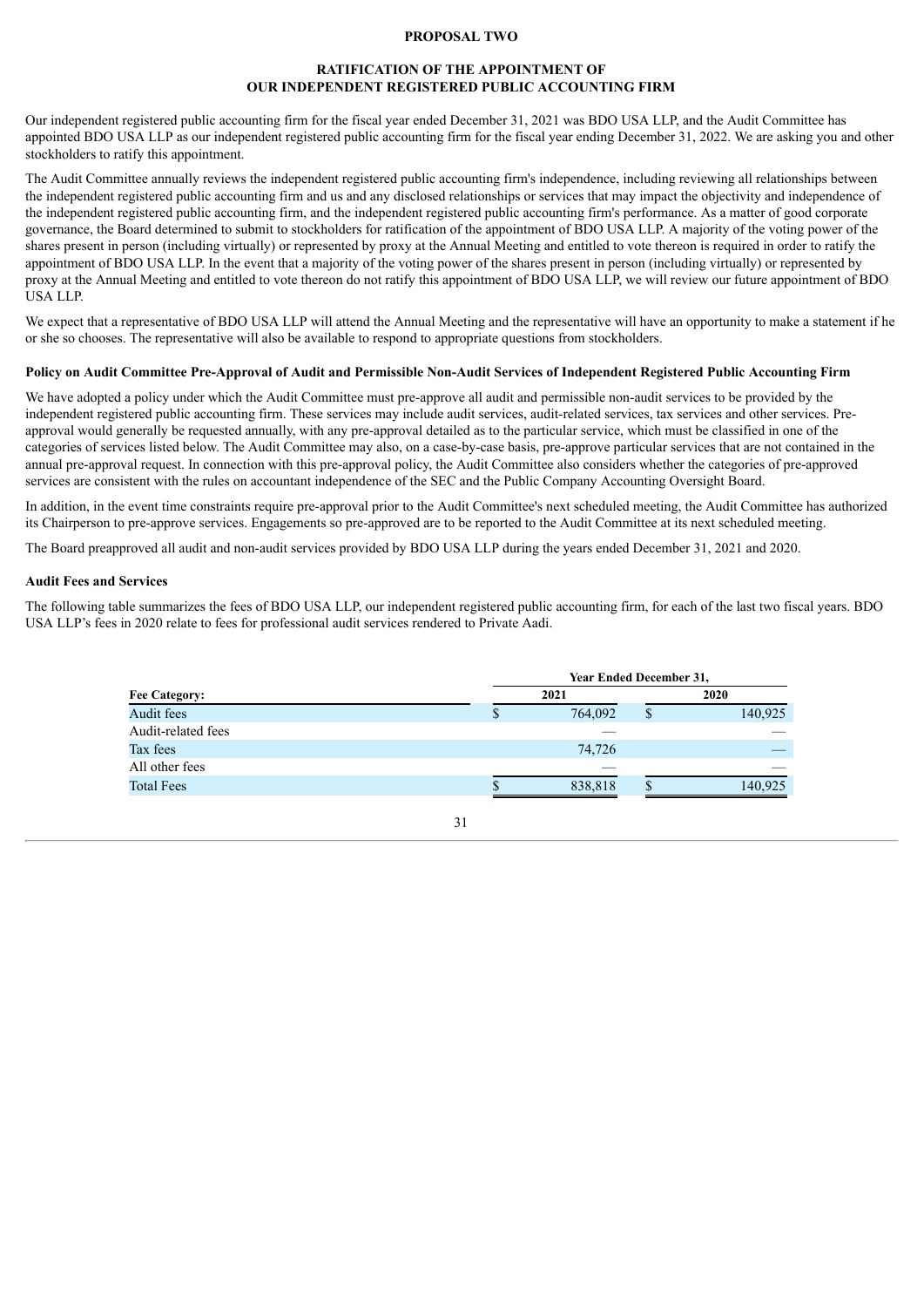# *Audit Fees*

Consist of aggregate fees for professional services provided in connection with the annual audit of our financial statements, the review of our quarterly condensed financial statements, consultations on accounting matters directly related to the audit, and comfort letters, consents and assistance with and review of documents filed with the SEC.

# *Tax Fees*

Consist of aggregate fees for tax compliance, tax advice and tax planning services including the review and preparation of our federal and state income tax returns.

# **Recommendation of the Board THE BOARD RECOMMENDS THAT YOU VOTE "FOR" RATIFICATION OF THE APPOINTMENT OF BDO USA LLP AS OUR INDEPENDENT REGISTERED PUBLIC ACCOUNTING FIRM FOR THE FISCAL YEAR ENDING DECEMBER 31, 2022.**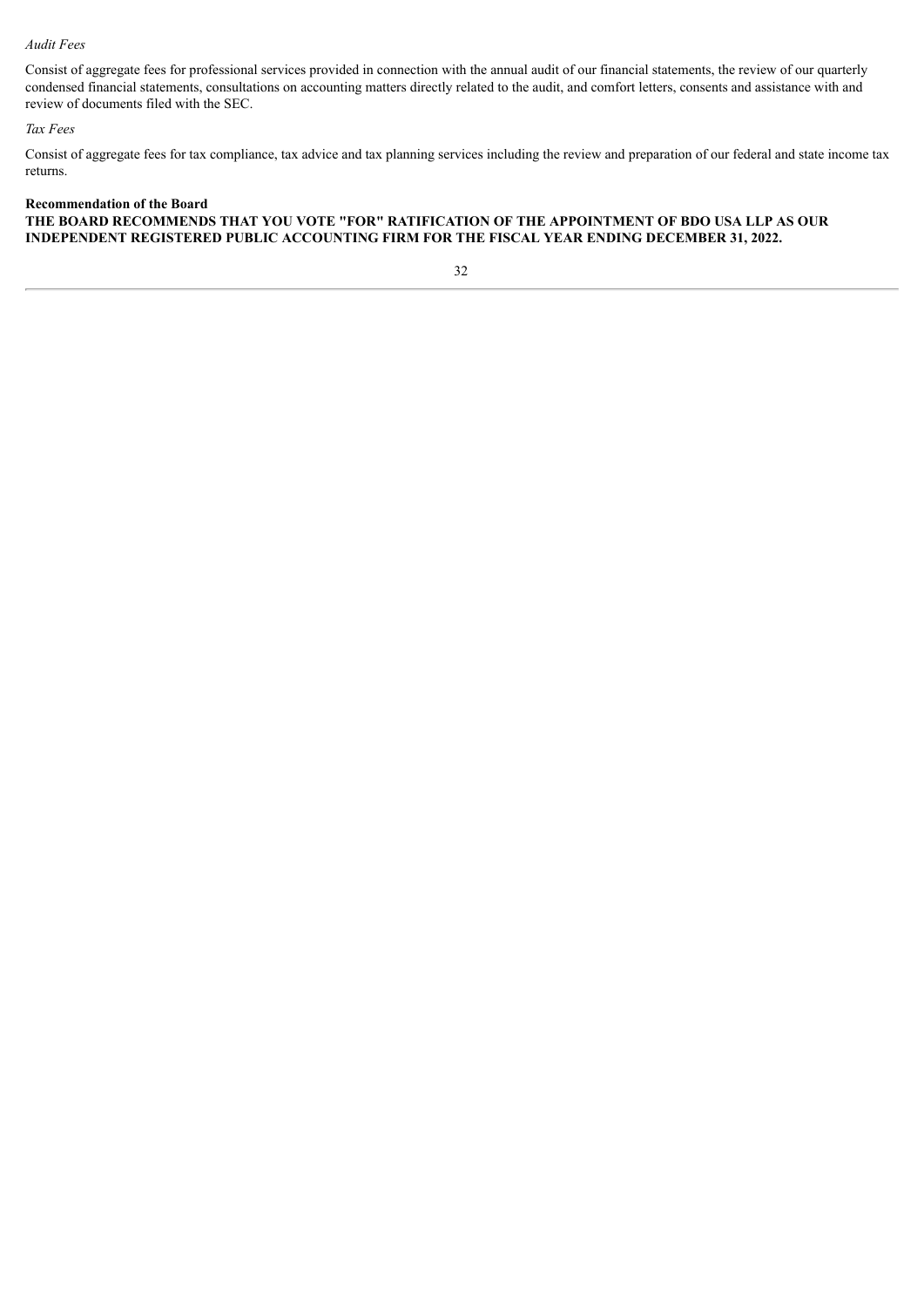# **REPORT OF THE AUDIT COMMITTEE**

This report is submitted by the Audit Committee of the Board. The Audit Committee consists of the three directors whose names appear below. None of the members of the Audit Committee is an officer or employee of the Company, and the Board has determined that each member of the Audit Committee is "independent" for Audit Committee purposes as that term is defined under Rule 10A-3 of the Exchange Act. Each member of the Audit Committee meets the requirements for financial literacy under the applicable rules and regulations of the SEC. The Board has designated Ms. Reeve as an "audit committee financial expert," as defined under the applicable rules of the SEC. The Audit Committee operates under a written charter adopted by the Board.

The Audit Committee's general role is to assist the Board in monitoring our financial reporting process and related matters. Its specific responsibilities are set forth in its charter.

The Audit Committee has reviewed our consolidated financial statements for 2021 and met with management, as well as with representatives of BDO USA LLP, the Company's independent registered public accounting firm, to discuss the consolidated financial statements. The Audit Committee also discussed with members of BDO USA LLP the matters required to be discussed by the applicable requirements of the Public Company Accounting Oversight Board (the "PCAOB") and the Securities and Exchange Commission.

The Audit Committee reviewed management's report on its assessment of the effectiveness of the Company's internal control over financial reporting. The Audit Committee meets with representatives of the independent registered public accounting firm, with and without management present, to discuss the results of their examinations, their evaluations of the company's internal control, including internal control over financial reporting and the overall quality of the Company's financial reporting.

In addition, the Audit Committee received the written disclosures and the letter from BDO USA LLP required by applicable requirements of the PCAOB regarding the independent accountant's communications with the Audit Committee concerning independence and discussed with members of BDO USA LLP its independence.

Based on these discussions, the consolidated financial statement review and other matters it deemed relevant, the Audit Committee recommended to the Board that the Company's audited consolidated financial statements for 2021 be included in its Annual Report on Form 10-K for the fiscal year 2021.

Audit Committee

*Emma Reeve (Chairperson) Karin Hehenberger Richard Maroun*

April 26, 2022

The information contained in this Audit Committee report shall not be deemed to be  $(1)$  "soliciting material," (2) "filed" with the SEC, (3) subject to Regulations 14A or 14C of the Exchange Act, or (4) subject to the liabilities of Section 18 of the Exchange Act. No portion of this Audit Committee report shall be deemed to be incorporated by reference into any filing under the Securities Act of 1933, as amended (the "Securities Act"), or the Exchange Act, through any general statement incorporating by reference in its entirety the proxy statement in which this report appears, except to the extent that Aadi specifically incorporates this report or a portion of it by reference. In addition, this report shall not be deemed filed under either the Securities Act or the *Exchange Act.*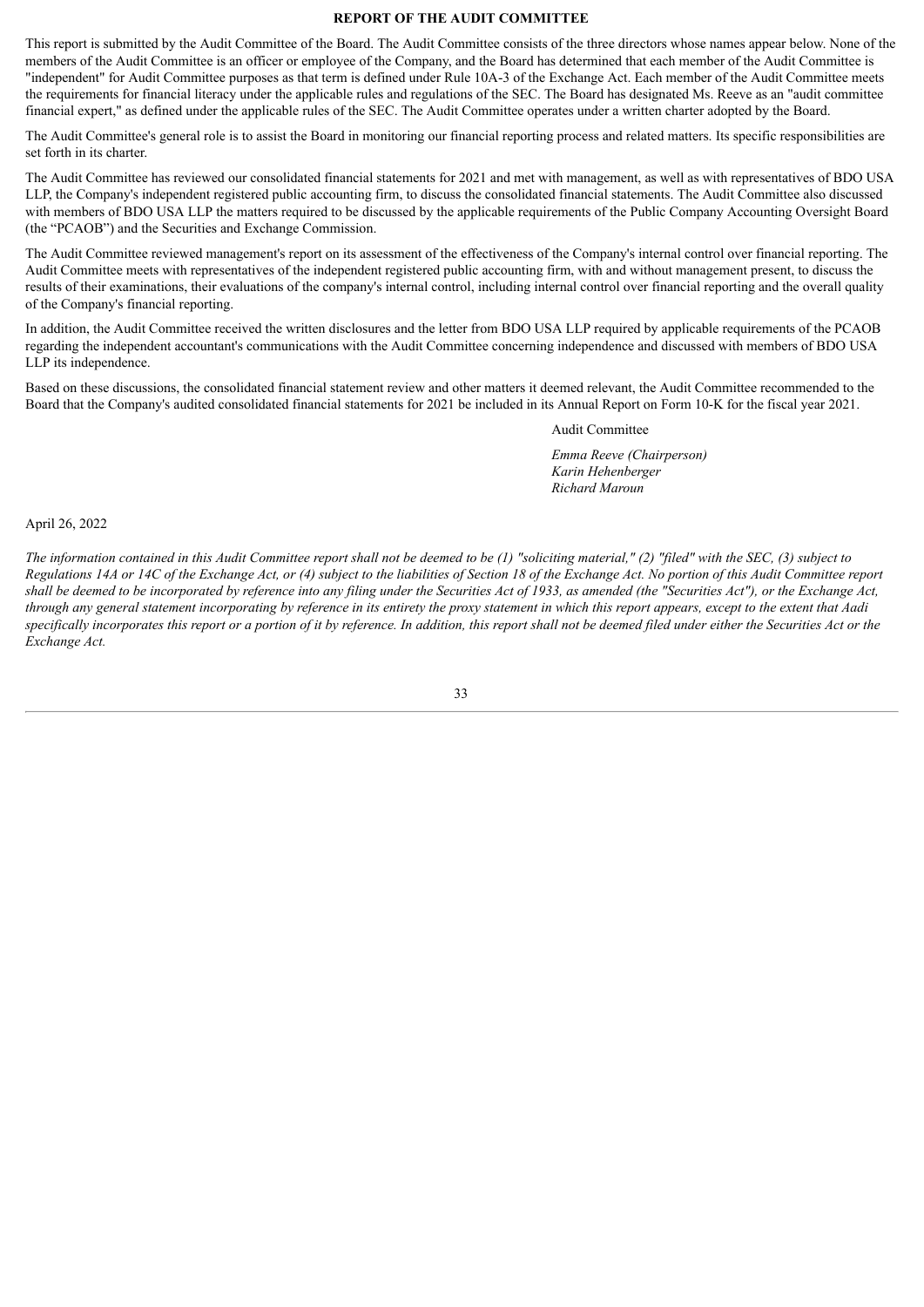#### **TRANSACTION OF OTHER BUSINESS**

<span id="page-38-0"></span>The Board knows of no other matters that will be presented for consideration at the Annual Meeting. If any other matters are properly brought before the Annual Meeting, the persons acting as proxies intend to vote the shares represented thereby in accordance with their best judgment on such matters, under applicable laws.

# **HOUSEHOLDING**

Some banks, brokers and other nominee record holders may be participating in the practice of "householding" proxy statements and annual reports. This means that only one copy of our documents, including the annual report to stockholders and proxy statement, may have been sent to multiple stockholders in your household. We will promptly deliver a separate copy of either document upon written or oral request to Aadi Bioscience, Inc., 17383 Sunset Boulevard, Suite A250 Pacific Palisades, California 90272, Attention: Corporate Secretary, telephone: (424) 473-8055. If you want to receive separate copies of the proxy statement or annual report to stockholders in the future, or if you are receiving multiple copies and would like to receive only one copy per household, you should contact your bank, broker or other nominee record holder, or you may contact us at the above address and phone number.

#### **ADDITIONAL INFORMATION**

#### <span id="page-38-1"></span>**Stockholder Communications**

The Board provides to every securityholder the ability to communicate with the Board, as a whole, and with individual directors on the Board through an established process for securityholder communication. For a securityholder communication directed to the Board as a whole, securityholders may send such communication to the attention of the Company's Chair of the Board via U.S. Mail or Expedited Delivery Service to: Aadi Bioscience, Inc. 17383 Sunset Boulevard, Suite A250 Pacific Palisades, California 90272, Attn: Chair of the Board.

For a securityholder communication directed to an individual director in his or her capacity as a member of the Board, securityholders may send such communication to the attention of the individual director via U.S. Mail or Expedited Delivery Service to: Aadi Bioscience, Inc., 17383 Sunset Boulevard, Suite A250 Pacific Palisades, California 90272, Attn: [Name of Individual Director].

We will forward by U.S. Mail any such securityholder communication to each director, and the Chair of the Board in his or her capacity as a representative of the Board, to whom such securityholder communication is addressed to the address specified by each such director and the Chair of the Board, unless there are safety or security concerns that mitigate against further transmission.

Communications from an officer or director of the Company and proposals submitted by securityholders to be included in the Company's annual proxy statement, pursuant to Rule 14a-8 of the Exchange Act (and related communications) will not be viewed as a securityholder communication. Communications from an employee or agent of the Company will be viewed as securityholder communication only if such communications are made solely in such employee's or agent's capacity as a securityholder.

#### **Procedures for Submitting Stockholder Proposals and Deadlines**

#### *Requirements for Stockholder Proposals to be Considered for Inclusion in the Company's Proxy Materials*

Separate from the process described above, any stockholder who wishes to submit a proposal for inclusion in our proxy materials must comply with Rule 14a-8 promulgated under the Exchange Act. For such proposals to be included in our proxy materials relating to our 2023 annual meeting of stockholders, all applicable requirements of Rule 14a-8 must be satisfied and we must receive such proposals no later than December 27, 2022. Such proposals must be delivered to our Secretary, c/o Aadi Bioscience, Inc., 17383 Sunset Boulevard, Suite A250 Pacific Palisades, California 90272.

In addition, for next year's annual meeting of stockholders, we will be required under new SEC Rule 14a-19 to include on our proxy card all nominees for director for whom we have received notice under the rule, which must be received no later than 60 calendar days prior to the anniversary of the previous year's annual meeting. For any such director nominee to be included on our proxy card for next year's annual meeting, the Corporate Secretary must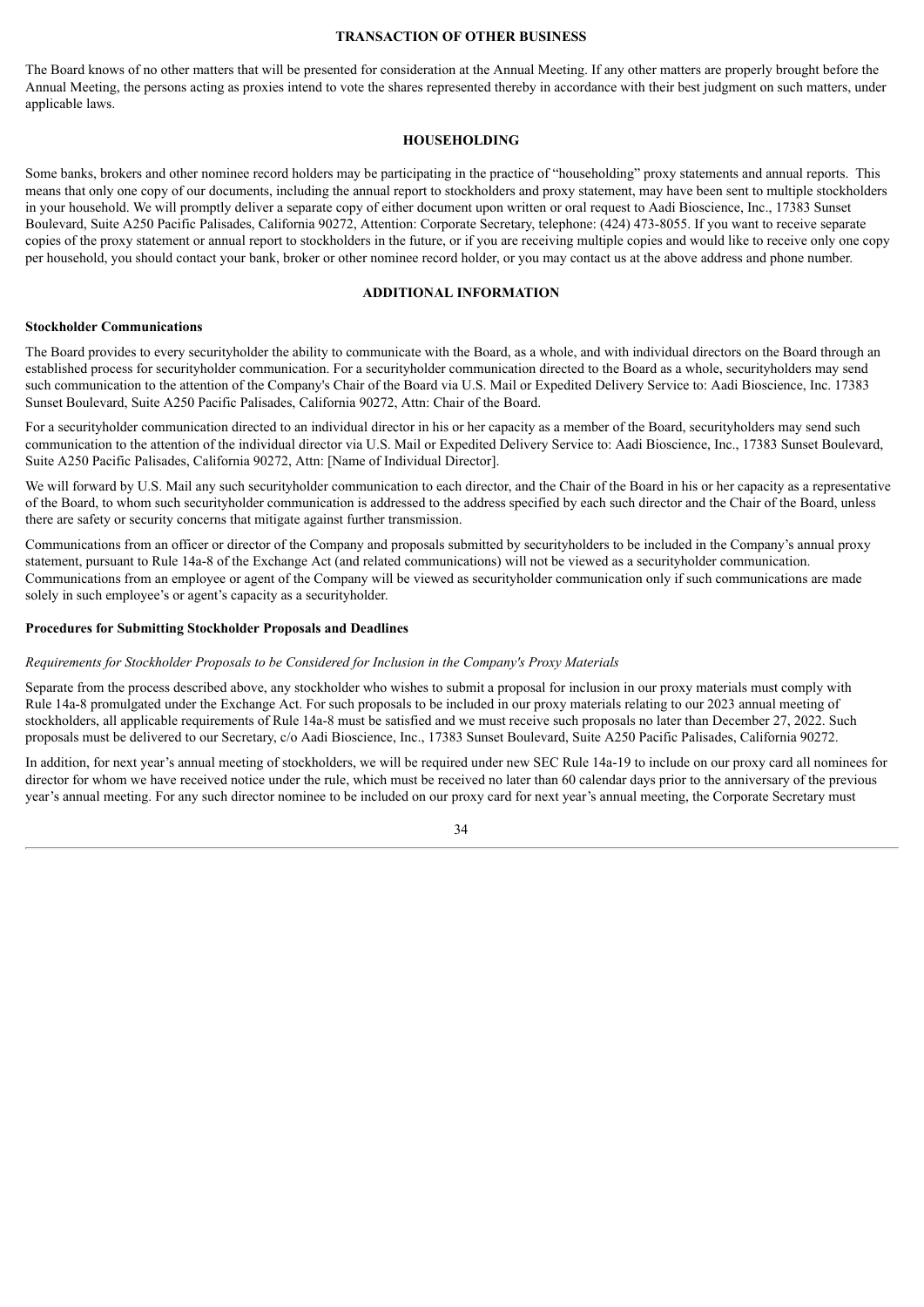receive notice under SEC Rule 14a-19 no later than April 14, 2023. Please note that the notice requirement under SEC Rule 14a-19 is in addition to the applicable notice requirements under the advance notice provisions of our bylaws.

#### *Requirements for Stockholder Proposals to be Brought Before the Annual Meeting*

If a stockholder wishes to propose a nomination of persons for election to our Board or present a proposal to be considered at an annual meeting of stockholders but does not wish to have the proposal considered for inclusion in our proxy materials, our bylaws establish an advance notice procedure for such nominations and proposals. Our bylaws provide that a stockholder must give written notice to our Secretary at 17383 Sunset Boulevard, Suite A250 Pacific Palisades, California 90272, not later than 5:00 p.m., local time 90 days prior to the day of the first anniversary of the preceding year's annual meeting, nor earlier than 8:00 a.m., local time 120 days, prior to the first anniversary of the date of the preceding year's annual meeting. To be timely for our 2023 annual meeting of stockholders, our Secretary must receive the notice at the above address:

- not earlier than, February 14, 2023; and
- no later than the close of business on March 16, 2023

However, the bylaws also provide that in the event there was no annual meeting in the preceding year or the date of the annual meeting has been changed by more than 25 days from the first anniversary of the preceding year's annual meeting, notice must be delivered no earlier than 8:00 a.m., local time, on the 120th day prior to the day of the annual meeting and no later than 5:00 p.m., local time, on the 10th day following the day on which public announcement of the date of the annual meeting was first made by the Company.

As to any proposal other than the nomination of a director, the stockholder must be of record at the time the notice is made and state (i) as to each proposal that the stockholder seeks to bring before the meeting, a brief description of such proposal, the reasons for making the proposal at the meeting, the text of the proposal or business (including the text of any resolutions proposed for consideration and in the event that such business includes a proposal to amend the bylaws of the Company, the language of the proposed amendment) and any material interest that the stockholder has in the proposal; and (ii) (A) the name and address of the stockholder giving the notice on whose behalf the proposal is made, (B) the class (and, if applicable, series) and number of shares of stock of the Company that are, directly or indirectly, owned beneficially or of record by the stockholder, (C) any option, warrant, convertible security, stock appreciation right or similar right with an exercise or conversion privilege or a settlement payment or mechanism at a price related to any class (or, if applicable, series) of shares of stock of the Company or with a value derived in whole or in part from the value of any class (or, if applicable, series) of shares of stock of the Company, whether or not such instrument or right shall be subject to settlement in the underlying class or series of capital stock of the Company or otherwise (each, a "Derivative Instrument") directly or indirectly owned beneficially or of record by such stockholder and any other direct or indirect opportunity to profit or share in any profit derived from any increase or decrease in the value of shares of stock of the Company of the stockholder, (D) any proxy, contract, arrangement, understanding or relationship pursuant to which such stockholder has a right to vote any securities of the Company, (E) any proportionate interest in shares of the Company or Derivative Instruments held, directly or indirectly, by a general or limited partnership in which such stockholder is a general partner or beneficially owns, directly or indirectly, an interest in a general partner, (F) any performance-related fees (other than an asset-based fee) that such stockholder is entitled to, based on any increase or decrease in the value of the shares of stock of the Company or Derivative Instruments, (G) any other information relating to such stockholder, if any, required to be disclosed in a proxy statement or other filing required to be made in connection with solicitations of proxies for, as applicable, the proposal and/or for the election of directors in an election contest pursuant to and in accordance with Section 14(a) of the Exchange Act and the rules and regulations of the Securities and Exchange Commission thereunder, (H) a representation that the stockholder is a holder of record of the Company entitled to vote at such meeting and intends to appear in person or by proxy at the meeting to propose such business, (I) a certification as to whether or not the stockholder has complied with all applicable federal, state and other legal requirements in connection with the stockholder's acquisition of shares of capital stock or other securities of the Company and the stockholder's acts or omissions as a stockholder (or beneficial owner of securities) of the Company, and (J) whether the stockholder intends to deliver a proxy statement and form of proxy to holders of at least the percentage of the Company's voting shares required under applicable law to carry the proposal. The information required to be included in a notice shall be provided as of the date of such notice. The information required to be included in a notice shall not include any ordinary course business activities of any broker, dealer, commercial bank, trust company or other nominee who is directed to prepare and submit the notice on behalf of a beneficial owner of the

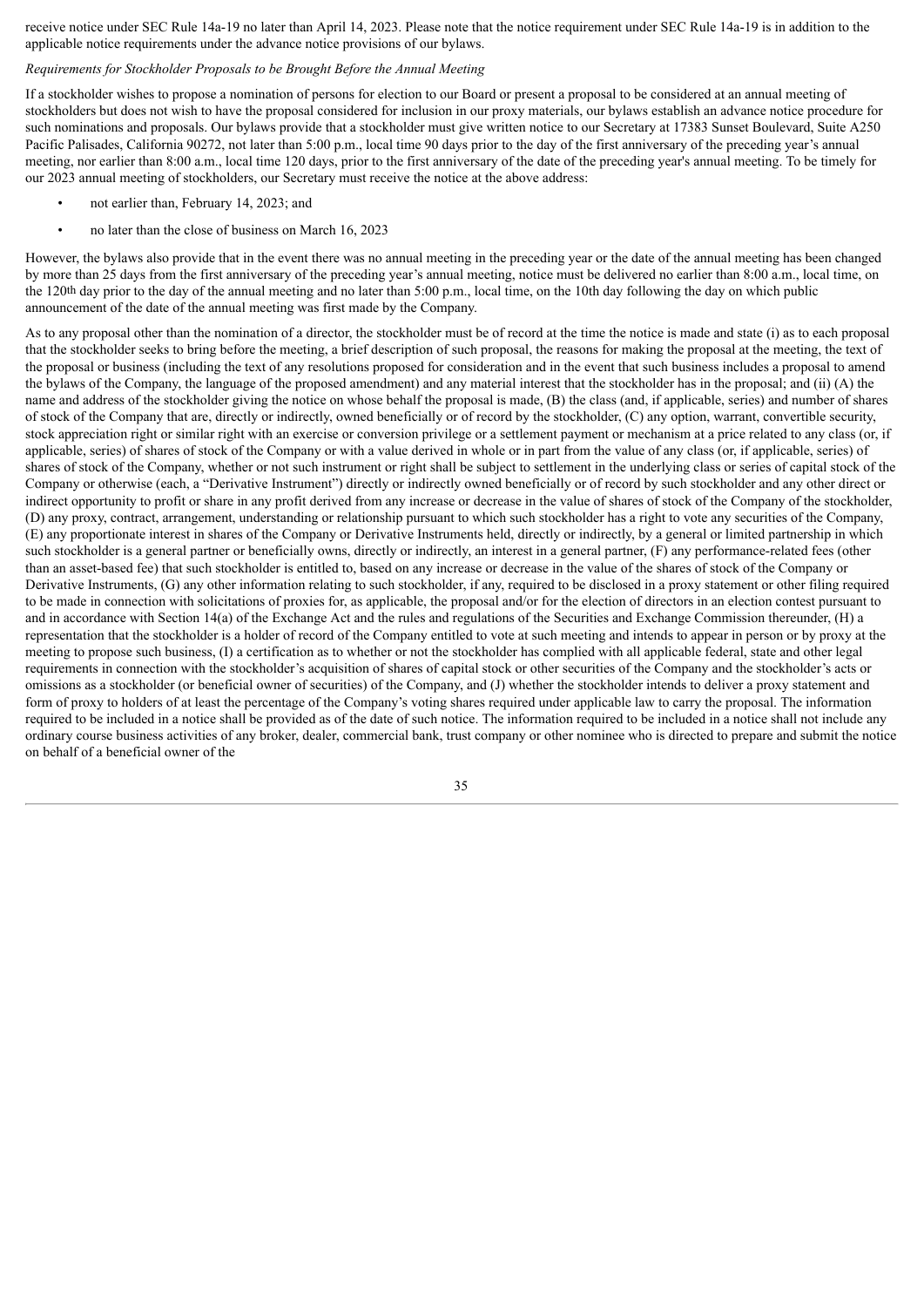shares held of record by such broker, dealer, commercial bank, trust company or other nominee and who is not otherwise affiliated or associated with such beneficial owner.

As to proposals regarding the nomination of members of the board, any nomination must be made by a stockholder of record at the time the notice is made and state (i) as to each nominee that the stockholder proposes for election or reelection as a director, (A) all information relating to such nominee that would be required to be disclosed in solicitations of proxies for the election of such nominee as a director pursuant to Regulation 14A under the Exchange Act and such nominee's written consent to serve as a director if elected, and (B) a description of all direct and indirect compensation and other material monetary arrangements, agreements or understandings during the past three years, and any other material relationship, if any, between or concerning such stockholder, or any of their respective affiliates or associates, on the one hand, and the proposed nominee or any of his or her affiliates or associates, on the other hand; and (ii) (A) the name and address of the stockholder giving the notice on whose behalf the nomination is made, (B) the class (and, if applicable, series) and number of shares of stock of the Company that are, directly or indirectly, owned beneficially or of record by the stockholder, (C) any option, warrant, convertible security, stock appreciation right or similar right with an exercise or conversion privilege or a settlement payment or mechanism at a price related to any class (or, if applicable, series) of shares of stock of the Company or a Derivative Instrument directly or indirectly owned beneficially or of record by such stockholder and any other direct or indirect opportunity to profit or share in any profit derived from any increase or decrease in the value of shares of stock of the Company of the stockholder, (D) any proxy, contract, arrangement, understanding or relationship pursuant to which such stockholder has a right to vote any securities of the Company, (E) any proportionate interest in shares of the Company or Derivative Instruments held, directly or indirectly, by a general or limited partnership in which such stockholder is a general partner or beneficially owns, directly or indirectly, an interest in a general partner, (F) any performance-related fees (other than an asset-based fee) that such stockholder is entitled to based on any increase or decrease in the value of the shares of stock of the Company or Derivative Instruments, (G) any other information relating to such stockholder, if any, required to be disclosed in a proxy statement or other filing required to be made in connection with solicitations of proxies for the election of directors in an election contest pursuant to and in accordance with Section 14(a) of the Exchange Act and the rules and regulations of the Securities and Exchange Commission thereunder, (H) a representation that the stockholder is a holder of record of the Company entitled to vote at such meeting and intends to appear in person or by proxy at the meeting to propose such nomination, (I) a certification as to whether or not the stockholder has complied with all applicable federal, state and other legal requirements in connection with the stockholder's acquisition of shares of capital stock or other securities of the Company and the stockholder's acts or omissions as a stockholder (or beneficial owner of securities) of the Company, and (J) whether the stockholder intends to deliver a proxy statement and form of proxy to holders of a sufficient number of holders of the Company's voting shares reasonably believed by such stockholder to be sufficient to elect such nominee or nominees or otherwise to solicit proxies or votes from stockholders in support of such nomination. The Company may require any proposed nominee to furnish such other information as may be reasonably requested by the Company to determine the eligibility of the proposed nominee to serve as an independent director of the Company or that could be material to a reasonable stockholder's understanding of the independence, or lack thereof, of the nominee. The information required to be included in a notice shall be provided as of the date of such notice. The information required to be included in a notice shall not include any ordinary course business activities of any broker, dealer, commercial bank, trust company or other nominee who is directed to prepare and submit the notice on behalf of a beneficial owner of the shares held of record by such broker, dealer, commercial bank, trust company or other nominee and who is not otherwise affiliated or associated with such beneficial owner.

The advance notice requirements for the Annual Meeting follows: a stockholder's notice shall be timely if delivered to our Secretary at the address set forth above not later than 5:00 p.m., local time, 90 days prior to the day of the first anniversary of the preceding year's annual meeting, nor earlier than 8:00 a.m. local time 120 days, prior to the first anniversary of the date of the preceding year's annual meeting. To be timely for our 2023 annual meeting of stockholders, our Secretary must receive the notice at the above address:

- not earlier than February 14, 2023; and
- not later than the close of business on March 16, 2023.

If a stockholder who has notified us of his or her intention to present a proposal at an annual meeting does not appear to present his or her proposal at such meeting, we are not required to present the proposal for a vote at such meeting.

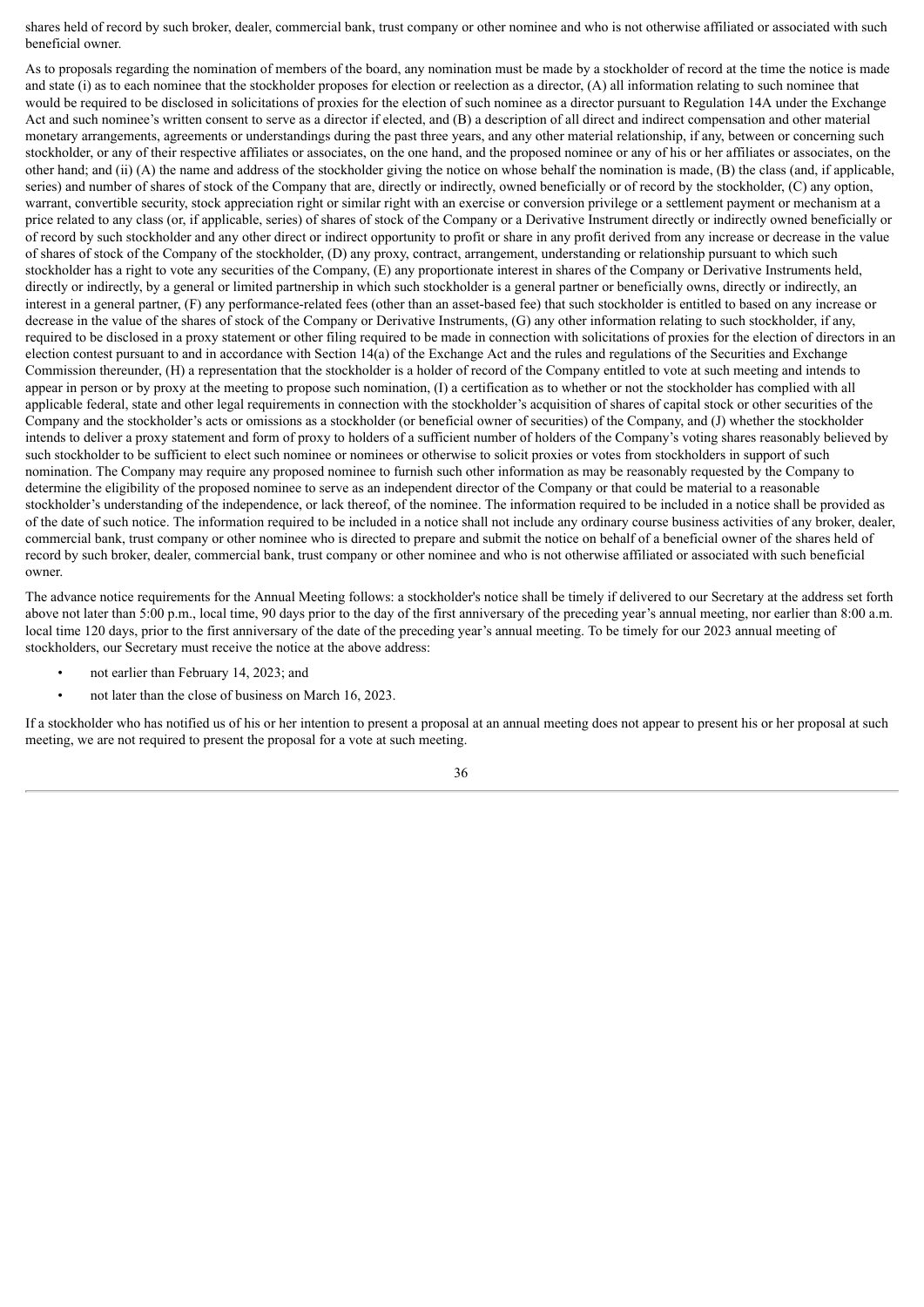AADI BOSDAVIS, WC<br>17982 SUNST BOULDARD, SUIT A250<br>MCRCMUSADES, CA 80272



# VOTE BY INTERNET<br>*Before The Meeting* - Go to <u>www.proxynade.com</u> or sawn the QR Barcade above

Use the internet to trenamity our voting instructions and for electronic delivery of information<br>up until 11:59 p.m. Seatern Time on June 13, 2022. Here your proxy part in hand when<br>you access the web site and follow the

During The Meeting - Go to se www.virtualshareholdermeeting.com/AADD032

You may attend the meeting via the Internet and vote during the meeting. Here the information<br>that is printed in the box mested by the amow available and follow the instructions.

VOTE BY PHONE - 1-800-690-6903<br>Use any touch-tene telephone to transmit your voting instructions up until<br>11:59 p.m. Eastern Tene on Jane 13, 2022. Have your program! in hand when you call and<br>then follow the instructions.

with ENY MAIL<br>Work, sign and data your proxy card and return it in the postage-paid envelope we<br>have provided or return it to Vote Processing, ofo Broadhdge, S1 Mercedes Way,<br>Edgewood, NY 11717.

TO VOTE, MARK BLOCKS BELOW IN BLUE OR BLACK INK AS FOLLOWS: